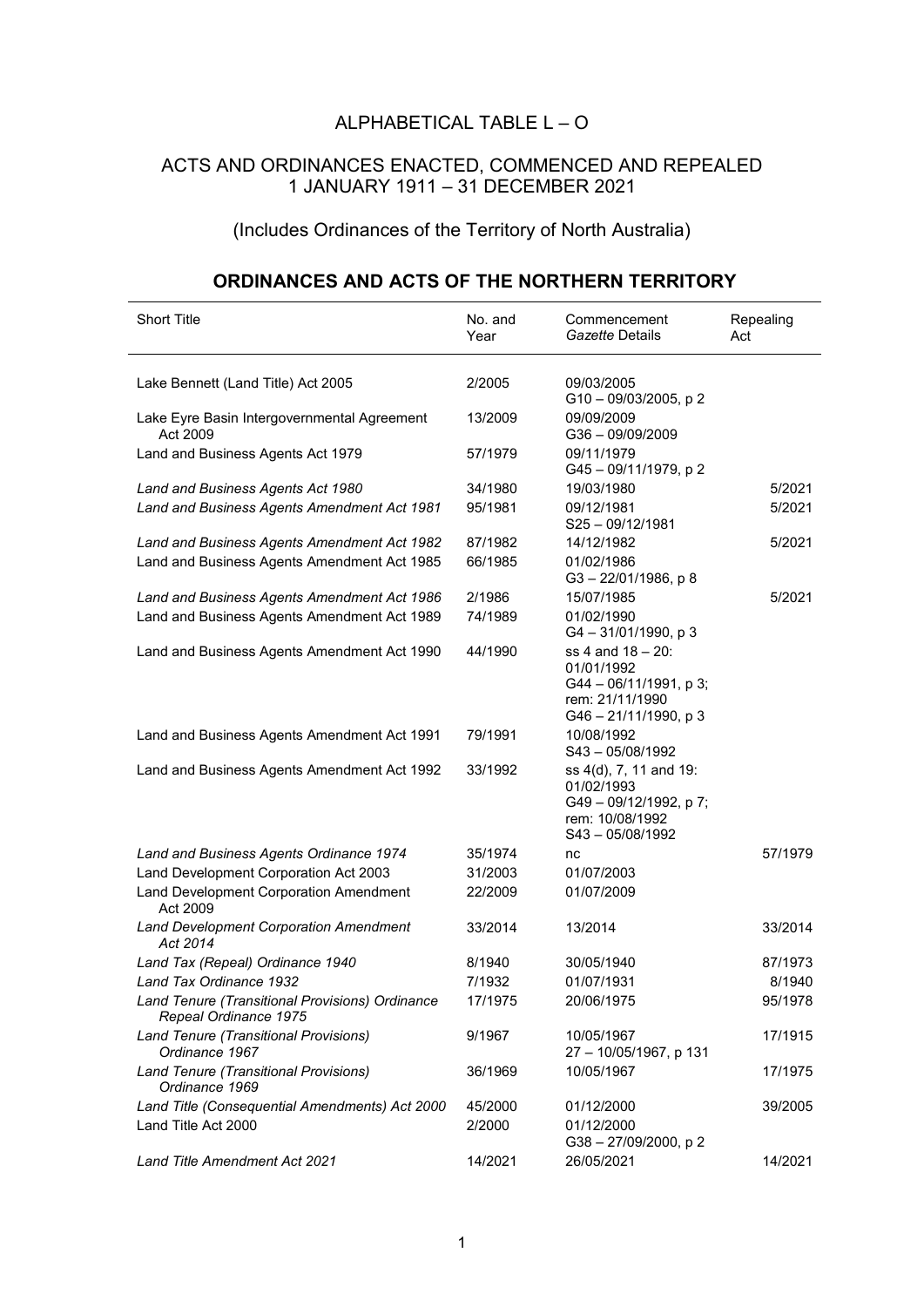| <b>Short Title</b>                                              | No. and<br>Year | Commencement<br>Gazette Details                                                  | Repealing<br>Act |
|-----------------------------------------------------------------|-----------------|----------------------------------------------------------------------------------|------------------|
| Land Title and Related Legislation Amendment<br>Act 2008        | 3/2008          | pt 6: 18/03/2009<br>G11-13/03/2009, p4;<br>rem: 01/07/2009<br>$S30 - 26/06/2009$ |                  |
| Landlord and Tenant (Control of Rents)<br>Ordinance 1949        | 16/1949         | 01/01/1950<br>$52 - 23/12/1949$                                                  | 43/1979          |
| Landlord and Tenant (Control of Rents)<br>Ordinance 1953        | 3/1953          | 20/02/1953                                                                       | 43/1979          |
| Landlord and Tenant (Control of Rents)<br>Ordinance 1954        | 21/1954         | 24/01/1957<br>3B-23/01/1957                                                      | 43/1979          |
| Landlord and Tenant (Control of Rents)<br>Ordinance 1963        | 5/1964          | 20/01/1964                                                                       | 43/1979          |
| Landlord and Tenant (Control of Rents)<br>Ordinance 1965        | 50/1965         | 14/02/1966                                                                       | 43/1979          |
| Landlord and Tenant (Control of Rents)<br>Ordinance 1968        | 45/1968         | 24/06/1968                                                                       | 43/1979          |
| Landlord and Tenant (Control of Rents)<br>Ordinance 1969        | 21/1969         | 22/08/1969                                                                       | 43/1979          |
| Landlord and Tenant (Control of Rents)<br>Ordinance 1970        | 14/1970         | 13/05/1970                                                                       | 43/1979          |
| Landlord and Tenant (Control of Rents)<br>Ordinance 1972        | 28/1972         | 20/07/1972                                                                       | 43/1979          |
| Landlord and Tenant (Control of Rents)<br>Ordinance 1973        | 83/1973         | 11/12/1973                                                                       | 43/1979          |
| Landlord and Tenant (Control of Rents)<br>Ordinance 1974        | 8/1974          | 02/05/1974                                                                       | 43/1979          |
| Landlord and Tenant (Control of Rents)<br>Ordinance 1975        | 6/1976          | 01/04/1976<br>13 - 26/03/1976, p 258                                             | 43/1979          |
| Landlord and Tenant (Control of Rents)<br>Ordinance 1978        | 42/1978         | 11/08/1978                                                                       | 43/1979          |
| Lands Acquisition (Pastoral Leases) Act 1982                    | 53/1982         | 01/10/1982                                                                       |                  |
| Lands Acquisition Act 1978                                      | 11/1979         | 01/08/1979<br>G29-20/07/1979, p 1                                                |                  |
| <b>Lands Acquisition Act 1979</b>                               | 53/1979         | 03/08/1979<br>G31-03/08/1979, p 4                                                | 33/2019          |
| Lands Acquisition Amendment Act (No. 2) 1994                    | 75/1994         | 15/03/1995<br>G11-15/03/1995, p 3                                                |                  |
| Lands Acquisition Amendment Act (No. 2) 1995                    | 56/1995         | 07/02/1996<br>$G6 - 07/02/1996$ , p 3                                            |                  |
| Lands Acquisition Amendment Act (No. 2) 1998                    | 50/1998         | 01/10/1998<br>$S37 - 01/10/1998$                                                 |                  |
| <b>Lands Acquisition Amendment Act 1982</b>                     | 45/1982         | 29/06/1982                                                                       | 5/2021           |
| <b>Lands Acquisition Amendment Act 1985</b>                     | 68/1985         | 24/12/1985                                                                       | 5/2021           |
| Lands Acquisition Amendment Act 1993                            | 67/1993         | 01/12/1993                                                                       |                  |
| Lands Acquisition Amendment Act 1994                            | 25/1994         | 29/06/1994<br>$G26 - 29/06/1994$ , p 3                                           |                  |
| Lands Acquisition Amendment Act 1995                            | 21/1995         | 26/06/1995                                                                       |                  |
| Lands Acquisition Amendment Act 1998                            | 31/1998         | 01/05/1998                                                                       |                  |
| Lands Acquisition Ordinance 1911                                | 14/1911         | 13/12/1911                                                                       | 5/1959           |
| Lands Acquisition Ordinance 1926                                | 19/1926         | 26/08/1926                                                                       | 5/1959           |
| Lands Acquisition Repeal Ordinance 1959                         | 5/1959          | 03/03/1959                                                                       | 59/1970          |
| Lands and Mining (Miscellaneous Amendments)<br>Act (No. 2) 1999 | 26/1999         | 17/06/1999                                                                       |                  |
| Lands and Mining (Miscellaneous Amendments)<br>Act 1998         | 93/1998         | 01/10/1998                                                                       |                  |
| Lands and Mining (Miscellaneous Amendments)<br>Act 1999         | 1/1999          | pt 2: 01/10/1998;<br>pt 4: 23/12/1998;<br>rem: 19/02/1999                        | 39/2005          |
| Lands and Mining Tribunal Act 1998                              | 51/1998         | 01/10/1998<br>S37-01/10/1998                                                     | 36/2014          |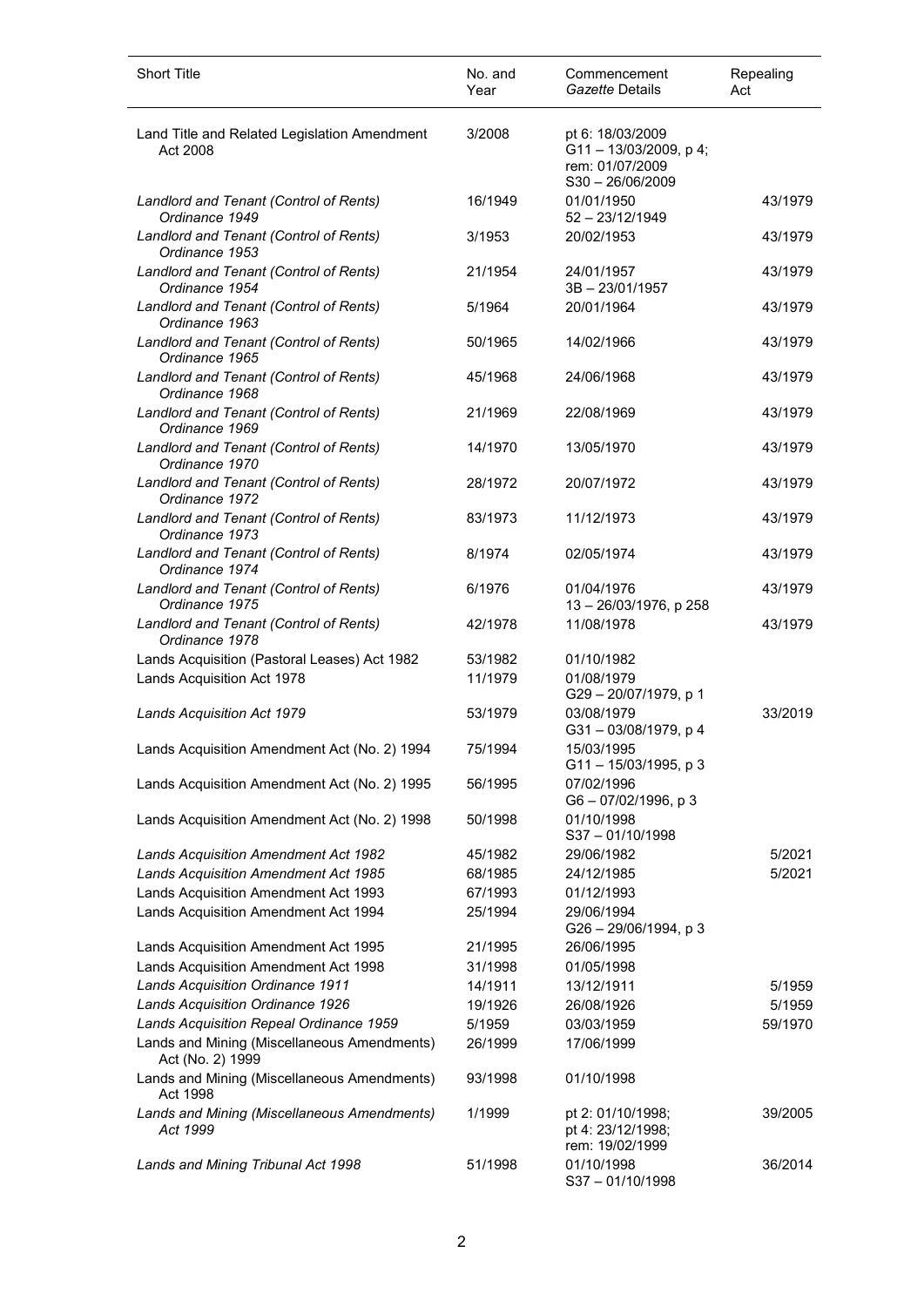| <b>Short Title</b>                                                    | No. and<br>Year | Commencement<br>Gazette Details          | Repealing<br>Act |
|-----------------------------------------------------------------------|-----------------|------------------------------------------|------------------|
| Law of Property (Consequential Amendments)<br>Act 2000                | 46/2000         | 01/12/2000                               | 39/2005          |
| Law of Property Act 2000                                              | 1/2000          | 01/12/2000<br>G38-27/09/2000, p2         |                  |
| Law of Property Amendment Act 2000                                    | 61/2000         | 01/03/2001                               |                  |
| Law Officers Act (No. 2) 1978                                         | 117/1978        | 09/11/1978                               | 33/2019          |
| Law Officers Amendment Act (No. 2) 1986                               | 48/1986         | 19/12/1986<br>S87-17/12/1986             | 05/2021          |
| <b>Law Officers Amendment Act 1981</b>                                | 24/1981         | 25/03/1981                               | 05/2021          |
| Law Officers Amendment Act 1986                                       | 5/1986          | 03/05/1986<br>$S20 - 30/04/1986$         |                  |
| Law Officers Amendment Act 1988                                       | 6/1988          | 21/03/1988                               | 05/2021          |
| Law Officers Ordinance 1978                                           | 61/1978         | 01/07/1978                               |                  |
| Law Reform (Dust Diseases) Amendment<br>Act 2007                      | 22/2007         | 07/11/2007                               |                  |
| Law Reform (Gender, Sexuality and De Facto<br>Relationships) Act 2003 | 1/2004          | 17/03/2004<br>G11-17/03/2004, p8         |                  |
| Law Reform (Miscellaneous Provisions)<br>Amendment Act (No. 2) 1991   | 44/1991         | 01/01/1992<br>$S63 - 16/12/1991$         |                  |
| Law Reform (Miscellaneous Provisions)<br>Amendment Act (No. 2) 2001   | 26/2001         | 19/07/2001                               |                  |
| Law Reform (Miscellaneous Provisions)<br>Amendment Act 1984           | 16/1984         | 12/07/1984                               |                  |
| Law Reform (Miscellaneous Provisions)<br>Amendment Act 1986           | 9/1986          | 01/07/1986<br>$G24 - 18/06/1986$ , p 8   |                  |
| Law Reform (Miscellaneous Provisions)<br>Amendment Act 1991           | 6/1991          | 03/04/1992                               |                  |
| Law Reform (Miscellaneous Provisions)<br>Amendment Act 1992           | 10/1992         | 21/04/1992                               |                  |
| Law Reform (Miscellaneous Provisions)<br>Amendment Act 2001           | 12/2001         | 01/08/2001<br>G29-25/07/2001, p2         |                  |
| Law Reform (Miscellaneous Provisions)<br>Ordinance 1956               | 31/1956         | 28/06/1956                               |                  |
| Law Reform (Miscellaneous Provisions)<br>Ordinance 1967               | 13/1967         | 19/04/1967                               | 33/2019          |
| Law Reform (Work Health) Amendment Act 2007                           | 30/2007         | 01/07/2008<br>$S25 - 25/06/2008$         |                  |
| Law Society Public Purposes Trust Act 1988                            | 20/1988         | 15/06/1988                               |                  |
| Leases Validation Ordinance 1958                                      | 13/1958         | 03/09/1958                               | 29/1981          |
| Legal Aid Act 1990                                                    | 30/1990         | 01/07/1990<br>S40 - 29/06/1990           |                  |
| Legal Aid Amendment Act 1992                                          | 75/1992         | 14/12/1992                               |                  |
| Legal Aid Amendment Act 1998                                          | 78/1998         | 01/01/1999<br>G45-18/11/1998, p 4        |                  |
| Legal Aid Amendment Act 1999                                          | 63/1999         | 01/02/2000<br>$G1 - 12/01/2000$ , p 6    |                  |
| Legal Assistance Ordinance 1972                                       | 53/1972         | 14/09/1972                               | 30/1990          |
| Legal Practitioners (Incorporation) Act 1989                          | 58/1989         | 02/10/1989                               | 51/2003          |
| Legal Practitioners (Incorporation) Ordinance<br>(No. 2) 1974         | 32/1974         | 26/08/1974                               | 58/1989          |
| Legal Practitioners (Incorporation)<br>Ordinance 1974                 | 19/1974         | 01/07/1974<br>26B - 29/06/1974,<br>p 307 | 58/1989          |
| Legal Practitioners (Trust Accounts)<br>Ordinance 1930                | 16/1930<br>(NA) | 01/01/1931<br>28/11/1930                 | 18/1974          |
| Legal Practitioners Amendment (Community Legal<br>Centres) Act 2002   | 45/2002         | 01/12/2002<br>G47-27/11/2002, p2         | 38/2006          |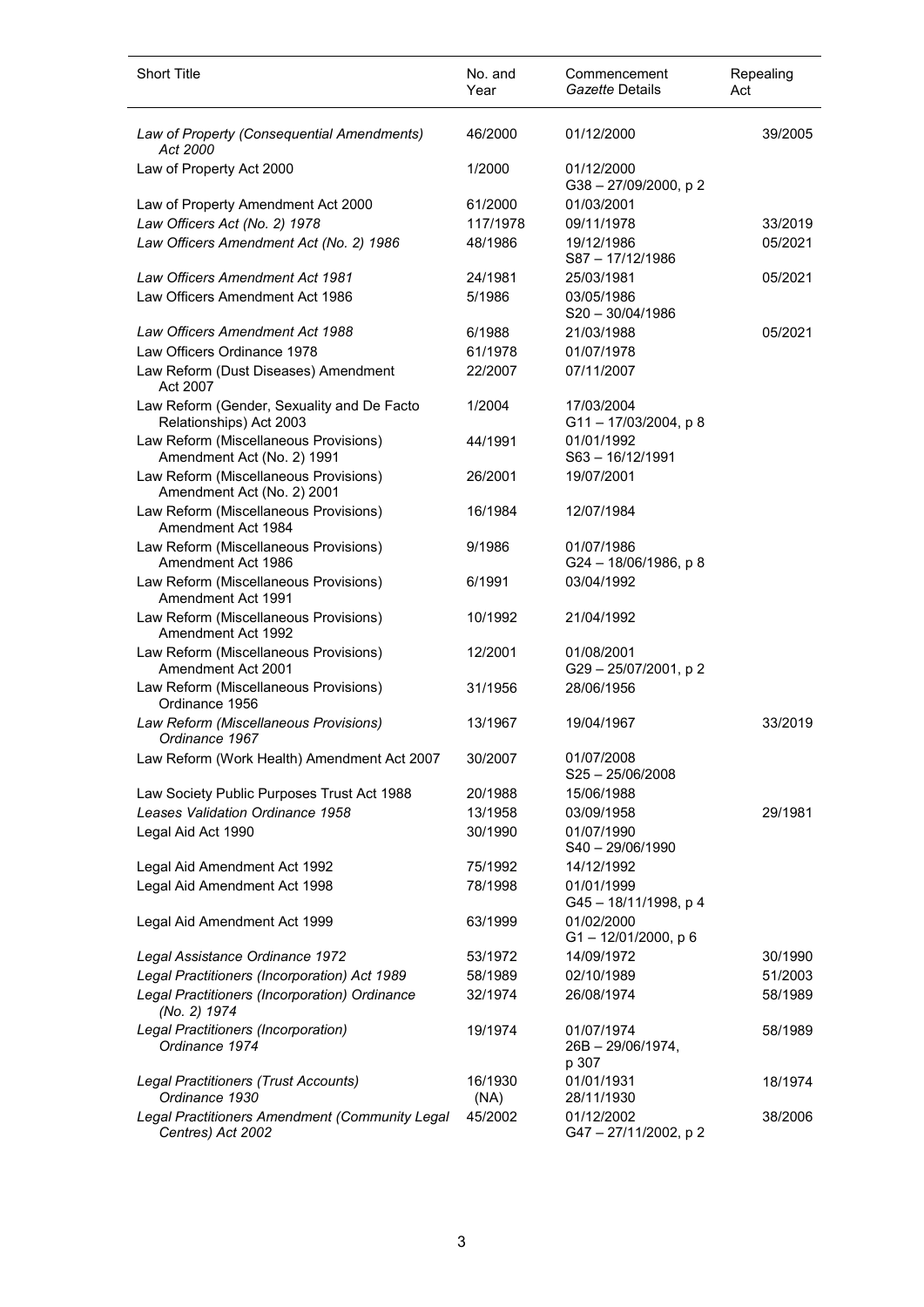| <b>Short Title</b>                                                                                              | No. and<br>Year | Commencement<br>Gazette Details                                                                           | Repealing<br>Act |
|-----------------------------------------------------------------------------------------------------------------|-----------------|-----------------------------------------------------------------------------------------------------------|------------------|
| Legal Practitioners Amendment (Costs and<br>Advertising) Act 2003                                               | 18/2003         | ss $1 - 6$ : 01/07/2003<br>$G25 - 25/06/2003$ , p 3;<br>ss 7 - 11: 01/06/2004<br>$G19 - 12/05/2004$ , p 3 | 38/2006          |
| Legal Practitioners Amendment (Incorporated<br>Legal Practices and Multi-Disciplinary<br>Partnerships) Act 2002 | 51/2003         | 01/05/2004<br>G17-28/04/2004, p2                                                                          | 38/2006          |
| Legal Practitioners Amendment (Mortgage<br>Practices) Act 2002                                                  | 44/2002         | 01/12/2002<br>G47-27/11/2002, p2                                                                          | 38/2006          |
| Legal Practitioners Amendment Act (No. 2) 1982                                                                  | 91/1982         | 23/12/1982<br>G51-23/12/1982, p7                                                                          | 38/2006          |
| Legal Practitioners Amendment Act (No. 2) 1990                                                                  | 43/1990         | 01/09/1990                                                                                                | 38/2006          |
| Legal Practitioners Amendment Act 1981                                                                          | 56/1981         | 28/01/1983<br>$S5 - 28/01/1983$ , p 1                                                                     | 38/2006          |
| Legal Practitioners Amendment Act 1982                                                                          | 52/1982         | s 15: 23/12/1982<br>G51-23/12/1982, p 2;<br>rem: 22/09/1982                                               | 38/2006          |
| Legal Practitioners Amendment Act 1983                                                                          | 32/1983         | 16/09/1983                                                                                                | 38/2006          |
| Legal Practitioners Amendment Act 1987                                                                          | 36/1987         | 01/10/1987                                                                                                | 38/2006          |
| Legal Practitioners Amendment Act 1990                                                                          | 38/1990         | 22/06/1990                                                                                                | 38/2006          |
| Legal Practitioners Amendment Act 1993                                                                          | 42/1993         | 01/10/1993<br>S79-01/10/1993                                                                              | 38/2006          |
| Legal Practitioners Amendment Act 1995                                                                          | 10/1995         | 12/07/1995<br>G28-12/07/1995, p 2                                                                         | 38/2006          |
| Legal Practitioners Amendment Act 1999                                                                          | 30/1999         | 21/07/1999<br>G28-21/07/1999, p 3                                                                         | 38/2006          |
| Legal Practitioners Amendment Act 2000                                                                          | 29/2000         | 01/10/2000<br>G29-26/07/2000, p 4                                                                         | 38/2006          |
| Legal Practitioners Amendment Act 2001                                                                          | 61/2001         | 01/02/2002<br>G4-30/01/2002, p4                                                                           | 38/2006          |
| Legal Practitioners Amendment Act 2005                                                                          | 16/2005         | 05/05/2005                                                                                                | 38/2006          |
| Legal Practitioners Ordinance 1965                                                                              | 18/1965         | 24/05/1965                                                                                                | 18/1974          |
| Legal Practitioners Ordinance 1970                                                                              | 43/1970         | 03/12/1970                                                                                                | 18/1974          |
| Legal Practitioners Ordinance 1974                                                                              | 18/1974         | 01/07/1974<br>26B - 29/06/1974,<br>p 307                                                                  | 38/2006          |
| Legal Practitioners Ordinance 1977                                                                              | 19/1977         | 17/06/1977<br>24 - 17/06/1977, p 908                                                                      | 38/2006          |
| Legal Practitioners Ordinance 1978                                                                              | 12/1978         | 13/04/1978                                                                                                | 38/2006          |
| Legal Profession (Consequential Amendments)<br>Act 2007                                                         | 7/2007          | s 10: 01/07/2007<br>G26 - 27/06/2007, p 3;<br>rem: 17/05/2007                                             | 7/2007           |
| Legal Profession Act 2006                                                                                       | 38/2006         | s 708: 01/07/2007;<br>rem: 31/03/2007<br>$G13 - 28/03/2007$ , p 3                                         |                  |
| Legal Profession Amendment (Complaints and<br>Discipline) Act 2008                                              | 19/2008         | 24/06/2008                                                                                                |                  |
| Legislation Repeal Act 2005                                                                                     | 39/2005         | 22/11/2005                                                                                                | 39/2005          |
| Legislation Repeal Ordinance 1965                                                                               | 39/1965         | 29/10/1965                                                                                                | 59/1970          |
| Legislation Repeal Ordinance 1966                                                                               | 19/1966         | 17/06/1966                                                                                                | 59/1970          |
| Legislation Repeal Ordinance 1967                                                                               | 4/1967          | 13/03/1967                                                                                                | 59/1970          |
| Legislation Repeal Ordinance 1970                                                                               | 59/1970         | 08/12/1970                                                                                                | 87/1973          |
| Legislative Assembly (Disclosure of Interests)<br>Act 2008                                                      | 34/2008         | 12/08/2009<br>S42-12/08/2009                                                                              |                  |
| Legislative Assembly (Members' Code of Conduct<br>and Ethical Standards) Act 2008                               | 35/2008         | 09/10/2009<br>S56 - 09/10/2009                                                                            |                  |
| Legislative Assembly (Powers and Privileges)<br>Act 1992                                                        | 62/1992         | 28/10/1992                                                                                                |                  |
| Legislative Assembly (Powers and Privileges)<br>Amendment Act (No. 2) 1989                                      | 81/1989         | 22/12/1989                                                                                                | 62/1992          |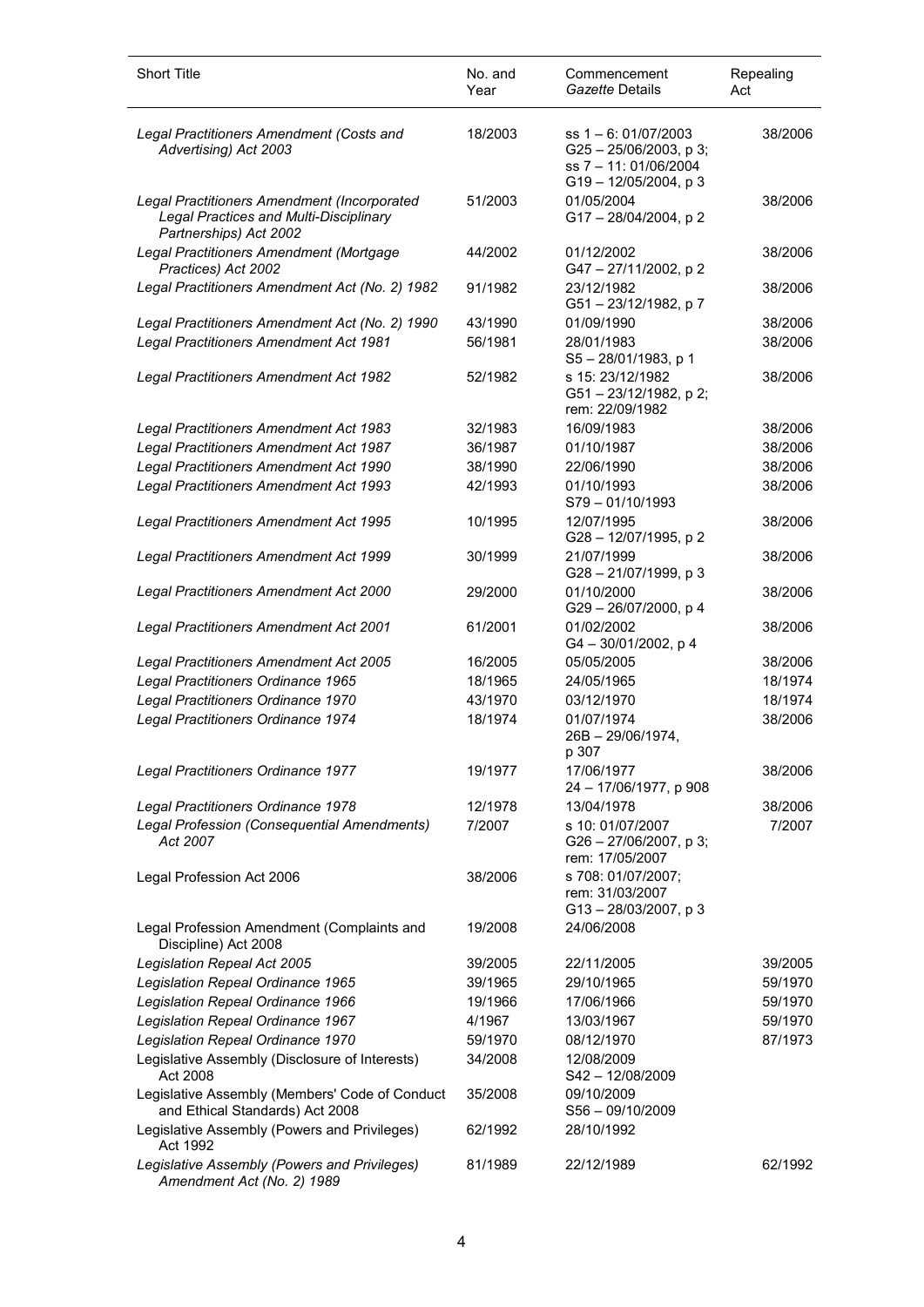| <b>Short Title</b>                                                                      | No. and<br>Year | Commencement<br>Gazette Details     | Repealing<br>Act |
|-----------------------------------------------------------------------------------------|-----------------|-------------------------------------|------------------|
| Legislative Assembly (Powers and Privileges)<br>Amendment Act 1989                      | 45/1989         | 20/09/1989                          | 62/1992          |
| Legislative Assembly (Powers and Privileges)<br>Amendment Act 2000                      | 12/2000         | 25/05/2000                          |                  |
| Legislative Assembly (Powers and Privileges)<br>Ordinance 1977                          | 10/1977         | 20/04/1977                          | 62/1992          |
| Legislative Assembly (Register of Members'<br>Interests) Act 1982                       | 49/1982         | 29/10/1982<br>G43-29/10/1982, p2    | 34/2008          |
| Legislative Assembly (Register of Members'<br>Interests) Amendment Act 1987             | 10/1987         | 25/06/1987                          | 34/2008          |
| Legislative Assembly (Remuneration of Members)<br>Act (No. 2) 1978                      | 82/1978         | 23/08/1978                          | 103/1978         |
| Legislative Assembly (Remuneration of Members)<br>Ordinance 1978                        | 65/1978         | 05/07/1978                          | 103/1978         |
| Legislative Assembly (Remuneration, Allowances<br>and Entitlements) Act 1978            | 103/1978        | 18/10/1978                          | 28/1981          |
| Legislative Assembly (Remuneration, Allowances<br>and Entitlements) Act (No. 2) 1978    | 118/1978        | 29/11/1978                          | 28/1981          |
| Legislative Assembly (Security) Act 1998                                                | 62/1998         | 14/10/1998<br>G40 - 14/10/1998, p 4 |                  |
| Legislative Assembly (Security) Amendment<br>Act 2000                                   | 13/2000         | 25/05/2000                          |                  |
| Legislative Assembly (Speaker) Ordinance 1974                                           | 92/1974         | 03/12/1974                          | 39/2005          |
| Legislative Assembly Members (Miscellaneous<br>Provisions) Act 1987                     | 43/1987         | 21/10/1987                          |                  |
| Legislative Assembly Members' Remuneration<br>Act 1987                                  | 28/1987         | 01/07/1987                          | 31/1991          |
| Legislative Assembly Members' Superannuation<br>Act 1979                                | 83/1979         | 23/09/1979<br>G37-14/09/1979, p 12  |                  |
| Legislative Assembly Members' Superannuation<br>Amendment (Scheme Closure) Act 2004     | 68/2004         | 09/05/2005                          |                  |
| Legislative Assembly Members' Superannuation<br>Amendment Act (No. 2) 1992              | 34/1992         | 30/06/1992                          |                  |
| Legislative Assembly Members' Superannuation<br>Amendment Act (No. 2) 1999              | 61/1999         | 14/12/1999                          |                  |
| Legislative Assembly Members' Superannuation<br>Amendment Act 1989                      | 34/1989         | 01/07/1989                          | 5/2021           |
| Legislative Assembly Members' Superannuation<br>Amendment Act 1992                      | 5/1992          | 08/04/1992                          |                  |
| Legislative Assembly Members' Superannuation<br>Amendment Act 1996                      | 44/1996         | 04/10/1996                          |                  |
| Legislative Assembly Members' Superannuation<br>Amendment Act 1998                      | 67/1998         | 20/10/1998<br>S41-20/10/1998        |                  |
| Legislative Assembly Members' Superannuation<br>Amendment Act 1999                      | 5/1999          | 26/02/1999                          |                  |
| Legislative Assembly Members' Superannuation<br>Amendment Act 2003                      | 10/2003         | 28/05/2003<br>G21-28/05/2003, p 3   |                  |
| Legislative Assembly Members' Superannuation<br>Contributions Act 2004                  | 69/2004         | 09/05/2005<br>$S15 - 09/05/2005$    |                  |
| Legislative Assembly Members' Superannuation<br><b>Contributions Amendment Act 2015</b> | 30/2015         | 12/02/2020<br>G6-12/02/2020, p2     | 30/2015          |
| Legislative Council (Powers and Privileges)<br>Ordinance 1963                           | 1/1964          | 20/01/1964                          | 10/1964          |
| Legislative Council (Powers and Privileges)<br>Ordinance 1966                           | 42/1966         | 22/09/1966                          | 10/1977          |
| Legislative Council (Privileges) Ordinance 1961                                         | 20/1961         | 16/05/1961                          | 1/1964           |
| Leprosy Amendment Act 1980                                                              | 1/1981          | 09/01/1981                          | 4/1982           |
| Leprosy Ordinance 1928                                                                  | 28/1928<br>(NA) | 30/11/1928                          | 11/1954          |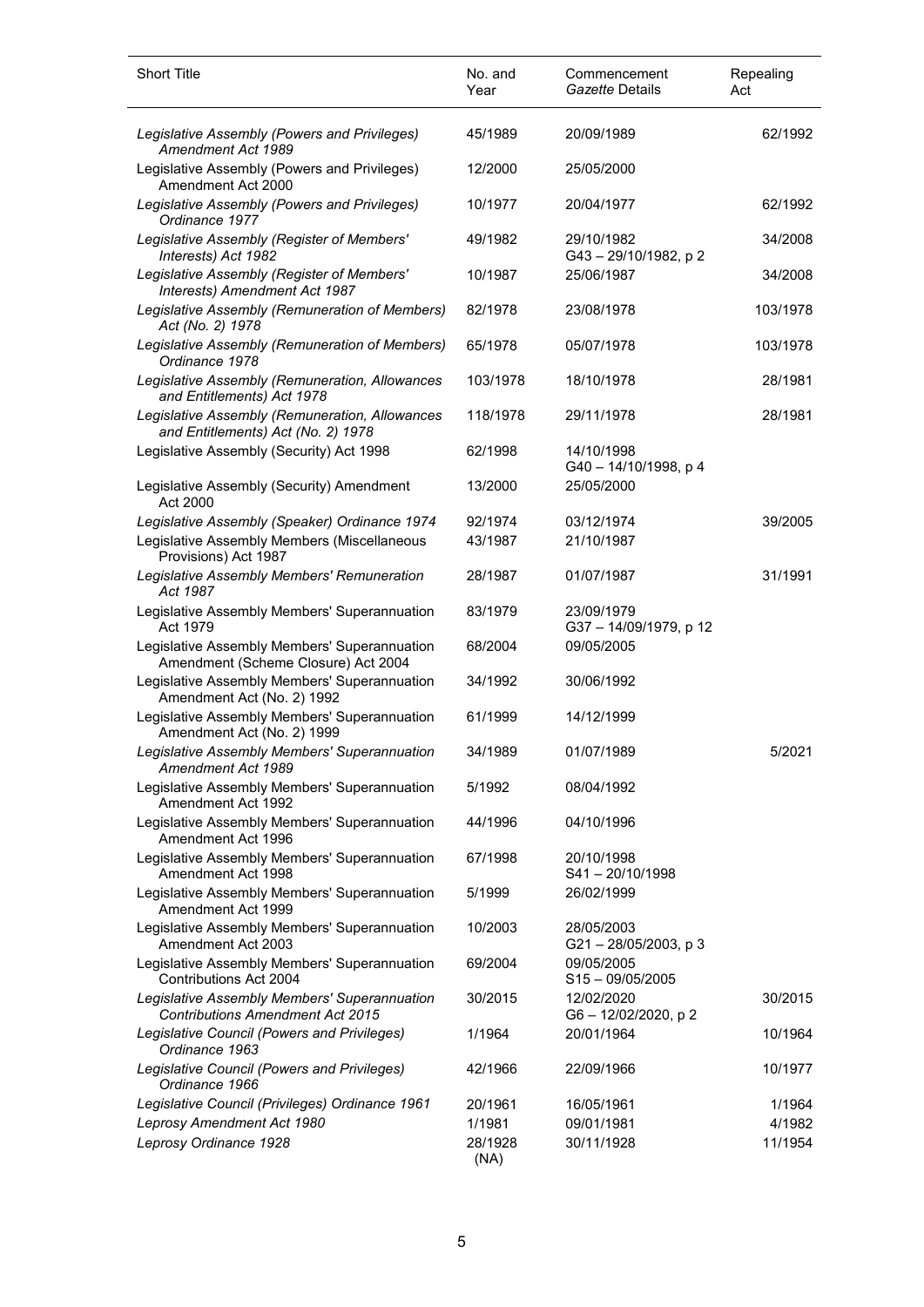| <b>Short Title</b>                                                  | No. and<br>Year | Commencement<br>Gazette Details         | Repealing<br>Act |
|---------------------------------------------------------------------|-----------------|-----------------------------------------|------------------|
| Leprosy Ordinance 1954                                              | 11/1954         | 25/07/1955<br>$C34 - 21/07/1955$        | 34/1981          |
| Leprosy Ordinance 1957                                              | 11/1957         | 12/04/1957                              | 34/1981          |
| Licensed Surveyors Act 1983                                         | 49/1983         | 01/01/1984<br>S41-22/12/1983            |                  |
| Licensed Surveyors Amendment Act 2001                               | 9/2001          | 26/09/2001<br>G38-26/09/2001, p3        |                  |
| <b>Licensed Surveyors Amendment Act 2019</b>                        | 13/2019         | 08/05/2019<br>G19-08/05/2019, p 4       | 13/2019          |
| Licensed Surveyors Ordinance 1933                                   | 6/1933          | 22/06/1933                              | 49/1983          |
| Licensed Surveyors Ordinance 1937                                   | 6/1937          | 23/09/1937                              | 49/1983          |
| Licensing (Director-General) Act 2014                               | 43/2014         | 01/01/2015<br>S130 - 19/12/2014, p 2    | 4/2020           |
| Licensing (Director-General) Repeal Act 2020                        | 4/2020          | 14/04/2020<br>G13-01/04/2020, p2        | 4/2020           |
| Licensing (Repeals and Consequential<br>Amendments) Act 2014        | 44/2014         | 01/01/2015<br>S130-19/12/2014, p2       |                  |
| Licensing Act (No. 2) 1978                                          | 83/1978         | 23/08/1978                              | 10/1979          |
| Licensing Court (Adjournment of Proceedings)<br>Ordinance 1946      | 1/1946          | 07/03/1946                              | 59/1970          |
| <b>Licensing Court Annual Sittings Validating</b><br>Ordinance 1950 | 11/1950         | 22/08/1950                              | 13/1950          |
| <b>Licensing Court Proceedings Validating</b><br>Ordinance 1950     | 13/1950         | 31/08/1950                              | 29/1981          |
| Licensing Ordinance (No. 2) 1924                                    | 25/1924         | 27/11/1924                              | 16/1925          |
| Licensing Ordinance (No. 2) 1925                                    | 16/1925         | 14/09/1925                              | 25/1939          |
| Licensing Ordinance (No. 2) 1934                                    | 17/1934         | 20/09/1934                              | 25/1939          |
| Licensing Ordinance (No. 2) 1941                                    | 10/1941         | 19/06/1941                              | 10/1979          |
| Licensing Ordinance (No. 2) 1948                                    | 8/1948          | 23/12/1948                              | 10/1979          |
| Licensing Ordinance (No. 2) 1949                                    | 13/1949         | 08/11/1949                              | 10/1979          |
| Licensing Ordinance (No. 2) 1952                                    | 30/1952         | 21/01/1953<br>$3 - 21/01/1953$          | 10/1979          |
| Licensing Ordinance (No. 2) 1953                                    | 26/1953         | nc                                      | 1/1956           |
| Licensing Ordinance (No. 2) 1956                                    | 20/1956         | 18/07/1956<br>$28 - 18/07/1956$         | 10/1979          |
| Licensing Ordinance (No. 2) 1961                                    | 37/1961         | 03/01/1962<br>60 - 28/12/1961, p 243    | 10/1979          |
| Licensing Ordinance (No. 2) 1962                                    | 28/1962         | 24/07/1962                              | 10/1979          |
| Licensing Ordinance (No. 2) 1963                                    | 2/1964          | 11/02/1964<br>7C - 10/02/1964,<br>p 31C | 10/1979          |
| Licensing Ordinance (No. 2) 1964                                    | 1/1965          | 03/03/1965<br>$9 - 03/03/1965$ , p 37   | 10/1979          |
| Licensing Ordinance (No. 2) 1966                                    | 32/1966         | 07/09/1966                              | 10/1979          |
| Licensing Ordinance (No. 2) 1967                                    | 26/1967         | 20/07/1967                              | 10/1979          |
| Licensing Ordinance (No. 2) 1969                                    | 54/1969         | 10/12/1969                              | 10/1979          |
| Licensing Ordinance (No. 2) 1971                                    | 40/1971         | 27/08/1971                              | 10/1979          |
| Licensing Ordinance (No. 2) 1972                                    | 39/1972         | 09/08/1973<br>32 - 09/08/1973, p 279    | 10/1979          |
| Licensing Ordinance (No. 2) 1974                                    | 26/1974         | 19/08/1974                              | 10/1979          |
| Licensing Ordinance (No. 2) 1975                                    | 24/1975         | 26/08/1975                              | 10/1979          |
| Licensing Ordinance (No. 3) 1948                                    | 9/1948          | 23/12/1948                              | 10/1979          |
| Licensing Ordinance (No. 3) 1956                                    | 29/1956         | 18/07/1956<br>28 - 18/07/1956           | 10/1979          |
| Licensing Ordinance (No. 3) 1957                                    | 27/1957         | 20/09/1957                              | 10/1979          |
| Licensing Ordinance (No. 3) 1962                                    | 39/1962         | 18/10/1962                              | 10/1979          |
| Licensing Ordinance (No. 3) 1967                                    | 36/1967         | 08/09/1967                              | 10/1979          |
| Licensing Ordinance (No. 3) 1972                                    | 47/1972         | 30/08/1972                              | 10/1979          |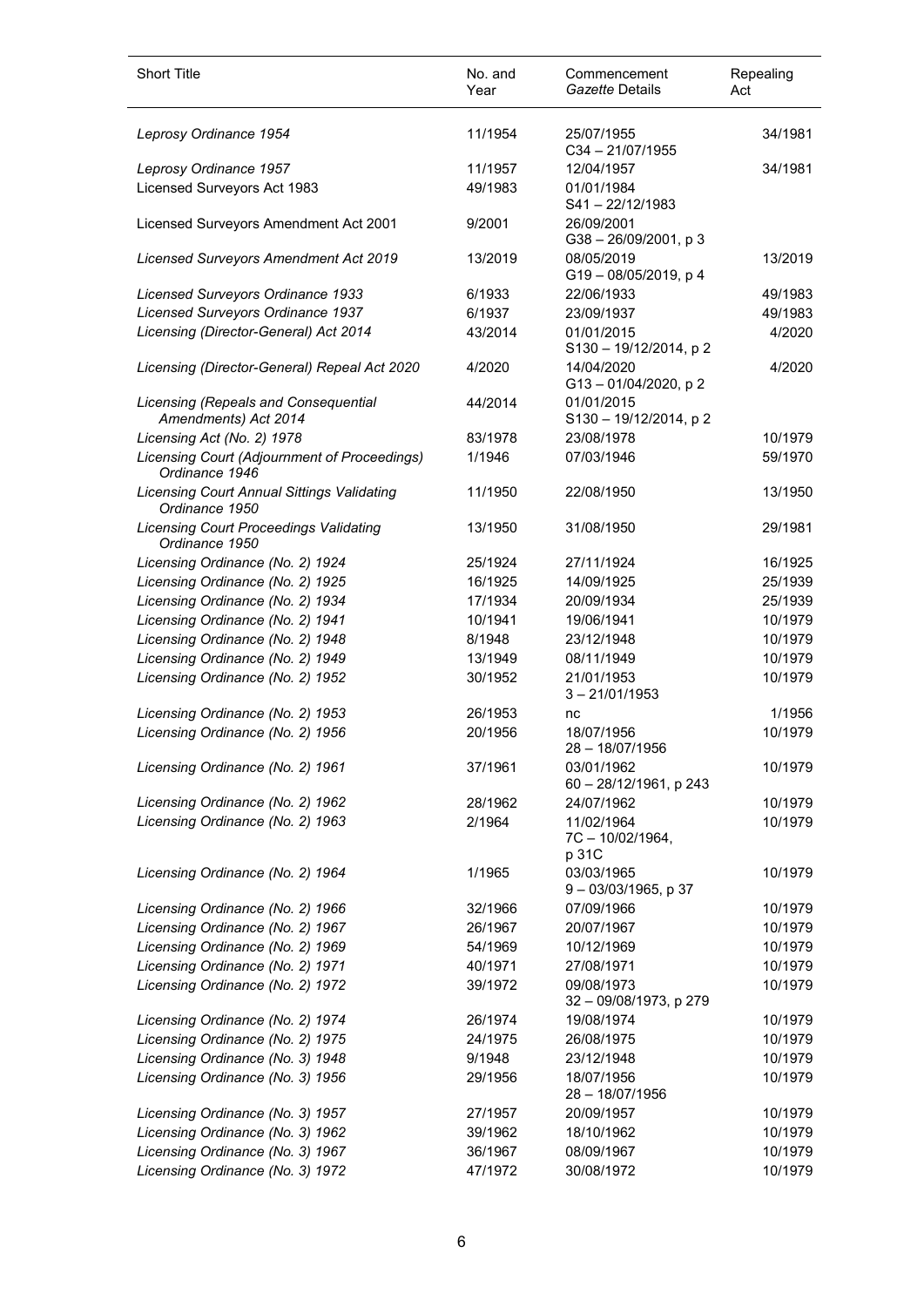| <b>Short Title</b>               | No. and<br>Year | Commencement<br>Gazette Details      | Repealing<br>Act |
|----------------------------------|-----------------|--------------------------------------|------------------|
| Licensing Ordinance (No. 3) 1974 | 62/1974         | 15/10/1974                           | 10/1979          |
| Licensing Ordinance (No. 4) 1972 | 48/1972         | 31/08/1972                           | 10/1979          |
| <b>Licensing Ordinance 1915</b>  | 1/1915          | 09/03/1915                           | 17/1924          |
| <b>Licensing Ordinance 1924</b>  | 17/1924         | 09/12/1924<br>C75-16/10/1924         | 25/1939          |
| Licensing Ordinance 1925         | 3/1925          | 19/02/1925                           | 16/1925          |
| <b>Licensing Ordinance 1928</b>  | 1/1928<br>(NA)  | 22/02/1928                           | 25/1939          |
| <b>Licensing Ordinance 1931</b>  | 11/1931         | 19/11/1931                           | 25/1939          |
| <b>Licensing Ordinance 1932</b>  | 20/1932         | 12/11/1932<br>11/11/1932             | 25/1939          |
| <b>Licensing Ordinance 1933</b>  | 15/1933         | 21/12/1933                           | 25/1939          |
| <b>Licensing Ordinance 1934</b>  | 7/1934          | 05/04/1934                           | 25/1939          |
| Licensing Ordinance 1935         | 5/1935          | 09/05/1935                           | 25/1939          |
| Licensing Ordinance 1936         | 6/1936          | 11/06/1936                           | 25/1939          |
| <b>Licensing Ordinance 1939</b>  | 25/1939         | 01/12/1939<br>24/11/1939             | 10/1979          |
| Licensing Ordinance 1940         | 12/1940         | 25/07/1940                           | 10/1979          |
| <b>Licensing Ordinance 1941</b>  | 5/1941          | 27/02/1941                           | 10/1979          |
| <b>Licensing Ordinance 1942</b>  | 1/1942          | 29/01/1942                           | 10/1979          |
| <b>Licensing Ordinance 1943</b>  | 1/1943          | 14/01/1943                           | 10/1979          |
| Licensing Ordinance 1946         | 3/1946          | 07/03/1946                           | 10/1979          |
| Licensing Ordinance 1948         | 2/1948          | 23/12/1948                           | 10/1979          |
| <b>Licensing Ordinance 1949</b>  | 7/1949          | 11/05/1949                           | 10/1979          |
| <b>Licensing Ordinance 1952</b>  | 19/1952         | 07/05/1952                           | 10/1979          |
| <b>Licensing Ordinance 1953</b>  | 10/1953         | 07/10/1953<br>$39 - 07/10/1953$      | 10/1979          |
| <b>Licensing Ordinance 1954</b>  | 23/1954         | 08/12/1954                           | 10/1979          |
| Licensing Ordinance 1955         | 1/1956          | 20/01/1956                           | 10/1979          |
| Licensing Ordinance 1956         | 14/1956         | 18/07/1956<br>$28 - 18/07/1956$      | 10/1979          |
| <b>Licensing Ordinance 1957</b>  | 23/1957         | 03/10/1957<br>$40 - 02/10/1957$      | 10/1979          |
| Licensing Ordinance 1958         | 16/1958         | 14/11/1958                           | 10/1979          |
| Licensing Ordinance 1959         | 12/1959         | 19/06/1959<br>27 - 18/06/1959        | 10/1979          |
| Licensing Ordinance 1960         | 12/1960         | 02/09/1960                           | 10/1979          |
| Licensing Ordinance 1962         | 17/1962         | 05/09/1962<br>41 - 05/09/1962, p 158 | 10/1979          |
| Licensing Ordinance 1963         | 70/1963         | 21/05/1964<br>20 - 20/05/1964, p 83  | 10/1979          |
| Licensing Ordinance 1964         | 35/1964         | 15/09/1964                           | 10/1979          |
| Licensing Ordinance 1965         | 6/1965          | 03/03/1965<br>9A - 03/03/1965, p 40A | 10/1979          |
| Licensing Ordinance 1966         | 22/1966         | 13/07/1966<br>$34 - 13/07/1966$      | 10/1979          |
| Licensing Ordinance 1967         | 19/1967         | 22/06/1967                           | 10/1979          |
| Licensing Ordinance 1969         | 17/1969         | 16/07/1969<br>29 - 16/07/1969, p 195 | 10/1979          |
| Licensing Ordinance 1970         | 38/1970         | 01/10/1970                           | 10/1979          |
| Licensing Ordinance 1971         | 16/1971         | 26/03/1971                           | 10/1979          |
| <b>Licensing Ordinance 1972</b>  | 25/1972         | 12/07/1972                           | 10/1979          |
| <b>Licensing Ordinance 1973</b>  | 66/1973         | 11/12/1973                           | 10/1979          |
| Licensing Ordinance 1974         | 04/1974         | 20/03/1974                           | 10/1979          |
| <b>Licensing Ordinance 1975</b>  | 11/1975         | 25/03/1975                           | 10/1979          |
| Licensing Ordinance 1976         | 53/1976         | 12/11/1976                           | 10/1979          |
| Licensing Ordinance 1978         | 1/1978          | 16/03/1978                           | 10/1979          |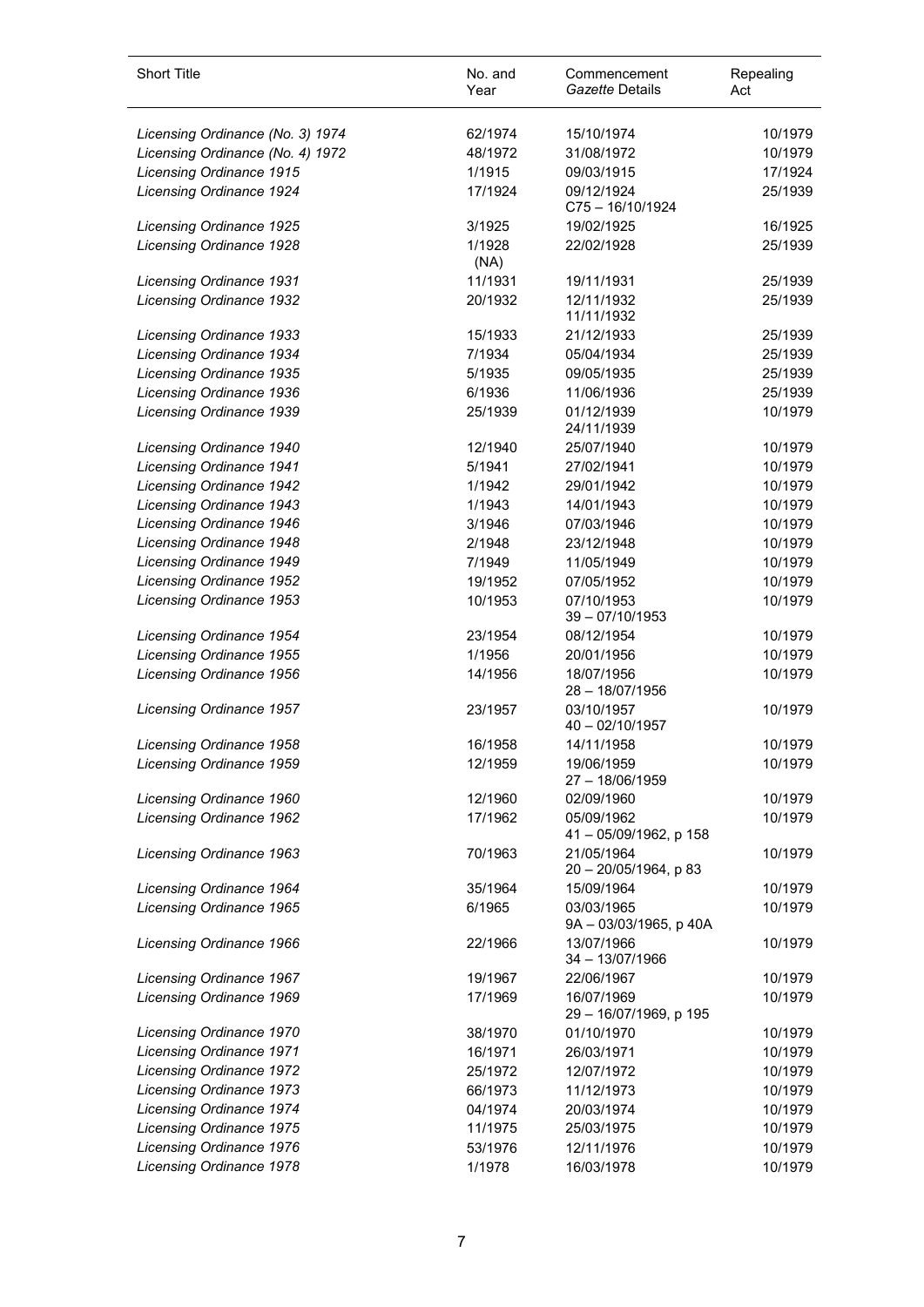| <b>Short Title</b>                                        | No. and<br>Year | Commencement<br>Gazette Details                              | Repealing<br>Act |
|-----------------------------------------------------------|-----------------|--------------------------------------------------------------|------------------|
| Lights on Vehicles Ordinance 1925                         | 20/1925         | 22/02/1926<br>19/02/1926                                     | 8/1949           |
| Limitation Act 1981                                       | 87/1981         | 26/02/1982<br>G8-26/02/1982, p2                              |                  |
| Limitation Amendment (Child Abuse) Act 2017               | 10/2017         | 15/06/2017<br>S31-15/06/2017                                 | 10/2017          |
| <b>Limitation Amendment Act 1993</b>                      | 57/1993         | 06/12/1993<br>G48-01/12/1993, p 3                            |                  |
| Liquefied Petroleum Gas (Subsidy) Act 1981                | 78/1981         | 18/12/1981<br>G50 - 18/12/1981, p 2                          | 27/1995          |
| Liquefied Petroleum Gas (Subsidy) Act Repeal<br>Act 1995  | 27/1995         | 26/06/1995                                                   | 27/1995          |
| Liquor Act 1978                                           | 10/1979         | 12/02/1979<br>G6-09/02/1979, p4                              | 29/2019          |
| Liquor Act 1979                                           | 23/1979         | 27/03/1979                                                   | 29/2019          |
| Liquor Act 1980                                           | 35/1980         | 19/03/1980                                                   | 29/2019          |
| Liquor Act 2019                                           | 29/2019         | 01/10/2019<br>G39-25/09/2019, p2                             |                  |
| Liquor Amendment (Minimum Pricing) Act 2018               | 16/2018         | ss 7 and 8: 01/09/2018;<br>rem: 01/10/2018<br>S71-31/08/2018 | 16/2018          |
| Liquor Amendment (Point of Sale Intervention)<br>Act 2018 | 9/2018          | 06/06/2018<br>$S36 - 06/06/2018$                             | 9/2018           |
| Liquor Amendment Act (No. 2) 1981                         | 88/1981         | 21/09/1981                                                   | 29/2019          |
| Liquor Amendment Act (No. 2) 1982                         | 93/1982         | 17/12/1982<br>S35-17/12/1982                                 | 29/2019          |
| Liquor Amendment Act (No. 2) 1986                         | 40/1986         | 01/10/1986                                                   | 29/2019          |
| Liquor Amendment Act (No. 2) 1988                         | 62/1988         | 18/01/1989<br>G2-18/01/1989, p 5                             | 29/2019          |
| Liquor Amendment Act (No. 2) 1990                         | 62/1990         | 20/02/1991<br>G7-20/02/1991, p2                              | 29/2019          |
| Liquor Amendment Act (No. 2) 1992                         | 55/1992         | 24/09/1992                                                   | 29/2019          |
| Liquor Amendment Act (No. 2) 1993                         | 46/1993         | 27/09/1993                                                   | 29/2019          |
| Liquor Amendment Act (No. 3) 1981                         | 110/1981        | 01/01/1982                                                   | 29/2019          |
| Liquor Amendment Act (No. 3) 1993                         | 75/1993         | 06/12/1993<br>S97-06/12/1993                                 | 29/2019          |
| <b>Liquor Amendment Act 1981</b>                          | 33/1981         | 30/03/1981                                                   | 29/2019          |
| Liquor Amendment Act 1982                                 | 12/1982         | 08/04/1982                                                   | 29/2019          |
| <b>Liquor Amendment Act 1984</b>                          | 39/1984         | 08/05/1985<br>G18-08/05/1985, p 7                            | 29/2019          |
| Liquor Amendment Act 1986                                 | 29/1986         | 01/10/1986<br>G39-01/10/1986, p 4                            | 29/2019          |
| Liquor Amendment Act 1988                                 | 47/1988         | 20/10/1988                                                   | 29/2019          |
| Liquor Amendment Act 1989                                 | 67/1989         | 20/12/1989<br>G50 - 20/12/1989, p 8                          | 29/2019          |
| Liquor Amendment Act 1990                                 | 61/1990         | 14/12/1990                                                   | 29/2019          |
| Liquor Amendment Act 1991                                 | 13/1991         | 01/07/1991                                                   | 29/2019          |
| <b>Liquor Amendment Act 1992</b>                          | 1/1992          | 01/04/1992<br>S19-30/03/1992                                 | 29/2019          |
| Liquor Amendment Act 1993                                 | 24/1993         | 24/06/1993                                                   | 29/2019          |
| Liquor Amendment Act 1996                                 | 20/1996         | 17/06/1996                                                   | 29/2019          |
| Liquor Amendment Act 1999                                 | 70/1999         | 14/02/2000                                                   | 29/2019          |
| Liquor Amendment Act 2002                                 | 76/2002         | 24/01/2003<br>G3-22/01/2003, p4                              | 29/2019          |
| Liquor Amendment Act 2003                                 | 8/2004          | 01/09/2004<br>G35-01/09/2004, p2                             | 29/2019          |
| Liquor Amendment Act 2004                                 | 14/2004         | 05/05/2004<br>$G18 - 05/05/2004$ , p 8                       | 29/2019          |
| Liquor Amendment Act 2006                                 | 27/2006         | 19/09/2006                                                   | 27/2006          |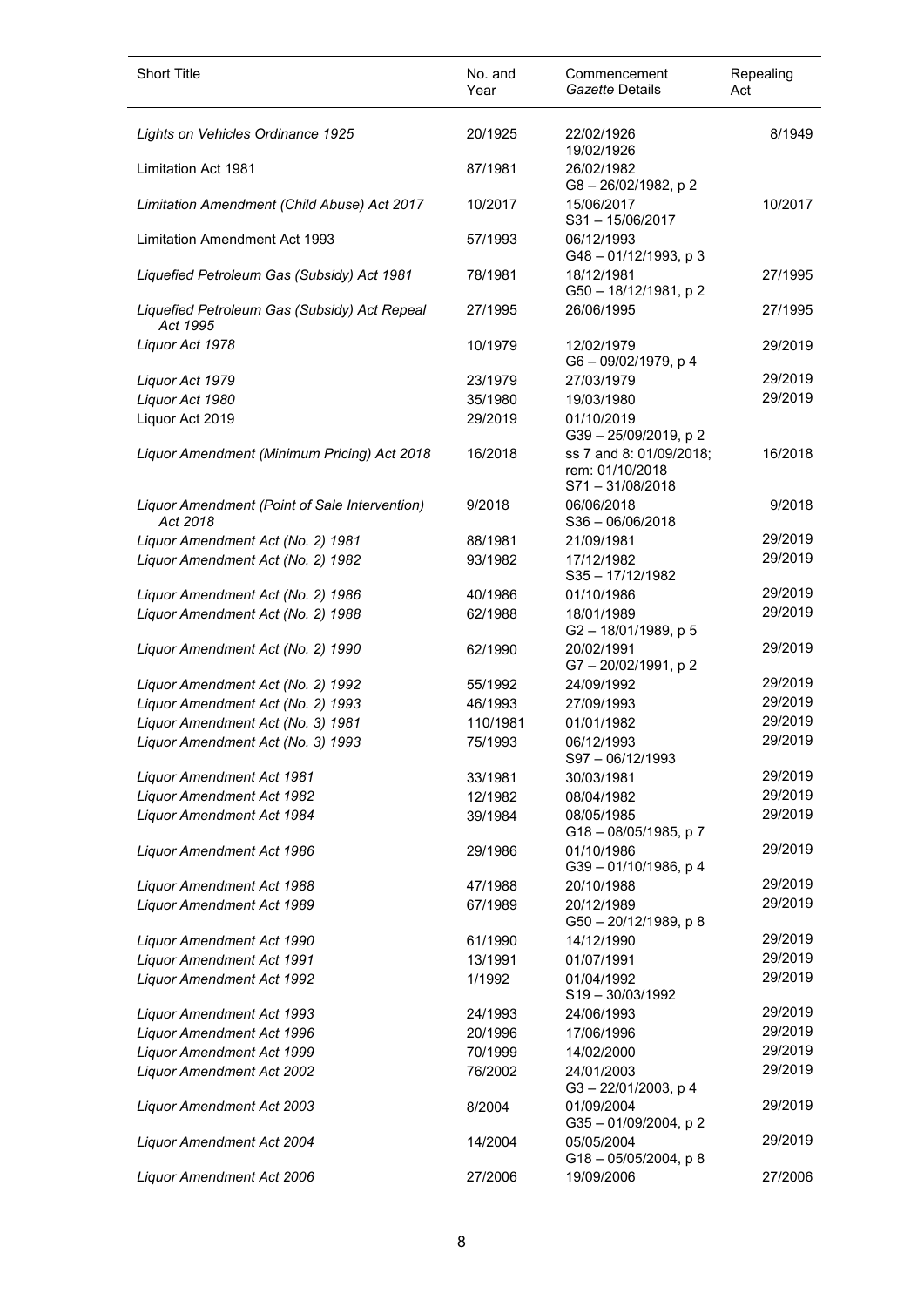| <b>Short Title</b>                                     | No. and<br>Year   | Commencement<br>Gazette Details                                                                                       | Repealing<br>Act   |
|--------------------------------------------------------|-------------------|-----------------------------------------------------------------------------------------------------------------------|--------------------|
| Liquor Amendment Act 2016                              | 32/2016           | 30/11/2016                                                                                                            | 32/2016            |
| <b>Liquor Amendment Act 2017</b>                       | 24/2017           | 28/02/2018<br>S14-28/02/2018                                                                                          | 24/2017            |
| <b>Liquor Amendment Act 2019</b>                       | 5/2019            | 18/04/2019<br>S24-18/04/2019                                                                                          | 5/2019             |
| Liquor Amendment Act 2020                              | 11/2020           | 27/03/2020                                                                                                            | 11/2020            |
| Liquor and Other Legislation Amendment<br>Act 2012     | 18/2012           | pts 1 to 3, ss 15<br>and 29, pts 5 and 6:<br>30/05/2012<br>$S25 - 30/05/2012;$<br>rem: 27/07/2012<br>S39-24/07/2012   |                    |
| Liquor Commission Act 2018                             | 1/2018            | 28/02/2018<br>S14-28/02/2018                                                                                          |                    |
| Liquor Further Amendment Act 2020                      | 25/2020           | 20/11/2020                                                                                                            | 25/2020            |
| Liquor Legislation Amendment (Licensing)<br>Act 2018   | 2/2018            | 28/02/2018                                                                                                            | 2/2018             |
| Liquor Legislation Amendment Act 2007                  | 14/2007           | ss 9 - 11: 15/11/2007<br>S34 - 15/11/2007;<br>s 20 (to ext it ins<br>s 140): nc;<br>rem: 14/09/2007<br>S27-14/09/2007 | 33/2019            |
| Liquor Legislation Amendment Act 2008                  | 11/2008           | s 5: 31/03/2008;<br>rem: 23/06/2008<br>G24 - 18/06/2008, p 6                                                          |                    |
| Liquor Legislation Amendment Act 2010                  | 17/2010           | 01/07/2010<br>G25-23/06/2010, p2                                                                                      | 17/2010            |
| <b>Liquor Legislation Amendment Act 2017</b>           | 14/2017           | 27/06/2017                                                                                                            | 14/2017            |
| Liquor Legislation Amendment Act 2021                  | 24/2021           | 19/11/2021                                                                                                            | 24/2021            |
| Liquor Ordinance (No. 2) 1918                          | 8/1918            | 23/05/1918                                                                                                            | 17/1924            |
| Liquor Ordinance (No. 3) 1918<br>Liquor Ordinance 1915 | 11/1918<br>8/1915 | 05/09/1924<br>01/10/1915                                                                                              | 17/1924<br>17/1924 |
|                                                        |                   | C117-27/09/1915                                                                                                       |                    |
| Liquor Ordinance 1916                                  | 1/1916            | 01/10/1915                                                                                                            | 17/1924            |
| Liquor Ordinance 1917                                  | 8/1917            | 01/10/1915                                                                                                            | 17/1924            |
| Liquor Ordinance 1918                                  | 6/1918            | 11/04/1918                                                                                                            | 17/1924            |
| Liquor Ordinance 1921                                  | 14/1921           | 28/10/1921                                                                                                            | 17/1924            |
| <b>Listening Devices Act 1990</b>                      | 25/1990           | 09/07/1990<br>S42-06/07/1990                                                                                          | 56/2000            |
| <b>Listening Devices Amendment Act 1991</b>            | 66/1991           | 14/11/1991                                                                                                            | 56/2000            |
| Litter Amendment Act 1990                              | 20/1990           | 22/06/1990<br>S37-22/06/1990                                                                                          |                    |
| Litter Ordinance (No. 2) 1972                          | 70/1972           | 05/12/1972                                                                                                            | 33/2019            |
| Litter Ordinance 1972                                  | 36/1972           | 30/08/1972<br>35 - 30/08/1972, p 321                                                                                  |                    |
| Litter Ordinance 1973                                  | 60/1973           | 11/12/1973                                                                                                            | 33/2019            |
| Litter Ordinance 1975                                  | 29/1975           | 07/11/1975                                                                                                            | 33/2019<br>33/2019 |
| Litter Ordinance 1976                                  | 51/1976           | 17/12/1976<br>$51 - 17/12/1976$ ,<br>p 1497                                                                           |                    |
| Livestock Act 2008                                     | 36/2008           | 01/09/2009<br>G34 - 26/08/2009, p 3                                                                                   |                    |
| <b>Livestock Amendment Act 2014</b>                    | 30/2014           | 18/09/2014                                                                                                            | 30/2014            |
| Loans Redemption Fund Act 1981                         | 44/1981           | 01/07/1981                                                                                                            | 70/1993            |
| Local Court (Consequential Amendments)<br>Act 1989     | 14/1989           | s 6: 05/06/1989;<br>rem: 01/01/1991                                                                                   | 39/2005            |
| Local Court (Consequential Amendments)<br>Act 1990     | 31/1990           | s 5: 11/06/1990;<br>rem: 01/01/1991                                                                                   | 39/2005            |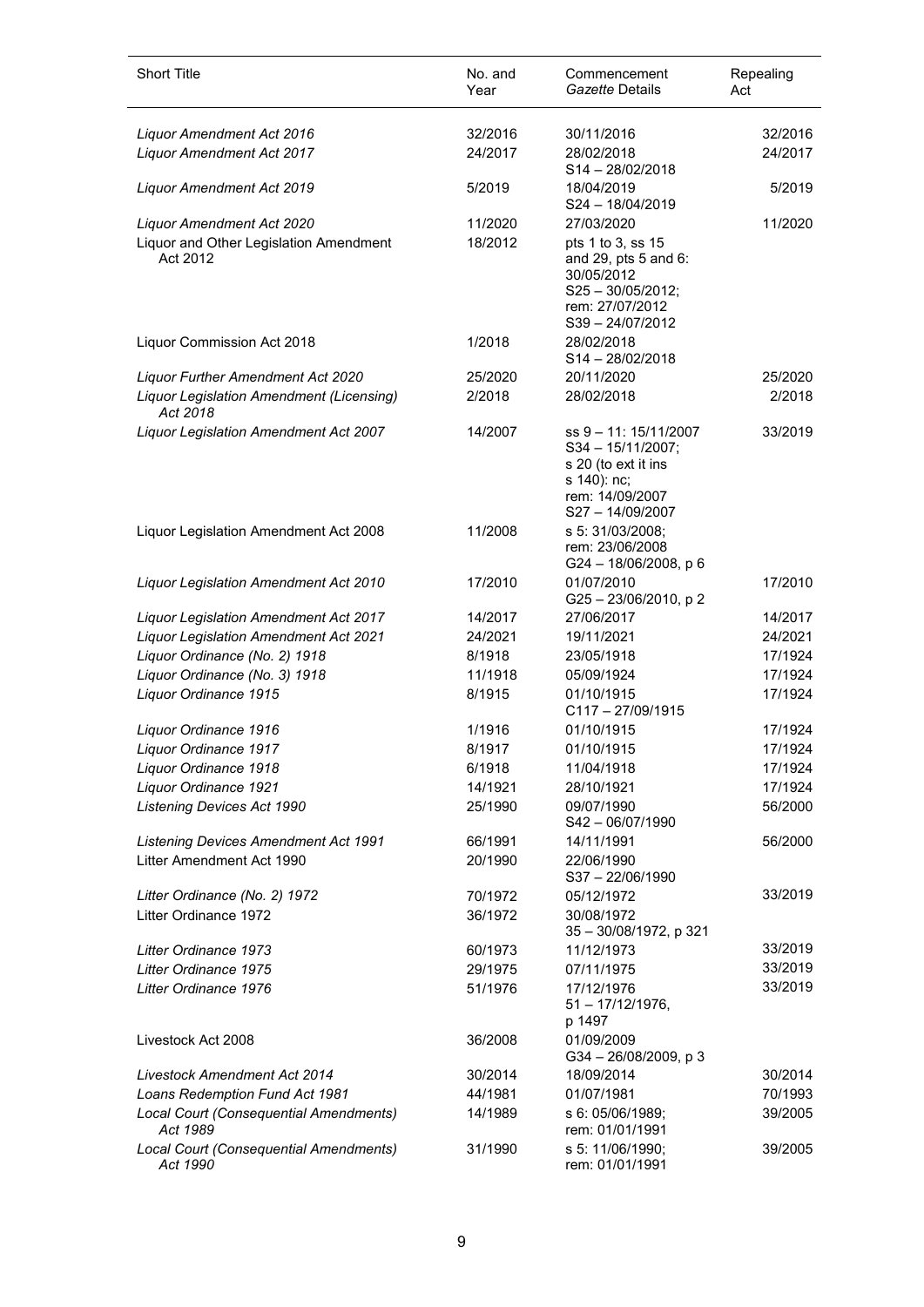| <b>Short Title</b>                                        | No. and<br>Year | Commencement<br>Gazette Details                                                                                                    | Repealing<br>Act |
|-----------------------------------------------------------|-----------------|------------------------------------------------------------------------------------------------------------------------------------|------------------|
| Local Court (Related Amendments) Act 2016                 | 8/2016          | 01/05/2016<br>(s 2, s 2 Local Court<br>(Repeals and Related<br>Amendments) Act 2016<br>(Act No. 9, 2016) and<br>$S34 - 29/04/2016$ | 8/2016           |
| Local Court (Repeals and Related Amendments)<br>Act 2015  | 9/2016          | 01/05/2016<br>$S34 - 29/04/2016$                                                                                                   | 9/2016           |
| Local Court Act 1989                                      | 31/1989         | 01/01/1991<br>G49-12/12/1990, p2                                                                                                   |                  |
| Local Court Act 2015                                      | 15/2015         | 01/05/2016<br>$G1 - 06/01/2016$ , p 9                                                                                              |                  |
| Local Court Amendment (Judicial Appointments)<br>Act 2018 | 23/2018         | 08/11/2018                                                                                                                         | 23/2018          |
| Local Court Amendment Act 1991                            | 76/1991         | 01/02/1992<br>$S7 - 31/01/1992$                                                                                                    |                  |
| Local Court Amendment Act 1997                            | 20/1997         | 01/06/1998<br>G19-20/05/1998, p2                                                                                                   |                  |
| Local Court Amendment Act 1998                            | 58/1998         | 07/10/1998<br>G39-07/10/1998, p2                                                                                                   |                  |
| Local Court Amendment Act 2001                            | 64/2001         | 13/02/2002<br>G6 - 13/02/2002, p 4                                                                                                 |                  |
| Local Courts Act (No. 2) 1979                             | 115/1979        | 01/08/1981<br>G29-23/07/1981, p 10                                                                                                 | 31/1989          |
| Local Courts Act (No. 2) 1979 Amendment<br>Act 1981       | 25/1981         | 25/03/1981                                                                                                                         | 31/1989          |
| Local Courts Act 1979                                     | 40/1979         | 12/09/1980<br>G37-12/09/1980, p2                                                                                                   | 31/1989          |
| <b>Local Courts Amendment Act 1981</b>                    | 108/1981        | 21/12/1981                                                                                                                         | 31/1989          |
| <b>Local Courts Amendment Act 1983</b>                    | 45/1983         | nc                                                                                                                                 | 31/1989          |
| Local Courts Ordinance (No. 2) 1970                       | 60/1970         | 08/12/1970                                                                                                                         | 31/1989          |
| Local Courts Ordinance 1928                               | 15/1928<br>(NA) | 03/08/1928                                                                                                                         | 6/1941           |
| Local Courts Ordinance 1930                               | 9/1930<br>(NA)  | 01/10/1930<br>15/08/1930                                                                                                           | 6/1941           |
| Local Courts Ordinance 1932                               | 17/1932         | 25/08/1932                                                                                                                         | 6/1941           |
| Local Courts Ordinance 1933                               | 3/1933          | 25/05/1933                                                                                                                         | 6/1941           |
| Local Courts Ordinance 1941                               | 6/1941          | 01/01/1942<br>05/12/1941                                                                                                           | 31/1989          |
| Local Courts Ordinance 1947                               | 4/1947          | 07/08/1947                                                                                                                         | 31/1989          |
| Local Courts Ordinance 1952                               | 9/1952          | 01/03/1952<br>$6 - 06/02/1952$                                                                                                     | 31/1989          |
| Local Courts Ordinance 1954                               | 20/1954         | 08/12/1954                                                                                                                         | 31/1989          |
| Local Courts Ordinance 1955                               | 25/1955         | 01/03/1956<br>C9-23/02/1956                                                                                                        | 31/1989          |
| Local Courts Ordinance 1957                               | 41/1957         | 15/11/1957                                                                                                                         | 31/1989          |
| Local Courts Ordinance 1964                               | 2/1965          | 01/07/1974<br>26B-29/06/1974                                                                                                       | 31/1989          |
| Local Courts Ordinance 1965                               | 24/1965         | 16/08/1965                                                                                                                         | 31/1989          |
| Local Courts Ordinance 1970                               | 46/1970         | 18/12/1970                                                                                                                         | 31/1989          |
| Local Courts Ordinance 1971                               | 17/1971         | nc                                                                                                                                 | 31/1989          |
| Local Courts Ordinance 1974                               | 14/1974         | 01/07/1974                                                                                                                         | 31/1989          |
| Local Courts Ordinance 1976                               | 5/1976          | 05/03/1976<br>10 - 05/03/1976, p 246                                                                                               | 31/1989          |
| Local Government (Consequential Amendments)<br>Act 1993   | 84/1993         | 01/06/1994                                                                                                                         | 39/2005          |
| Local Government (Consequential Amendments)<br>Act 2008   | 28/2008         | 01/07/2008                                                                                                                         | 28/2008          |
| Local Government (Katherine Rates) Act 1999               | 23/1999         | 19/05/1999                                                                                                                         |                  |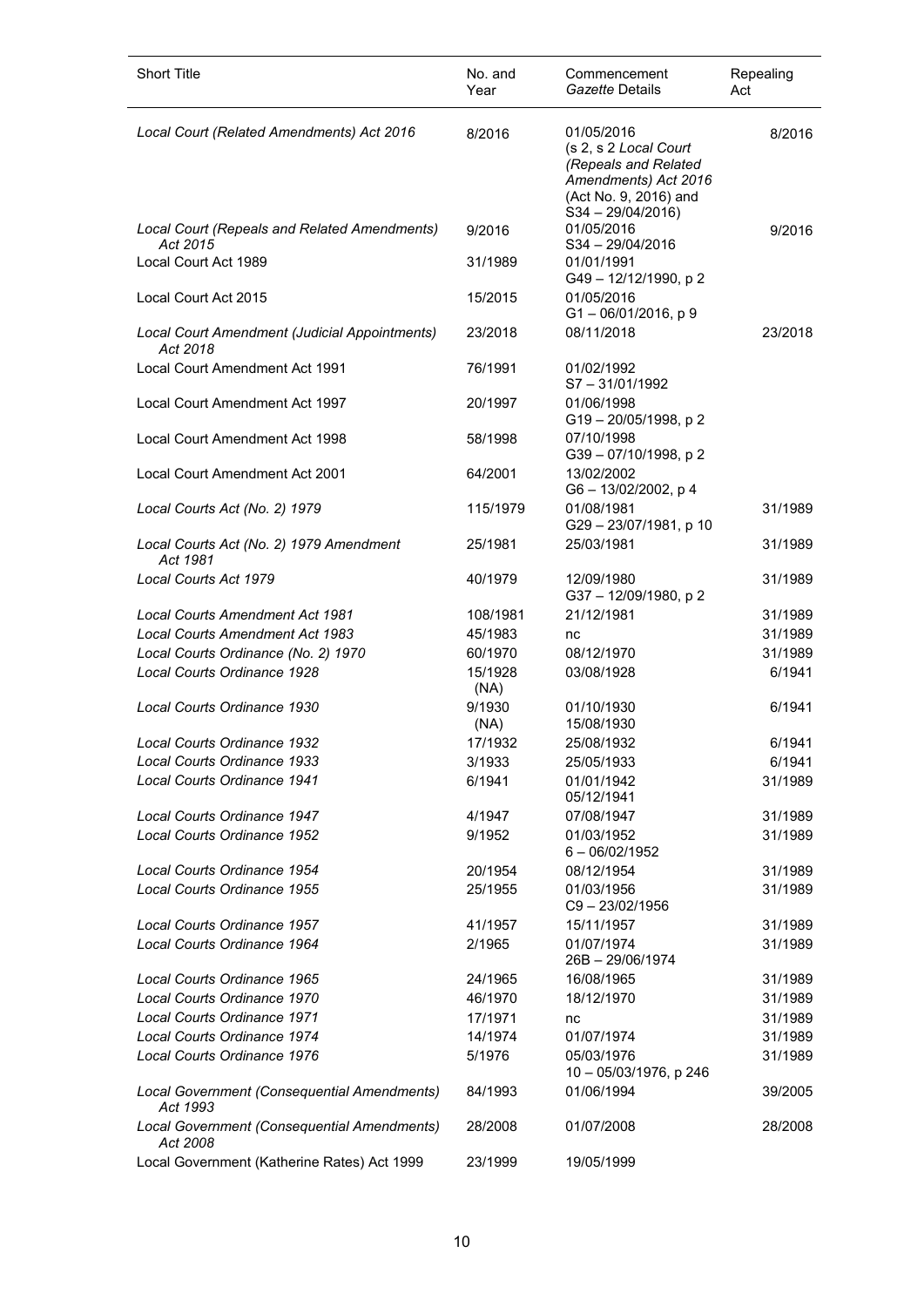| <b>Short Title</b>                                          | No. and<br>Year | Commencement<br>Gazette Details                        | Repealing<br>Act |
|-------------------------------------------------------------|-----------------|--------------------------------------------------------|------------------|
| Local Government (Post-Cyclone Elections)<br>Ordinance 1975 | 8/1975          | 24/03/1975                                             | 6/1981           |
| Local Government (Post-Cyclone Elections)<br>Ordinance 1976 | 30/1976         | 26/08/1976                                             | 6/1981           |
| Local Government (Validation) Act 1996                      | 56/1996         | 02/12/1996                                             | 39/2005          |
| Local Government (Valuations Emergency)<br>Ordinance 1962   | 32/1962         | 11/09/1962                                             | 59/1970          |
| Local Government Act (No. 2) 1979                           | 65/1979         | 15/06/1979                                             | 35/1985          |
| Local Government Act (No. 2) 1980                           | 38/1980         | 23/05/1980                                             | 35/1985          |
| Local Government Act (No. 3) 1979                           | 89/1979         | 24/08/1979<br>G34-24/08/1979, p9                       | 35/1985          |
| Local Government Act (No. 4) 1978                           | 7/1979          | 17/01/1979                                             | 35/1985          |
| Local Government Act (No. 4) 1979                           | 150/1979        | 12/12/1979                                             | 35/1985          |
| Local Government Act (No. 5) 1979                           | 151/1979        | 01/07/1980                                             | 35/1985          |
| <b>Local Government Act 1979</b>                            | 34/1979         | 27/04/1979                                             | 35/1985          |
| <b>Local Government Act 1980</b>                            | 22/1980         | 01/08/1980                                             | 35/1985          |
| Local Government Act 1985                                   | 35/1985         | 01/07/1986                                             | 83/1993          |
| <b>Local Government Act 1993</b>                            | 83/1993         | 01/06/1994<br>$S35 - 20/05/1994$                       | 12/2008          |
| <b>Local Government Act 2008</b>                            | 12/2008         | s 257: 23/05/2008;<br>rem: 01/07/2008                  | 40/2019          |
| Local Government Act 2019                                   | 40/2019         | pt 8.6: nc;<br>rem: 01/07/2021<br>S27-30/06/2021       |                  |
| Local Government Amendment (Restructuring)<br>Act 2013      | 34/2013         | 01/07/2014                                             | 34/2013          |
| Local Government Amendment Act (No. 2) 1981                 | 3/1982          | 12/02/1982                                             | 35/1985          |
| Local Government Amendment Act (No. 2) 1982                 | 14/1982         | 08/04/1982                                             | 35/1985          |
| Local Government Amendment Act (No. 2) 1983                 | 78/1983         | ss 22 and 23:<br>28/11/1983;<br>rem: 01/07/1984        | 35/1985          |
| Local Government Amendment Act (No. 2) 1991                 | 46/1991         | 03/04/1992<br>S21-03/04/1992                           | 83/1993          |
| Local Government Amendment Act (No. 2) 1992                 | 40/1992         | 31/08/1992                                             | 83/1993          |
| Local Government Amendment Act (No. 2) 1995                 | 36/1995         | 09/02/1996<br>S3-09/02/1996                            | 12/2008          |
| Local Government Amendment Act (No. 3) 1980                 | 57/1980         | 01/01/1981                                             | 35/1985          |
| Local Government Amendment Act (No. 3) 1982                 | 70/1982         | 17/12/1982<br>G50 - 17/12/1982, p 3                    | 35/1985          |
| Local Government Amendment Act (No. 3) 1992                 | 63/1992         | 09/12/1992<br>G49-09/12/1992, p 3                      | 83/1993          |
| Local Government Amendment Act (No. 3) 1995                 | 57/1995         | 09/02/1996<br>S3-09/02/1996                            | 12/2008          |
| Local Government Amendment Act (No. 4) 1980                 | 19/1981         | 09/01/1981                                             | 35/1985          |
| <b>Local Government Amendment Act 1981</b>                  | 39/1981         | 01/07/1981<br>S9-01/01/1981                            | 35/1985          |
| <b>Local Government Amendment Act 1982</b>                  | 13/1982         | 08/04/1982                                             | 35/1985          |
| Local Government Amendment Act 1983                         | 3/1983          | 27/04/1983                                             | 35/1985          |
| <b>Local Government Amendment Act 1985</b>                  | 30/1985         | 01/07/1985                                             | 35/1985          |
| <b>Local Government Amendment Act 1986</b>                  | 21/1986         | s 14: 15/05/1987<br>S39-15/05/1987;<br>rem: 01/07/1986 | 83/1993          |
| <b>Local Government Amendment Act 1988</b>                  | 54/1988         | 19/12/1988<br>S74-19/12/1988                           | 83/1993          |
| <b>Local Government Amendment Act 1991</b>                  | 45/1991         | 26/09/1991                                             | 83/1993          |
| <b>Local Government Amendment Act 1992</b>                  | 2/1992          | 27/03/1992                                             | 83/1993          |
| <b>Local Government Amendment Act 1995</b>                  | 35/1995         | 07/08/1996                                             | 12/2008          |
| <b>Local Government Amendment Act 2000</b>                  | 04/2000         | 14/03/2000                                             | 12/2008          |
| <b>Local Government Amendment Act 2002</b>                  | 28/2002         | 16/07/2002                                             | 12/2008          |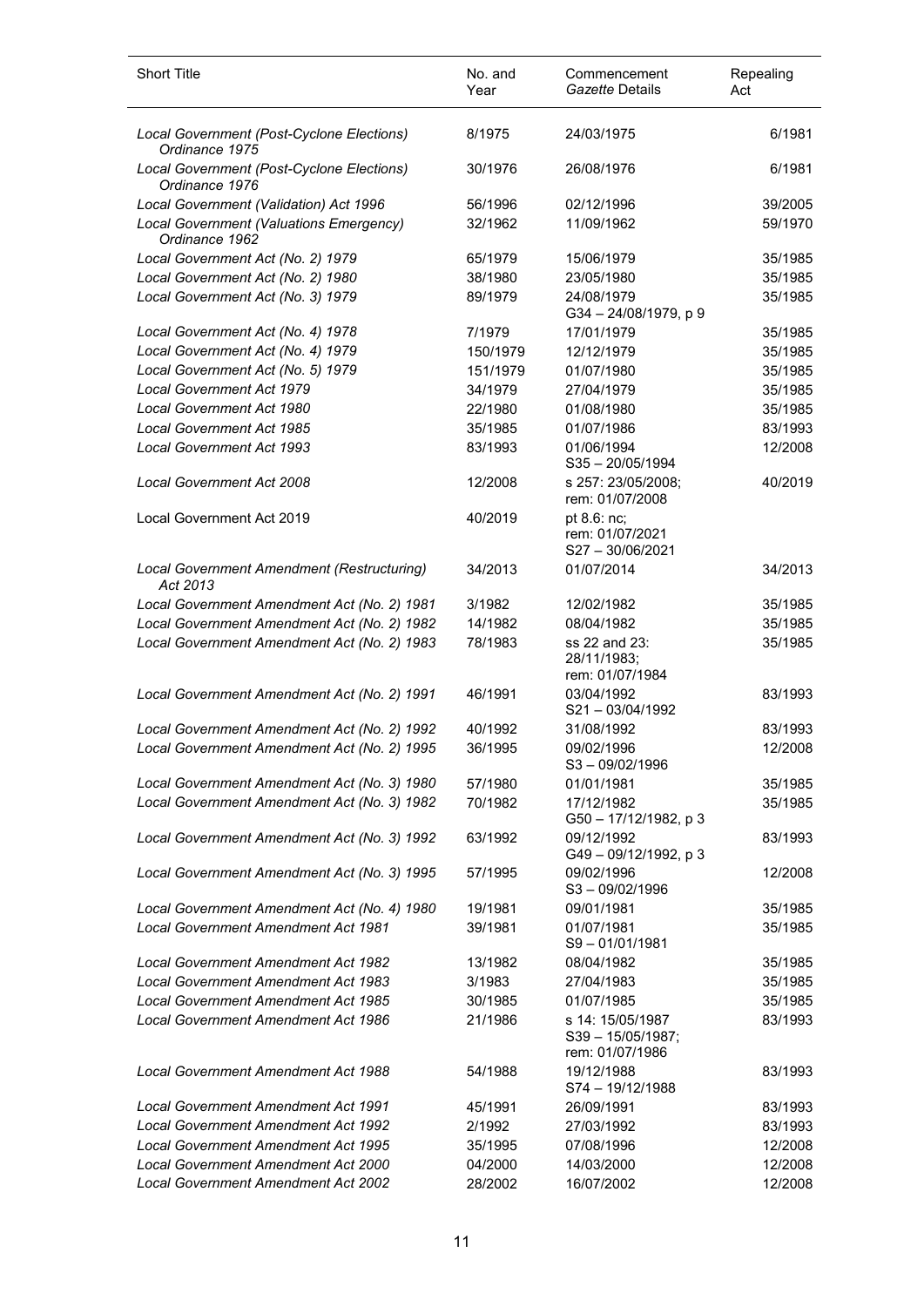| <b>Short Title</b>                                              | No. and<br>Year | Commencement<br>Gazette Details                                                                         | Repealing<br>Act |
|-----------------------------------------------------------------|-----------------|---------------------------------------------------------------------------------------------------------|------------------|
| <b>Local Government Amendment Act 2004</b>                      | 15/2004         | 01/06/2004<br>$S14 - 28/05/2004$                                                                        | 12/2008          |
| Local Government Amendment Act 2007                             | 15/2007         | pt 1: 04/09/2007;<br>pt 2: 11/09/2007<br>$S26 - 11/09/2007$ ;<br>pt 3: 17/10/2007<br>S31-17/10/2007, p2 | 12/2008          |
| <b>Local Government Amendment Act 2013</b>                      | 28/2013         | 08/11/2013                                                                                              | 40/2019          |
| <b>Local Government Amendment Act 2014</b>                      | 19/2014         | s 16: 01/07/2014;<br>s 18: 01/12/2014;<br>rem: 02/06/2014                                               | 19/2014          |
| Local Government Amendment Act 2021                             | 15/2021         | 26/05/2021                                                                                              | 15/2021          |
| Local Government Elections (1978) Validating<br>Ordinance 1978  | 29/1978         | 20/06/1978                                                                                              | 6/1981           |
| Local Government Grants Commission Act 1986                     | 22/1986         | 01/07/1986<br>$S37 - 01/07/1986$                                                                        |                  |
| <b>Local Government Grants Commission</b><br>Amendment Act 1988 | 56/1988         | 01/12/1988                                                                                              | 5/2021           |
| <b>Local Government Grants Commission</b><br>Amendment Act 2009 | 36/2009         | 15/12/2009                                                                                              |                  |
| <b>Local Government Legislation Amendment</b><br>Act 2015       | 8/2015          | pt 4, div 3: 17/02/2016<br>G7-17/02/2016, p2;<br>rem: 23/04/2015                                        | 8/2015           |
| Local Government Ordinance (No. 2) 1960                         | 3/1961          | 01/07/1961<br>$13 - 22/03/1961$ , p 51                                                                  | 35/1985          |
| Local Government Ordinance (No. 2) 1962                         | 19/1962         | 18/06/1962                                                                                              | 35/1985          |
| Local Government Ordinance (No. 2) 1963                         | 31/1963         | 26/04/1963                                                                                              | 35/1985          |
| Local Government Ordinance (No. 2) 1964                         | 59/1964         | 02/12/1964<br>48A - 02/12/1964,<br>p 188A                                                               | 35/1985          |
| Local Government Ordinance (No. 2) 1965                         | 20/1965         | 31/05/1965                                                                                              | 35/1985          |
| Local Government Ordinance (No. 2) 1966                         | 11/1966         | 29/03/1966<br>17 - 29/03/1966, p 61                                                                     | 35/1985          |
| Local Government Ordinance (No. 2) 1967                         | 55/1967         | 01/01/1968                                                                                              | 35/1985          |
| Local Government Ordinance (No. 2) 1968                         | 59/1968         | 18/09/1968                                                                                              | 35/1985          |
| Local Government Ordinance (No. 2) 1969                         | 20/1969         | 01/08/1969                                                                                              | 35/1985          |
| Local Government Ordinance (No. 2) 1970                         | 73/1970         | 11/12/1970                                                                                              | 35/1985          |
| Local Government Ordinance (No. 2) 1972                         | 10/1972         | 04/05/1972                                                                                              | 35/1985          |
| Local Government Ordinance (No. 2) 1973                         | 20/1973         | 08/05/1973                                                                                              | 35/1985          |
| Local Government Ordinance (No. 2) 1974                         | 91/1974         | 19/11/1974                                                                                              | 35/1985          |
| Local Government Ordinance (No. 2) 1975                         | 35/1975         | 22/12/1975                                                                                              | 35/1985          |
| Local Government Ordinance (No. 2) 1976                         | 52/1976         | 12/11/1976                                                                                              | 35/1985          |
| Local Government Ordinance (No. 2) 1978                         | 3/1978          | 16/03/1978                                                                                              | 35/1985          |
| Local Government Ordinance (No. 3) 1962                         | 12/1963         | 20/03/1963                                                                                              | 35/1985          |
| Local Government Ordinance (No. 3) 1963                         | 6/1964          | 21/02/1964<br>9A - 20/02/1964, p 40A                                                                    | 35/1985          |
| Local Government Ordinance (No. 3) 1964                         | 68/1964         | 18/12/1964                                                                                              | 35/1985          |
| Local Government Ordinance (No. 3) 1968                         | 60/1968         | 18/09/1968                                                                                              | 35/1985          |
| Local Government Ordinance (No. 3) 1969                         | 28/1969         | 01/07/1971<br>25 - 23/06/1971, p 217                                                                    | 35/1985          |
| Local Government Ordinance (No. 3) 1972                         | 26/1972         | 12/07/1972                                                                                              | 35/1985          |
| Local Government Ordinance (No. 3) 1973                         | 40/1973         | 12/07/1973                                                                                              | 35/1985          |
| Local Government Ordinance (No. 3) 1974                         | 49/1974         | 23/09/1974                                                                                              | 35/1985          |
| Local Government Ordinance (No. 3) 1975                         | 1/1976          | 12/01/1976                                                                                              | 35/1985          |
| Local Government Ordinance (No. 3) 1976                         | 6/1977          | 23/02/1977                                                                                              | 35/1985          |
| Local Government Ordinance (No. 3) 1978                         | 70/1978         | 13/07/1978                                                                                              | 35/1985          |
| Local Government Ordinance (No. 4) 1962                         | 13/1963         | 13/02/1963                                                                                              | 35/1985          |
| Local Government Ordinance (No. 4) 1963                         | 7/1964          | 06/02/1964                                                                                              | 35/1985          |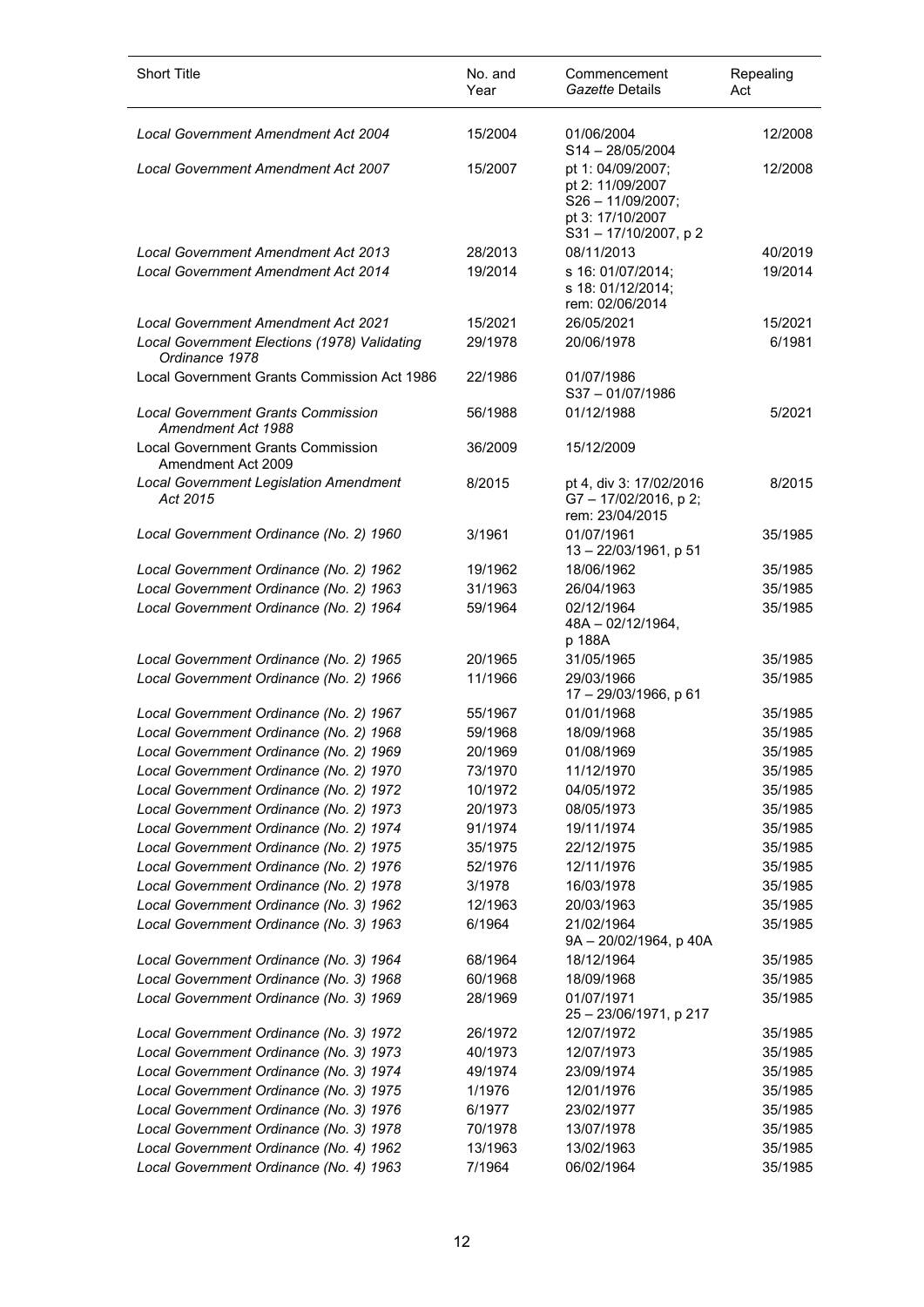| <b>Short Title</b>                                                          | No. and<br>Year | Commencement<br>Gazette Details             | Repealing<br>Act |
|-----------------------------------------------------------------------------|-----------------|---------------------------------------------|------------------|
| Local Government Ordinance (No. 4) 1965                                     | 58/1965         | 14/02/1966                                  | 35/1985          |
| Local Government Ordinance (No. 4) 1966                                     | 44/1966         | 20/10/1966                                  | 35/1985          |
| Local Government Ordinance (No. 4) 1966<br>Amendment Ordinance 1967         | 3/1967          | 02/11/1966                                  | 87/1973          |
| Local Government Ordinance (No. 4) 1968                                     | 68/1968         | 01/07/1968                                  | 35/1985          |
| Local Government Ordinance (No. 4) 1972                                     | 66/1972         | 05/12/1972                                  | 35/1985          |
| Local Government Ordinance (No. 4) 1973                                     | 64/1973         | 11/12/1973                                  | 35/1985          |
| Local Government Ordinance (No. 4) 1974                                     | 94/1974         | 04/12/1974                                  | 35/1985          |
| Local Government Ordinance (No. 5) 1972                                     | 67/1972         | 05/12/1972                                  | 35/1985          |
| Local Government Ordinance (No. 5) 1974                                     | 66/1974         | 24/10/1974                                  | 35/1985          |
| Local Government Ordinance 1954                                             | 18/1955         | 21/02/1957<br>$8A - 21/02/1957$             | 35/1985          |
| <b>Local Government Ordinance 1957</b>                                      | 32/1957         | 21/02/1957                                  | 35/1985          |
| Local Government Ordinance 1958                                             | 6/1958          | 12/05/1958                                  | 35/1985          |
| Local Government Ordinance 1959                                             | 16/1959         | 17/09/1959<br>$40 - 16/09/1959$             | 35/1985          |
| Local Government Ordinance 1960                                             | 15/1960         | 28/06/1961<br>$28 - 28/06/1961$             | 35/1985          |
| <b>Local Government Ordinance 1962</b>                                      | 18/1962         | 27/06/1962<br>30 - 27/06/1962, p 113        | 35/1985          |
| Local Government Ordinance 1963                                             | 28/1963         | 23/04/1963                                  | 35/1985          |
| Local Government Ordinance 1964                                             | 58/1964         | 29/03/1966<br>17 - 29/03/1966               | 35/1985          |
| Local Government Ordinance 1966                                             | 10/1966         | 01/09/1966<br>43 - 31/08/1966, p 181        | 35/1985          |
| <b>Local Government Ordinance 1967</b>                                      | 54/1967         | 01/01/1968<br>62 - 13/12/1967, p 323        | 35/1985          |
| Local Government Ordinance 1968                                             | 7/1968          | 20/03/1968                                  | 35/1985          |
| Local Government Ordinance 1969                                             | 8/1969          | 18/03/1969                                  | 35/1985          |
| Local Government Ordinance 1970                                             | 49/1970         | 03/12/1970                                  | 35/1985          |
| <b>Local Government Ordinance 1972</b>                                      | 2/1972          | 13/03/1972                                  | 35/1985          |
| <b>Local Government Ordinance 1973</b>                                      | 10/1973         | 13/03/1973                                  | 35/1985          |
| <b>Local Government Ordinance 1974</b>                                      | 5/1974          | 20/03/1974                                  | 35/1985          |
| <b>Local Government Ordinance 1975</b>                                      | 14/1975         | 02/06/1975                                  | 35/1985          |
| <b>Local Government Ordinance 1976</b>                                      | 33/1976         | 08/10/1976<br>$41 - 08/10/1976$ ,<br>p 1219 | 35/1985          |
| <b>Local Government Ordinance 1977</b>                                      | 38/1977         | 29/07/1977                                  | 35/1985          |
| Local Government Ordinance 1978                                             | 2/1978          | 08/12/1978<br>49 - 08/12/1978, p 7          | 35/1985          |
| <b>Local Government Valuations (Temporary</b><br>Provisions) Ordinance 1969 | 8/1970          | 25/03/1970                                  | 87/1973          |
| Lodging-house Repeal Ordinance 1973                                         | 35/1973         | 12/07/1973                                  | 87/1973          |
| Long Service Leave Act 1981                                                 | 72/1981         | 10/11/1981<br>S22-10/11/1981                |                  |
| Long Service Leave Amendment Act 1984                                       | 33/1984         | 01/02/1989<br>G4-01/02/1989, p2             | 5/2021           |
| Long Service Leave Amendment Act 1997                                       | 25/1997         | 01/07/1997<br>G25-25/06/1997, p 3           |                  |
| Long Service Leave Ordinance 1965                                           | 67/1965         | 07/12/1966<br>61 - 07/12/1966, p 253        | 72/1981          |
| Long Service Leave Ordinance 1970                                           | 18/1970         | 13/05/1970                                  | 72/1981          |
| Long Service Leave Ordinance 1974                                           | 52/1974         | 30/09/1974                                  | 72/1981          |
| Lotteries and Gaming Act 1982                                               | 32/1982         | 30/06/1982<br>$S14 - 30/06/1982$            | 56/1993          |
| Lotteries and Gaming Amendment Act<br>(No. 2) 1991                          | 21/1991         | 01/07/1991                                  | 56/1993          |
| Lotteries and Gaming Amendment Act 1983                                     | 51/1983         | 26/10/1983                                  | 56/1993          |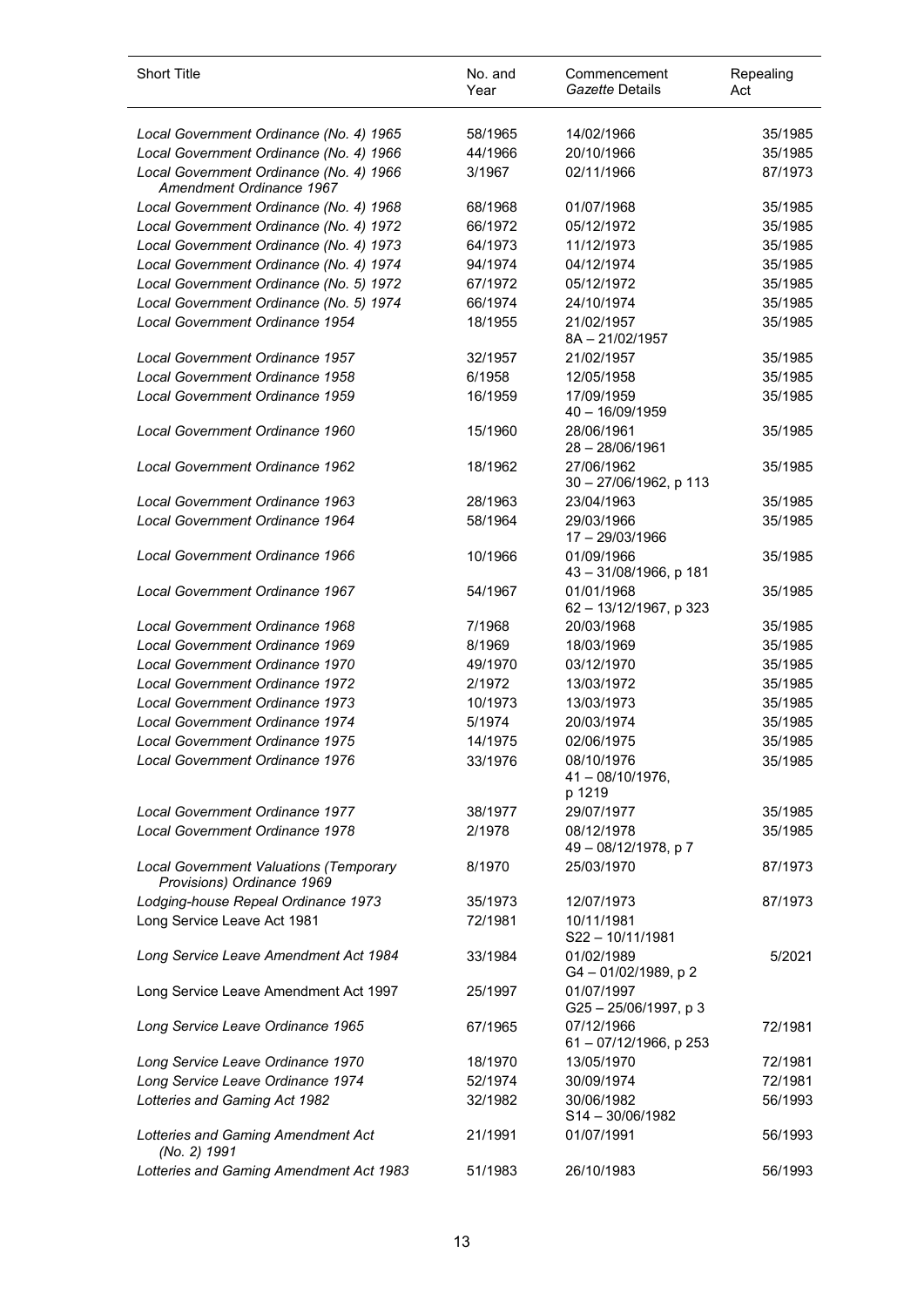| <b>Short Title</b>                        | No. and<br>Year | Commencement<br>Gazette Details                          | Repealing<br>Act     |
|-------------------------------------------|-----------------|----------------------------------------------------------|----------------------|
| Lotteries and Gaming Amendment Act 1984   | 25/1984         | 20/07/1984                                               | 56/1993              |
| Lotteries and Gaming Amendment Act 1985   | 4/1985          | 01/04/1985                                               | 56/1993              |
| Lotteries and Gaming Amendment Act 1986   | 41/1986         | 01/10/1986                                               | 56/1993              |
| Lotteries and Gaming Amendment Act 1990   | 11/1990         | 30/05/1990                                               | 56/1993              |
|                                           |                 | G21-30/05/1990, p 2                                      |                      |
| Lotteries and Gaming Amendment Act 1991   | 7/1991          | 07/03/1991                                               | 56/1993              |
| Lotteries Ordinance 1925                  | 6/1925          | 12/03/1925                                               | 13/1940              |
| Lottery and Gaming Act (No. 4) 1978       | 134/1978        | 22/06/1979<br>G25-22/06/1979, p 5                        | 50/1983              |
| Lottery and Gaming Act 1979               | 60/1979         | 01/07/1979<br>G25 - 22/06/1979, p 5                      | 50/1983              |
| Lottery and Gaming Act 1980               | 44/1980         | s 4:06/11/1980<br>$S35 - 06/11/1980;$<br>rem: 01/07/1980 | 50/1983              |
| Lottery and Gaming Amendment Act 1981     | 53/1981         | 01/07/1981                                               | 50/1983              |
| Lottery and Gaming Ordinance (No. 2) 1962 | 20/1963         | 26/06/1963<br>26 - 26/06/1963, p 129                     | 50/1983              |
| Lottery and Gaming Ordinance (No. 2) 1964 | 29/1964         | 05/08/1964                                               | 50/1983              |
| Lottery and Gaming Ordinance (No. 2) 1965 | 59/1965         | 14/02/1966                                               | 50/1983              |
| Lottery and Gaming Ordinance (No. 2) 1968 | 62/1968         | 18/09/1968                                               | 50/1983              |
| Lottery and Gaming Ordinance (No. 2) 1970 | 25/1970         | 30/06/1970                                               | 50/1983              |
| Lottery and Gaming Ordinance (No. 2) 1971 | 45/1972         | 03/10/1972                                               | 50/1983              |
| Lottery and Gaming Ordinance (No. 2) 1972 | 16/1972         | 01/06/1972                                               | 50/1983              |
| Lottery and Gaming Ordinance (No. 2) 1973 | 77/1973         | 11/12/1973                                               | 50/1983              |
| Lottery and Gaming Ordinance (No. 2) 1978 | 30/1978         | 01/07/1978<br>26B - 30/06/1978, p 4                      | 50/1983              |
| Lottery and Gaming Ordinance (No. 3) 1964 | 34/1964         | 01/09/1964                                               | 50/1983              |
| Lottery and Gaming Ordinance (No. 3) 1970 | 33/1970         | 01/10/1970                                               | 50/1983              |
| Lottery and Gaming Ordinance (No. 3) 1972 | 31/1972         | 20/07/1972                                               | 50/1983              |
| Lottery and Gaming Ordinance (No. 3) 1978 | 52/1978         | 01/07/1978                                               | 50/1983              |
| Lottery and Gaming Ordinance (No. 4) 1972 | 75/1972         | 12/12/1972                                               | 50/1983              |
| Lottery and Gaming Ordinance (No. 4) 1974 | 73/1974         | nc                                                       | 6/1981               |
| Lottery and Gaming Ordinance (No. 5) 1972 | 72/1972         | 05/12/1972                                               | 50/1983              |
| Lottery and Gaming Ordinance (No. 2) 1974 | 71/1974         | 24/10/1974                                               | 50/1983              |
| Lottery and Gaming Ordinance (No. 3) 1974 | 72/1974         | 24/10/1974                                               | 50/1983              |
| Lottery and Gaming Ordinance 1940         | 13/1940         | 01/11/1940<br>25/10/1940                                 | 50/1983              |
| Lottery and Gaming Ordinance 1951         | 5/1951          | 17/10/1951                                               | 50/1983              |
| Lottery and Gaming Ordinance 1952         | 16/1952         | nc                                                       | $13 -$<br>12/03/1952 |
| Lottery and Gaming Ordinance 1952         | 36/1952         | nc                                                       | $48 -$<br>22/10/1952 |
| Lottery and Gaming Ordinance 1958         | 8/1958          | 03/10/1962<br>47 - 03/10/1962                            | 50/1983              |
| Lottery and Gaming Ordinance 1960         | 8/1960          | 20/09/1961<br>44 - 20/09/1961                            | 50/1983              |
| Lottery and Gaming Ordinance 1962         | 15/1962         | 03/10/1962<br>47 - 03/10/1962, p 179                     | 50/1983              |
| Lottery and Gaming Ordinance 1964         | 24/1964         | 05/08/1964<br>$31A - 05/08/1964$ ,<br>p 130A             | 50/1983              |
| Lottery and Gaming Ordinance 1965         | 19/1965         | 31/05/1965                                               | 50/1983              |
| Lottery and Gaming Ordinance 1966         | 47/1966         | 14/12/1966<br>62 - 14/12/1966                            | 50/1983              |
| Lottery and Gaming Ordinance 1968         | 16/1968         | 26/06/1968<br>29 - 26/06/1968, p 160                     | 50/1983              |
| Lottery and Gaming Ordinance 1970         | 15/1970         | 27/05/1970<br>21 - 27/05/1970, p 140                     | 50/1983              |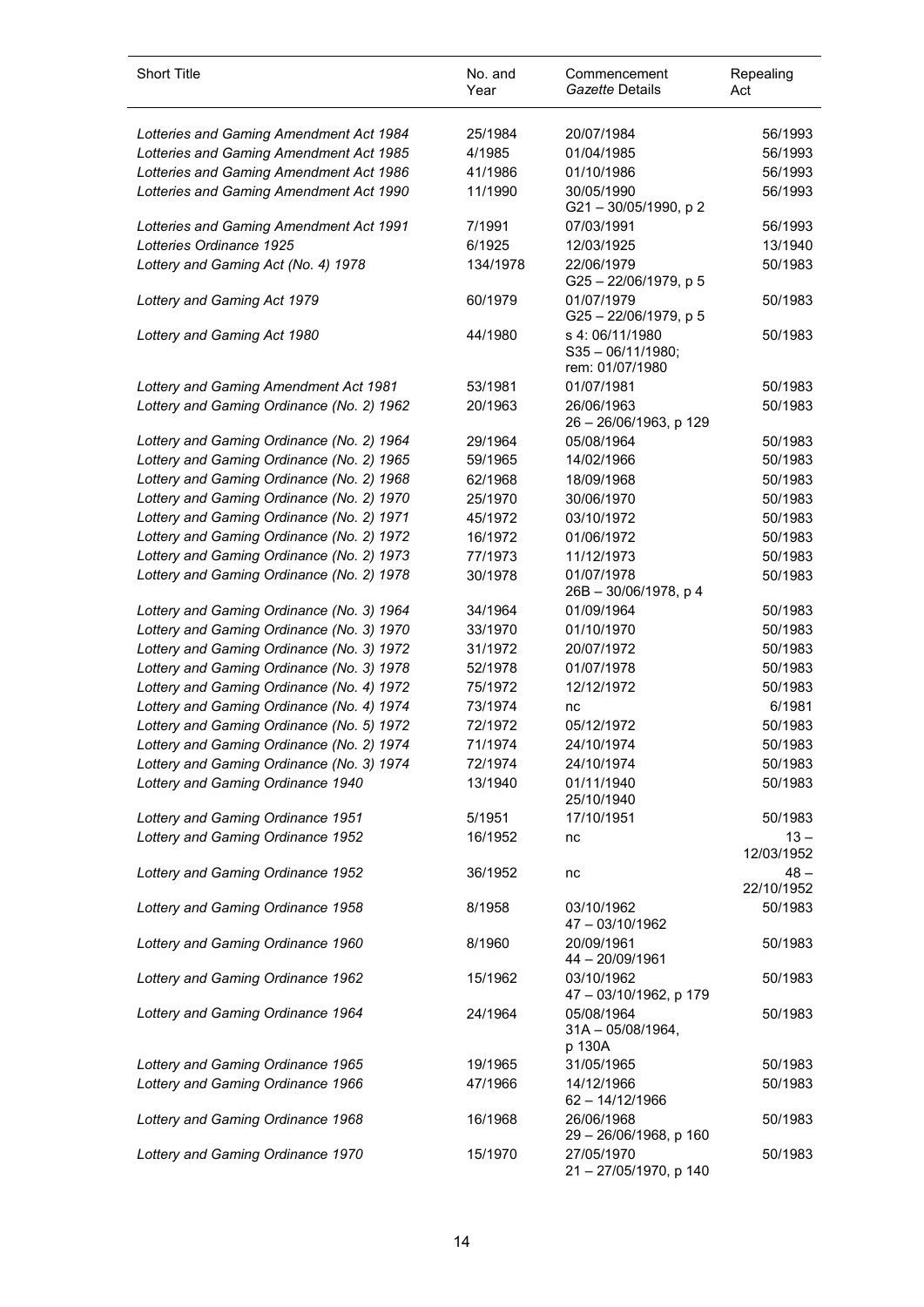| <b>Short Title</b>                                                     | No. and<br>Year | Commencement<br>Gazette Details          | Repealing<br>Act |
|------------------------------------------------------------------------|-----------------|------------------------------------------|------------------|
| Lottery and Gaming Ordinance 1971                                      | 7/1971          | 24/03/1971                               | 50/1983          |
| Lottery and Gaming Ordinance 1972                                      | 15/1972         | 01/06/1972                               | 50/1983          |
| Lottery and Gaming Ordinance 1973                                      | 26/1973         | 17/05/1973                               | 50/1983          |
| Lottery and Gaming Ordinance 1974                                      | 55/1974         | 30/09/1974                               | 50/1983          |
| Lottery and Gaming Ordinance 1976                                      | 36/1976         | 08/09/1976                               | 50/1983          |
| Lottery and Gaming Ordinance 1978                                      | 11/1978         | 13/04/1978                               | 50/1983          |
| Lunacy Ordinance (No. 2) 1926                                          | 17/1926         | 22/07/1926                               | 1/1940           |
| Lunacy Ordinance 1920                                                  | 7/1920          | 21/10/1920                               | 1/1940           |
| Lunacy Ordinance 1926                                                  | 4/1926          | 07/01/1926                               | 1/1940           |
| Magistrates Act 1979                                                   | 152/1979        | 12/12/1979                               | 15/2015          |
| Magistrates Amendment Act (No. 2) 1998                                 | 45/1998         | 27/05/1998                               | 15/2015          |
| Magistrates Amendment Act 1980                                         | 12/1981         | 06/02/1981<br>G5-06/02/1981, p 1         | 15/2015          |
| <b>Magistrates Amendment Act 1988</b>                                  | 35/1988         | 14/09/1988                               | 15/2015          |
| <b>Magistrates Amendment Act 1998</b>                                  | 5/1998          | 22/04/1998<br>G15-22/04/1998, p 4        | 15/2015          |
| <b>Magistrates Amendment Act 2004</b>                                  | 49/2004         | 20/10/2004                               | 15/2015          |
| <b>Magistrates Amendment Act 2005</b>                                  | 36/2005         | 21/12/2005<br>G51-21/12/2005, p2         | 15/2015          |
| Magistrates Ordinance 1976                                             | 4/1977          | 04/04/1977<br>13A - 04/04/1977,<br>p 492 | 15/2015          |
| Magistrates Ordinance 1978                                             | 14/1978         | 29/05/1978                               | 15/2015          |
| Maintenance Orders (Facilities for Enforcement)<br>Ordinance 1922      | 11/1922         | 14/09/1922                               | 3/1924           |
| Maintenance Orders (Facilities for Enforcement)<br>Ordinance 1924      | 3/1924          | 24/01/1924                               | 16/1956          |
| Maintenance Orders (Facilities for Enforcement)<br>Ordinance 1928      | 9/1928<br>(NA)  | 17/05/1928                               | 16/1956          |
| Maintenance Orders (Facilities for Enforcement)<br>Ordinance 1932      | 12/1932         | 26/05/1932                               | 16/1956          |
| Maintenance Orders (Facilities for Enforcement)<br>Ordinance 1956      | 16/1956         | 31/10/1957<br>$C - 31/10/1957$           | 26/1971          |
| Maintenance Ordinance (No. 2) 1973                                     | 29/1973         | 08/06/1973                               | 4/2007           |
| Maintenance Ordinance 1971                                             | 26/1971         | 30/06/1971<br>24 - 16/06/1971, p 227     | 39/2005          |
| Maintenance Ordinance 1973                                             | 5/1973          | 13/03/1973                               | 4/2007           |
| Maintenance Recovery (Reciprocity with States)<br>Ordinance 1963       | 71/1963         | 02/10/1963                               | 36/1971          |
| Major Cricket Events Act 2003                                          | 28/2003         | 26/06/2003                               |                  |
| Marine Act 1981                                                        | 93/1981         | 31/03/1982<br>G12-26/03/1982, p 6        |                  |
| <b>Marine Amendment Act 1989</b>                                       | 16/1989         | 01/07/1992<br>G26-01/07/1992, p 5        | 5/2021           |
| Marine Amendment Act 1994                                              | 76/1994         | 01/01/1995                               |                  |
| Marine Amendment Act 2000                                              | 52/2000         | 02/04/2001<br>$S16 - 02/04/2001$ , p 1   |                  |
| <b>Marine Amendment Act 2001</b>                                       | 8/2001          | nc                                       | 33/2019          |
| Marine Amendment Act 2005                                              | 10/2005         | 17/03/2005                               |                  |
| Marine Board and Navigation Ordinance 1964                             | 70/1964         | 02/04/1971                               | 93/1981          |
| Marine Board and Navigation Ordinance 1964<br>Amendment Ordinance 1971 | 8/1971          | 27/01/1971                               | 87/1973          |
| Marine Ordinance 1911                                                  | 5/1911          | 06/04/1911                               | 16/1989          |
| Marine Ordinance 1939                                                  | 1/1939          | 16/02/1939                               | 93/1981          |
| Marine Ordinance 1948                                                  | 10/1948         | 23/12/1948                               | 93/1981          |
| Marine Ordinance 1952                                                  | 11/1952         | 24/12/1948                               | 93/1981          |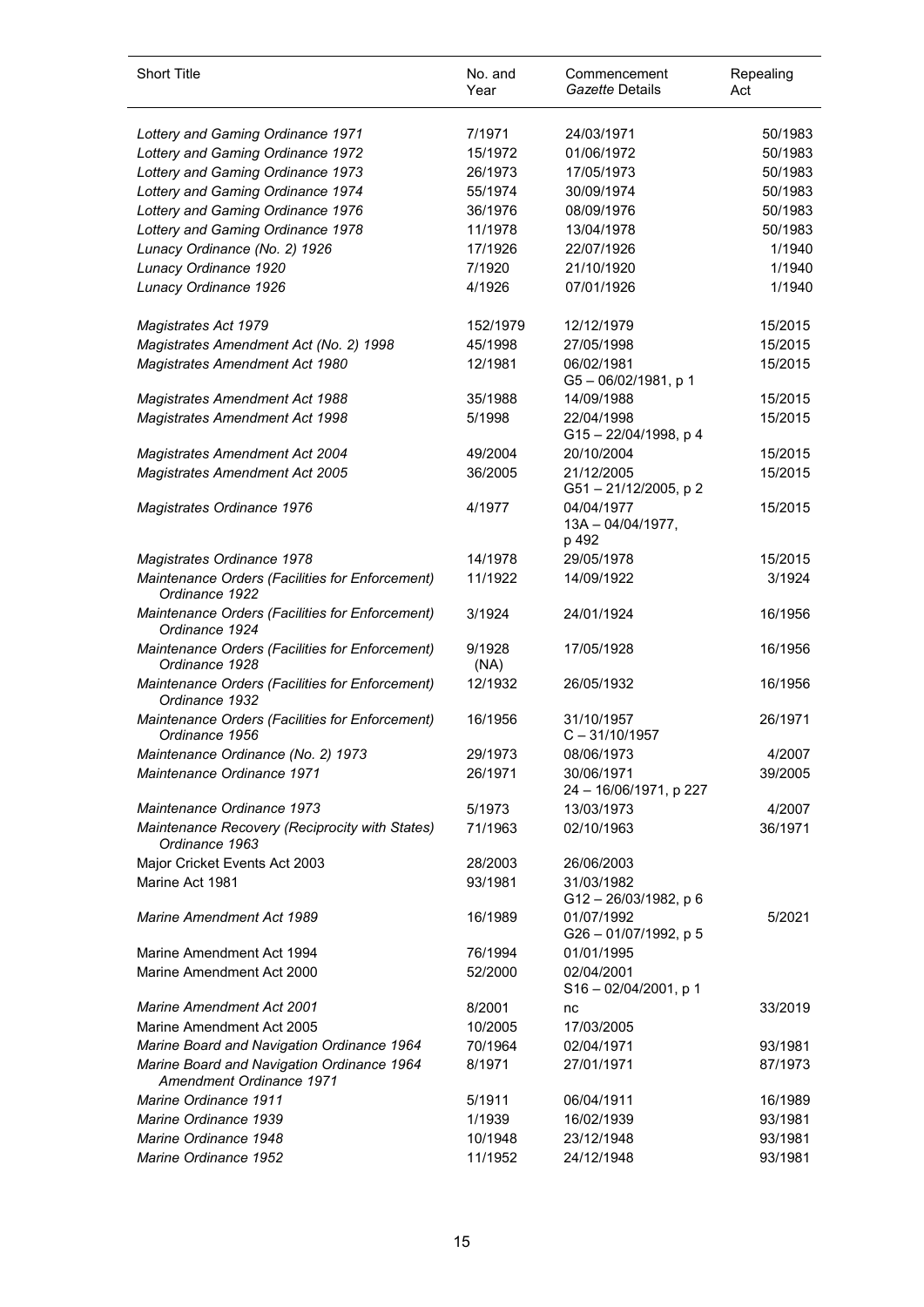| <b>Short Title</b>                                                                    | No. and<br>Year | Commencement<br>Gazette Details                     | Repealing<br>Act |
|---------------------------------------------------------------------------------------|-----------------|-----------------------------------------------------|------------------|
| Marine Ordinance 1956                                                                 | 12/1956         | 23/10/1956<br>41A - 23/10/1956                      | 93/1981          |
| Marine Pollution Act 1999                                                             | 43/1999         | pt $5:nc;$<br>rem: 25/06/2003<br>G25-25/06/2003, p2 |                  |
| <b>Marine Pollution Amendment Act 2020</b>                                            | 5/2020          | 10/03/2020                                          | 5/2020           |
| Marine Safety (Domestic Commercial Vessel)<br>(National Uniform Legislation) Act 2013 | 11/2013         | 01/07/2013                                          |                  |
| Marketable Securities Ordinance 1971                                                  | 54/1971         | 10/11/1971<br>45 - 10/11/1971, p 416                | 19/2001          |
| Marketable Securities Transfer Ordinance 1967                                         | 34/1967         | 11/10/1967<br>50 - 11/10/1967, p 264                | 54/1971          |
| Marriage Ordinance 1917                                                               | 3/1917          | 07/02/1917                                          | 7/1941           |
| Marriage Ordinance 1932                                                               | 9/1932          | 18/02/1932                                          | 7/1941           |
| Marriage Ordinance 1950                                                               | 6/1950          | 22/08/1950                                          | 39/1965          |
| Marriage Validating Ordinance 1913                                                    | 8/1913          | 03/12/1913                                          | 39/2005          |
| Married Persons (Equality of Status) Act 1989                                         | 76/1989         | 12/12/1989                                          |                  |
| Married Persons (Torts) Ordinance 1969                                                | 46/1969         | 14/01/1970<br>$2 - 14/01/1970$ , p 7                | 76/1989          |
| Married Women's Property Ordinance 1969                                               | 45/1969         | 14/01/1970<br>2-14/01/1970, p7                      | 76/1989          |
| <b>Married Women's Protection Ordinance 1939</b>                                      | 27/1939         | 07/12/1939                                          | 26/1971          |
| <b>Married Women's Protection Ordinance 1959</b>                                      | 13/1959         | 19/06/1959                                          | 26/1971          |
| <b>Matrimonial Causes Ordinance 1932</b>                                              | 15/1932         | 01/08/1932<br>29/07/1932                            | 16/1978          |
| <b>Matrimonial Causes Ordinance 1934</b>                                              | 18/1934         | 27/09/1934                                          | 16/1978          |
| <b>Matrimonial Causes Ordinance 1939</b>                                              | 22/1939         | 12/10/1939                                          | 16/1978          |
| <b>Matrimonial Causes Ordinance 1947</b>                                              | 1/1947          | 22/05/1947                                          | 16/1978          |
| <b>Matrimonial Causes Ordinance 1949</b>                                              | 3/1949          | 21/04/1949                                          | 16/1978          |
| Matrimonial Causes Ordinance 1957                                                     | 40/1957         | 11/12/1957<br>49 - 04/12/1957                       | 16/1978          |
| Matrimonial Causes Ordinance 1959                                                     | 14/1959         | 19/06/1959                                          | 16/1978          |
| Matrimonial Causes Ordinance 1960                                                     | 6/1960          | 02/09/1960                                          | 16/1978          |
| Matrimonial Causes Ordinance Repeal<br>Ordinance 1978                                 | 16/1978         | 29/05/1978                                          | 95/1978          |
| McArthur River Project Agreement Ratification<br>Act 1992                             | 79/1992         | 05/01/1993<br>$S1 - 05/01/1993$                     |                  |
| McArthur River Project Agreement Ratification<br>Amendment Act 1993                   | 27/1993         | 30/06/1993                                          |                  |
| McArthur River Project Amendment (Ratification of<br>Mining Authorities) Act 2007     | 6/2007          | 04/05/2007                                          |                  |
| McMillan Mortgage Discharge Ordinance 1936                                            | 5/1936          | 30/04/1936                                          | 59/1970          |
| McMillan Mortgage Validating Ordinance 1922                                           | 3/1922          | 23/03/1922                                          | 59/1970          |
| Meat Industries Act 1996                                                              | 54/1996         | 10/12/1997<br>G49 - 10/12/1997, p 3                 |                  |
| Meat Industries Amendment Act 2002                                                    | 19/2002         | 02/09/2002<br>G34-28/08/2002, p4                    |                  |
| Meat Industry Act 1984                                                                | 30/1984         | nc                                                  | 54/1996          |
| Meat Industry Encouragement (Poll)<br>Ordinance 1926                                  | 15/1926         | 24/06/1926                                          | 39/1965          |
| <b>Meat Industry Encouragement Ordinance</b><br>(No. 2) 1926                          | 9/1926          | 09/07/1925                                          | 39/1965          |
| <b>Meat Industry Encouragement Ordinance 1925</b>                                     | 4/1925          | 09/07/1925                                          | 39/1965          |
| Meat Industry Encouragement Ordinance 1926                                            | 2/1926          | 07/01/1926                                          | 39/1965          |
| Medical (Consequential Amendments) Act 1995                                           | 8/1995          | 01/06/1995                                          | 39/2005          |
| Medical Act 1995                                                                      | 7/1995          | 01/06/1995<br>S21-01/06/1995                        | 21/2004          |
| <b>Medical Benefits and Hospitals Ordinance</b><br>(No. 2) 1941                       | 13/1941         | 04/09/1941                                          | 6/1946           |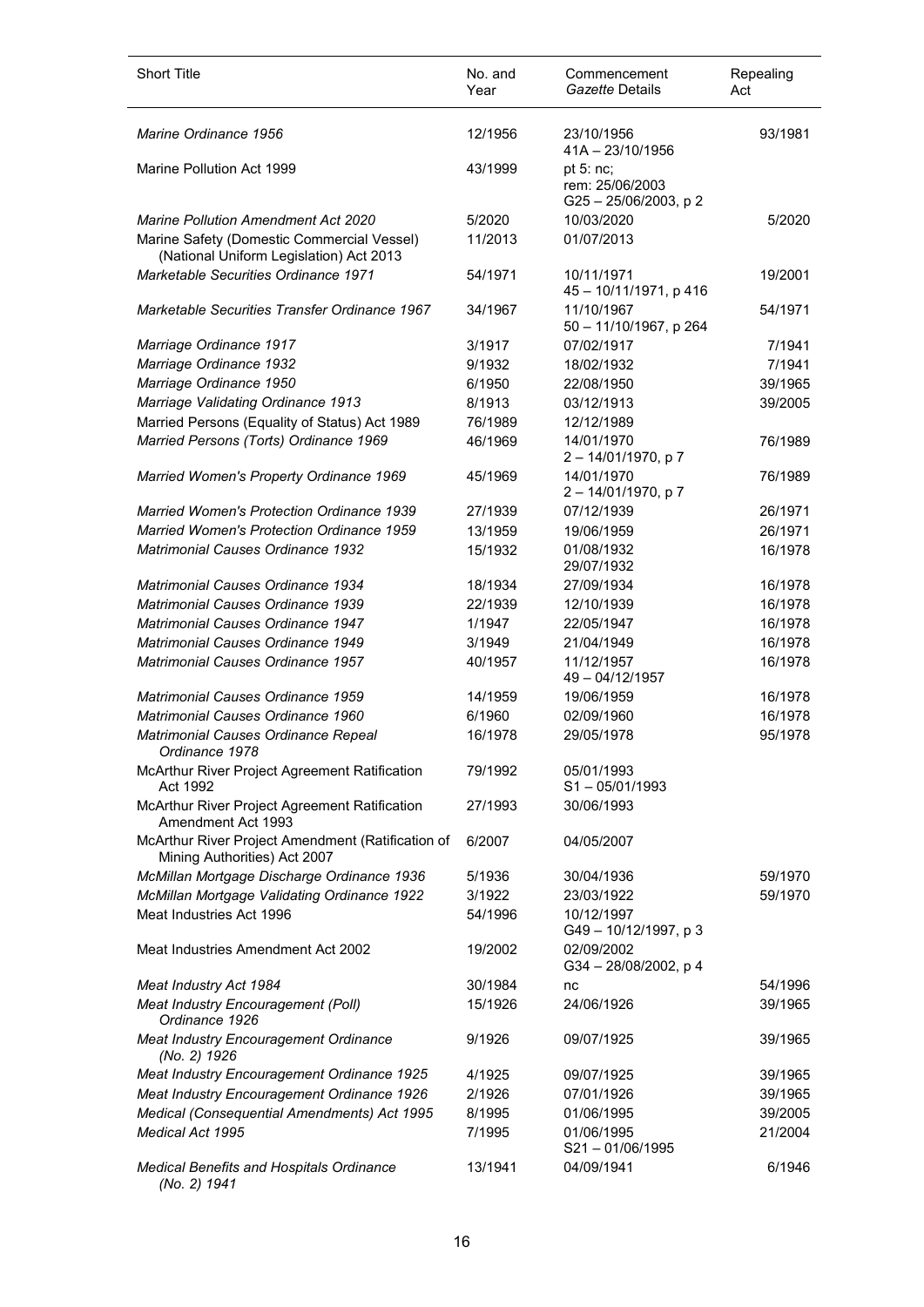| <b>Short Title</b>                                                                | No. and<br>Year | Commencement<br>Gazette Details             | Repealing<br>Act |
|-----------------------------------------------------------------------------------|-----------------|---------------------------------------------|------------------|
| Medical Benefits and Hospitals Ordinance 1941                                     | 9/1941          | 01/07/1941<br>$C75 - 10/04/1941$            | 6/1946           |
| Medical Benefits and Hospitals Ordinance 1946                                     | 6/1946          | 17/10/1946<br>$C195 - 17/10/1946$           | 23/1953          |
| Medical Benefits and Hospitals Ordinance 1948                                     | 3/1948          | 23/12/1948                                  | 23/1953          |
| <b>Medical Benefits Tax Ordinance 1941</b>                                        | 8/1941          | 01/07/1941<br>C75-10/04/1941                | /1946            |
| Medical Benefits Tax Suspension Ordinance 1942                                    | 5/1942          | 01/07/1942                                  | 08/1946          |
| <b>Medical Ordinance 1927</b>                                                     | 11/1927<br>(NA) | 18/10/1927                                  | 1/1935           |
| <b>Medical Practitioners Registration Act 1980</b>                                | 45/1980         | 30/05/1980                                  | 7/1995           |
| <b>Medical Practitioners Registration Amendment</b><br>Act 1983                   | 26/1983         | 11/11/1983<br>G45-11/11/1983, p2            | 7/1995           |
| <b>Medical Practitioners Registration Amendment</b><br>Act 1984                   | 29/1984         | 19/09/1984<br>G37-19/09/1984, p 5           | 7/1995           |
| <b>Medical Practitioners Registration Amendment</b><br>Act 1993                   | 3/1993          | 10/03/1993                                  | 7/1995           |
| <b>Medical Practitioners Registration Ordinance 1935</b>                          | 1/1935          | 01/04/1935<br>29/03/1935                    | 7/1995           |
| <b>Medical Practitioners Registration Ordinance 1945</b>                          | 5/1945          | 19/07/1945                                  | 7/1995           |
| <b>Medical Practitioners Registration Ordinance 1957</b>                          | 4/1957          | 10/06/1957<br>23A-07/06/1957                | 7/1995           |
| <b>Medical Practitioners Registration Ordinance 1961</b>                          | 3/1962          | 25/01/1962                                  | 7/1995           |
| <b>Medical Practitioners Registration Ordinance 1962</b>                          | 5/1963          | 23/01/1963                                  | 7/1995           |
| Medical Practitioners Registration Ordinance 1967                                 | 45/1967         | 04/12/1967                                  | 7/1995           |
| <b>Medical Practitioners Registration Ordinance 1971</b>                          | 31/1971         | 16/06/1971                                  | 7/1995           |
| <b>Medical Practitioners Registration Ordinance 1972</b>                          | 73/1972         | 24/11/1972                                  | 7/1995           |
| Medical Practitioners Registration Ordinance 1976                                 | 67/1976         | 01/01/1977<br>$53 - 24/12/1976$ ,<br>p 1573 | 7/1995           |
| Medical Services Act 1982                                                         | 75/1982         | 04/02/1983<br>G5-04/02/1983, p 1            |                  |
| <b>Medical Services Amendment Act 1993</b>                                        | 80/1993         | 13/12/1993                                  |                  |
| Medical Services Amendment Act 2006                                               | 33/2006         | 20/12/2006                                  |                  |
| <b>Medical Services Amendment Act 2019</b>                                        | 17/2019         | 31/05/2019                                  | 17/2019          |
| <b>Medical Services Legislation Amendment</b><br>Act 2017                         | 3/2017          | 10/08/2017<br>S58 - 10/08/2017, p 1         | 3/2017           |
| Medicines, Poisons and Therapeutic Goods<br>Act 2012                              | 13/2012         | 01/05/2014<br>$S22 - 30/04/2014$ , p 2      |                  |
| Medicines, Poisons and Therapeutic Goods<br>Amendment Act 2014                    | 12/2014         | 16/04/2014                                  | 12/2014          |
| Medicines, Poisons and Therapeutic Goods<br><b>Amendment Act 2021</b>             | 1/2021          | 26/02/2021                                  | 1/2021           |
| Medicines, Poisons and Therapeutic Goods<br><b>Legislation Amendment Act 2021</b> | 27/2021         | 16/12/2021                                  | 27/2021          |
| <b>Mental Defectives Ordinance 1940</b>                                           | 1/1940          | 18/01/1940                                  | 5/1980           |
| <b>Mental Defectives Ordinance 1941</b>                                           | 1/1941          | 30/01/1941                                  | 5/1980           |
| <b>Mental Defectives Ordinance 1955</b>                                           | 13/1955         | 08/06/1955                                  | 5/1980           |
| <b>Mental Defectives Ordinance 1957</b>                                           | 22/1957         | 28/06/1957                                  | 5/1980           |
| Mental Defectives Ordinance 1964                                                  | 71/1964         | 18/12/1964                                  | 5/1980           |
| <b>Mental Defectives Ordinance 1968</b>                                           | 17/1968         | 18/06/1968                                  | 5/1980           |
| <b>Mental Defectives Ordinance 1969</b>                                           | 23/1969         | 08/02/1971                                  | 5/1980           |
| <b>Mental Health Act 1979</b>                                                     | 5/1980          | 01/04/1980                                  | 63/1998          |
| <b>Mental Health and Related Services</b><br>(Consequential Amendments) Act 1999  | 11/1999         | $G13 - 28/03/1980$ , p 6<br>01/02/2000      | 39/2005          |
| Mental Health and Related Services Act 1998                                       | 63/1998         | 01/02/2000<br>G3-26/01/2000, p2             |                  |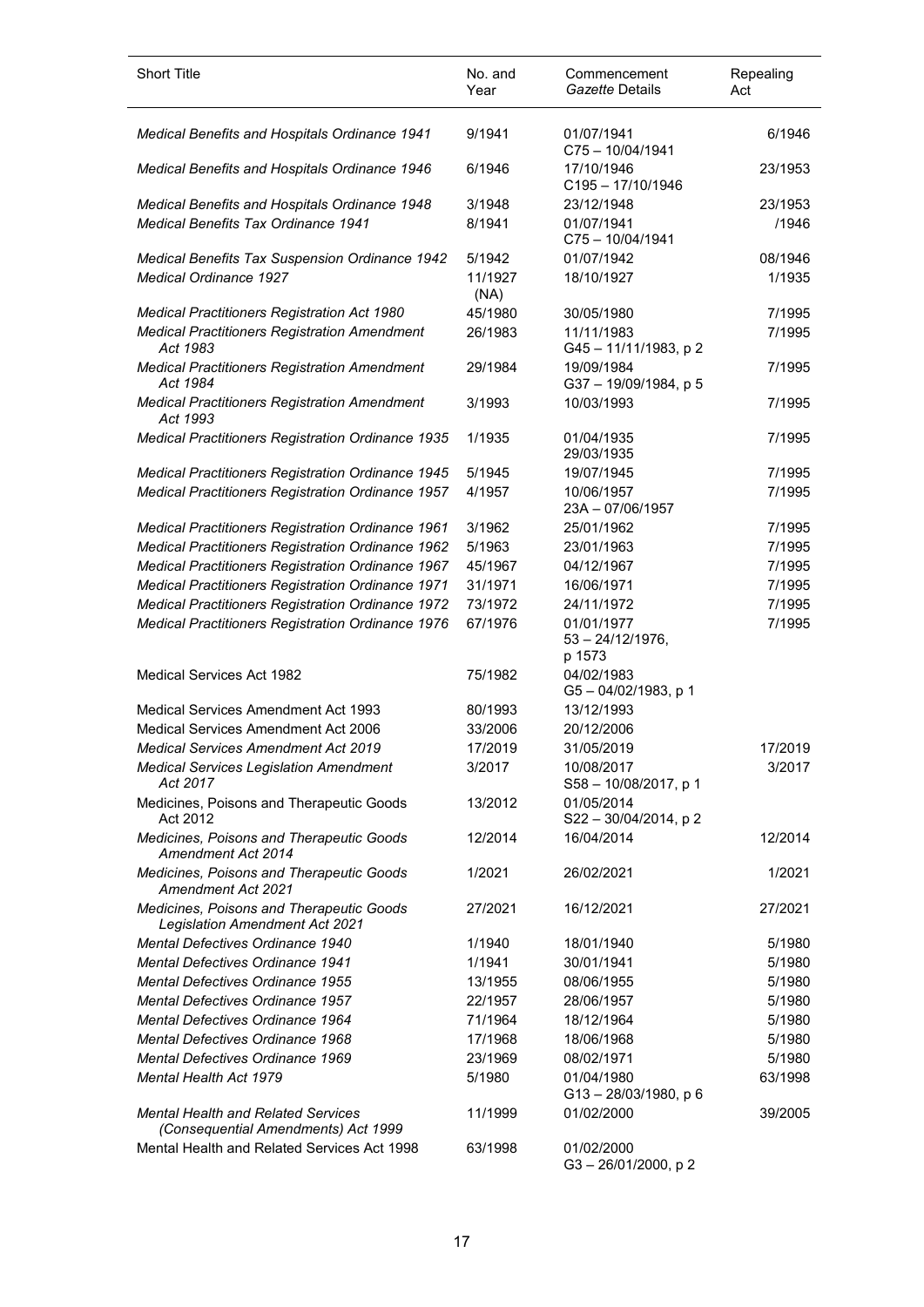| <b>Short Title</b>                                       | No. and<br>Year | Commencement<br>Gazette Details            | Repealing<br>Act |
|----------------------------------------------------------|-----------------|--------------------------------------------|------------------|
| Mental Health and Related Services Amendment<br>Act 2007 | 8/2007          | 02/03/2009<br>S7-24/02/2009                |                  |
| Mental Health and Related Services Amendment<br>Act 2012 | 3/2012          | 22/10/2012<br>S62-19/10/2012               |                  |
| Mental Health and Related Services Amendment<br>Act 2014 | 5/2014          | 20/03/2014                                 | 5/2014           |
| Mental Health and Related Services Amendment<br>Act 2020 | 6/2020          | 03/06/2020<br>G15-15/04/2020, p2           | 6/2020           |
| Menzies School of Health Research Act 1985               | 60/1985         | 16/12/1985<br>S77-16/12/1985               |                  |
| Menzies School of Health Research Amendment<br>Act 2003  | 46/2003         | 01/01/2004                                 |                  |
| Menzies School of Health Research Amendment<br>Act 2016  | 18/2016         | 17/10/2016<br>$S107 - 17/10/2016$          | 18/2016          |
| Merlin Project Agreement Ratification Act 1998           | 84/1998         | 22/12/1998<br>S47-22/12/1998               |                  |
| Meteorites Act 1988                                      | 18/1988         | 15/06/1988                                 |                  |
| Methylated Spirit Ordinance 1936                         | 15/1936         | 29/10/1936                                 | 4/1983           |
| Methylated Spirit Ordinance 1938                         | 7/1938          | 02/06/1938                                 | 4/1983           |
| Methylated Spirit Ordinance 1952                         | 44/1952         | nc                                         | 29/1962          |
| Methylated Spirit Ordinance 1962                         | 29/1962         | 15/05/1963<br>20 - 15/05/1963, p 101       | 4/1983           |
| Methylated Spirit Ordinance 1964                         | 42/1964         | 15/09/1964                                 | 4/1983           |
| Military Roads Ordinance 1942                            | 2/1942          | 01/07/1942<br>14 - 15/05/1942              | 8/1953           |
| Mine Management Act 1990                                 | 37/1990         | 24/12/1992<br>$S66 - 24/12/1992$           | 43/2001          |
| Mine Management Amendment Act 1990                       | 54/1990         | 24/12/1992                                 | 43/2001          |
| Mine Management Amendment Act 1995                       | 9/1995          | 10/05/1995<br>G19-10/05/1995, p 3          | 43/2001          |
| Mine Management Amendment Act 1996                       | 38/1996         | 17/09/1996                                 | 43/2001          |
| Mine Management Amendment Act 1998                       | 46/1998         | 26/08/1998<br>G33-26/08/1998, p2           | 43/2001          |
| <b>Mineral Oil and Coal Ordinance 1922</b>               | 2/1922          | 16/03/1922                                 | 27/1991          |
| <b>Mineral Oil and Coal Ordinance 1923</b>               | 8/1923          | 07/06/1923                                 | 27/1991          |
| Mineral Oil Ordinance 1913                               | 1/1913          | 29/01/1913                                 | 2/1922           |
| Mineral Royalty Act 1982                                 | 31/1982         | 01/07/1982                                 |                  |
| Mineral Royalty Amendment Act 1987                       | 18/1987         | 01/07/1987                                 | 5/2021           |
| Mineral Royalty Amendment Act 1992                       | 77/1992         | 14/12/1992                                 |                  |
| Mineral Royalty Amendment Act 1998                       | 76/1998         | 15/10/1998                                 |                  |
| Mineral Royalty Amendment Act 2002                       | 53/2002         | 10/10/2002                                 |                  |
| Mineral Royalty Amendment Act 2003                       | 37/2003         | 01/07/2003                                 |                  |
| Mineral Royalty Amendment Act 2004                       | 38/2004         | 01/07/2004                                 |                  |
| <b>Mineral Royalty Amendment Act 2021</b>                | 11/2021         | ss 4 and 6: 01/07/2021;<br>rem: 21/05/2021 | 11/2021          |
| Mineral Titles (Consequential Amendments)<br>Act 2010    | 37/2010         | 07/11/2011<br>G41-12/10/2011, p 5          | 37/2010          |
| Mineral Titles Act 2010                                  | 27/2010         | 07/11/2011<br>G41-12/10/2011, p 5          |                  |
| Minerals (Acquisition) Ordinance 1953                    | 5/1953          | 22/04/1953                                 |                  |
| Minerals (Acquisition) Ordinance 1954                    | 9/1954          | 23/04/1953                                 |                  |
| Mines Regulation Ordinance 1939                          | 14/1939         | 01/11/1939<br>20/10/1939                   | 3/1977           |
| Mines Regulation Ordinance 1957                          | 17/1957         | 27/12/1962<br>60 - 27/12/1962              | 3/1977           |
| <b>Mines Regulation Ordinance 1962</b>                   | 44/1962         | 27/12/1962                                 | 3/1977           |
| Mines Regulation Ordinance 1978                          | 66/1978         | 13/07/1978                                 | 4/1982           |
| Mines Safety Control Amendment Act 1981                  | 59/1981         | 01/07/1982                                 | 37/1990          |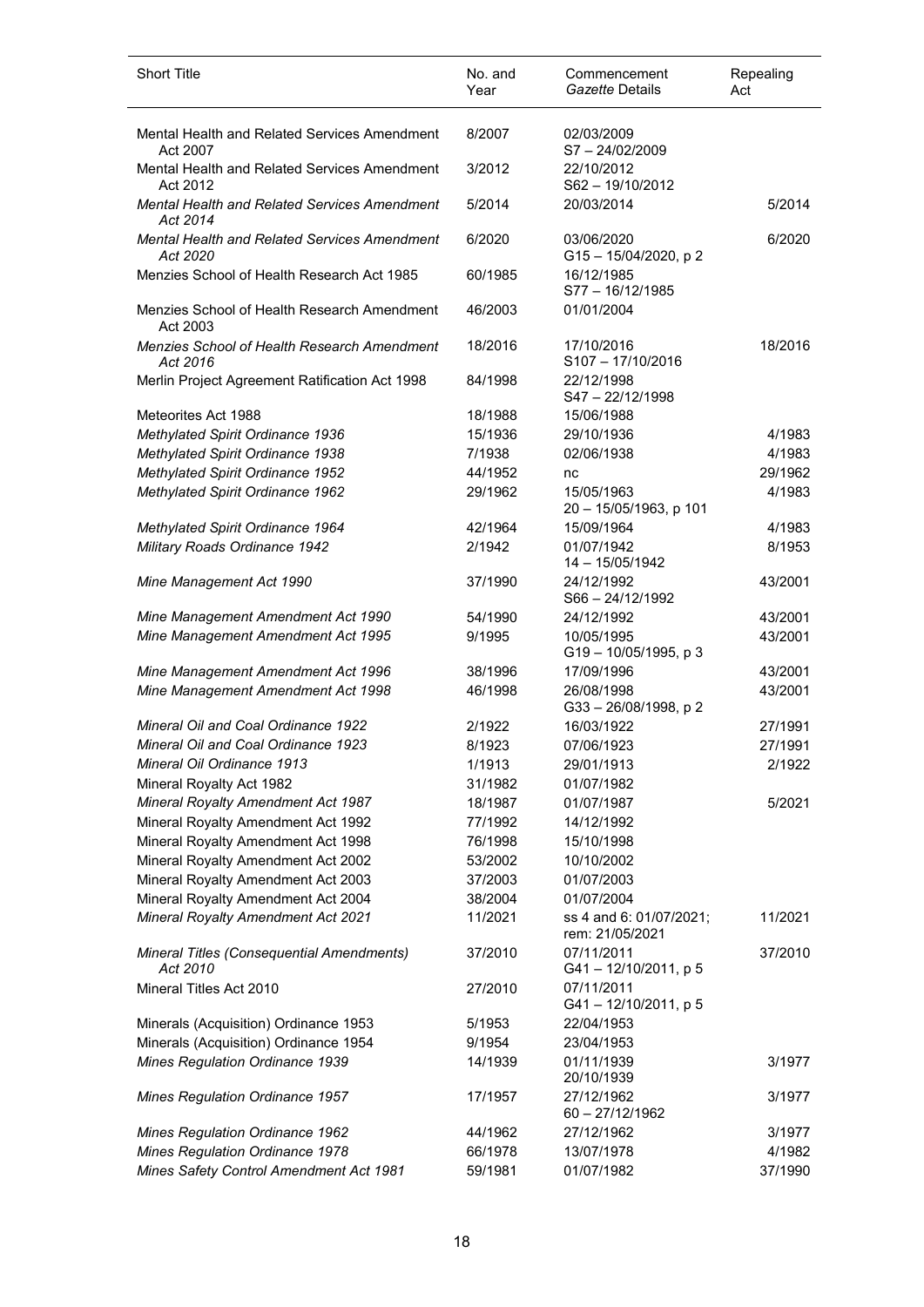| Short Title                                                         | No. and<br>Year | Commencement<br>Gazette Details                                   | Repealing<br>Act |
|---------------------------------------------------------------------|-----------------|-------------------------------------------------------------------|------------------|
| <b>Mines Safety Control Ordinance 1976</b>                          | 3/1977          | 26/06/1981<br>$S7 - 26/06/1981$                                   | 37/1990          |
| Mining (Gove Peninsula Nabalco Agreement)<br>Ordinance 1968         | 15/1968         | 29/05/1968<br>24 - 29/05/1968, p 133                              |                  |
| Mining (Royalty Suspension) Ordinance 1943                          | 3/1943          | 01/07/1942                                                        | 59/1970          |
| Mining (Validation) Ordinance 1936                                  | 7/1936          | 25/06/1936                                                        | 9/1939           |
| Mining Act (No. 4) 1978                                             | 3/1979          | 03/01/1979                                                        | 15/1982          |
| Mining Act (No. 5) 1978                                             | 8/1979          | 17/01/1979                                                        | 15/1982          |
| Mining Act 1979                                                     | 27/1979         | 04/04/1979                                                        | 15/1982          |
| Mining Act 1980                                                     | 15/1982         | 01/07/1982<br>G25-25/06/1982, p 10                                | 27/2010          |
| Mining Act 1980 Amendment Act (No. 2) 1981                          | 17/1982         | 15/04/1982                                                        | 27/2010          |
| Mining Act 1980 Amendment Act 1981                                  | 16/1982         | nc                                                                | 17/1982          |
| Mining Act 1980 Amendment Act 1982                                  | 18/1982         | 15/04/1982                                                        | 27/2010          |
| Mining Amendment Act (No. 2) 1991                                   | 47/1991         | 20/11/1991<br>G46 - 20/11/1991, p 5                               | 27/2010          |
| Mining Amendment Act (No. 2) 1992                                   | 49/1992         | 18/09/1992                                                        | 27/2010          |
| Mining Amendment Act (No. 2) 1994                                   | 26/1994         | 29/06/1994<br>$G26 - 29/06/1994$ , p 3                            | 27/2010          |
| Mining Amendment Act (No. 2) 1997                                   | 15/1997         | 11/04/1997                                                        | 27/2010          |
| Mining Amendment Act (No. 2) 1998                                   | 52/1998         | 01/10/1998<br>$S37 - 01/10/1998$                                  | 27/2010          |
| Mining Amendment Act (No. 3) 1998                                   | 97/1998         | 25/08/1999<br>G33-25/08/1999, p2                                  | 27/2010          |
| <b>Mining Amendment Act 1983</b>                                    | 28/1983         | 01/07/1983                                                        | 27/2010          |
| Mining Amendment Act 1984                                           | 45/1984         | s 4: 01/07/1982;<br>rem: 16/01/1985<br>$G2 - 16/01/1985$ , p 2    | 27/2010          |
| Mining Amendment Act 1985                                           | 63/1985         | 28/01/1986<br>$S3 - 28/01/1986$                                   | 27/2010          |
| Mining Amendment Act 1988                                           | 15/1988         | 15/06/1988                                                        | 27/2010          |
| Mining Amendment Act 1989                                           | 10/1989         | 13/04/1989<br>S19-13/04/1989                                      | 27/2010          |
| Mining Amendment Act 1991                                           | 27/1991         | 17/06/1991                                                        | 27/2010          |
| <b>Mining Amendment Act 1992</b>                                    | 15/1992         | 01/07/1992                                                        | 27/2010          |
| <b>Mining Amendment Act 1993</b>                                    | 25/1993         | 18/08/1993<br>G33-18/08/1993, p 5                                 | 27/2010          |
| Mining Amendment Act 1994                                           | 1/1994          | 21/03/1994<br>S21-21/03/1994                                      | 27/2010          |
| Mining Amendment Act 1996                                           | 10/1996         | 07/05/1996<br>$S11 - 07/05/1996$                                  | 27/2010          |
| <b>Mining Amendment Act 1997</b>                                    | 7/1997          | nc                                                                | 52/1998          |
| Mining Amendment Act 1998                                           | 21/1998         | 03/06/1998<br>G21-03/06/1998, p2                                  | 27/2010          |
| Mining Amendment Act 1999                                           | 54/1999         | 04/12/1999                                                        | 27/2010          |
| Mining Amendment Act 2000                                           | 30/2000         | s 10: 04/12/1999;<br>rem: 27/06/2000                              | 27/2010          |
| <b>Mining Amendment Act 2001</b>                                    | 44/2001         | 01/01/2002                                                        | 27/2010          |
| Mining Amendment Act 2002                                           | 30/2002         | 12/12/2002<br>G49-11/12/2002, p2                                  | 27/2010          |
| Mining Amendment Act 2004                                           | 16/2004         | 15/03/2004                                                        | 27/2010          |
| Mining Amendment Act 2010                                           | 3/2010          | nc (Mining Act was<br>repealed before this<br>amdt Act commenced) |                  |
| Mining and Petroleum (Aboriginal Land Rights)<br>Amendment Act 2007 | 18/2007         | 18/09/2007                                                        |                  |
| Mining Assistance Act Repeal Act 1995                               | 26/1995         | 26/06/1995                                                        | 26/1995          |
| Mining Assistance Amendment Act 1981                                | 60/1981         | 01/07/1982                                                        | 26/1995          |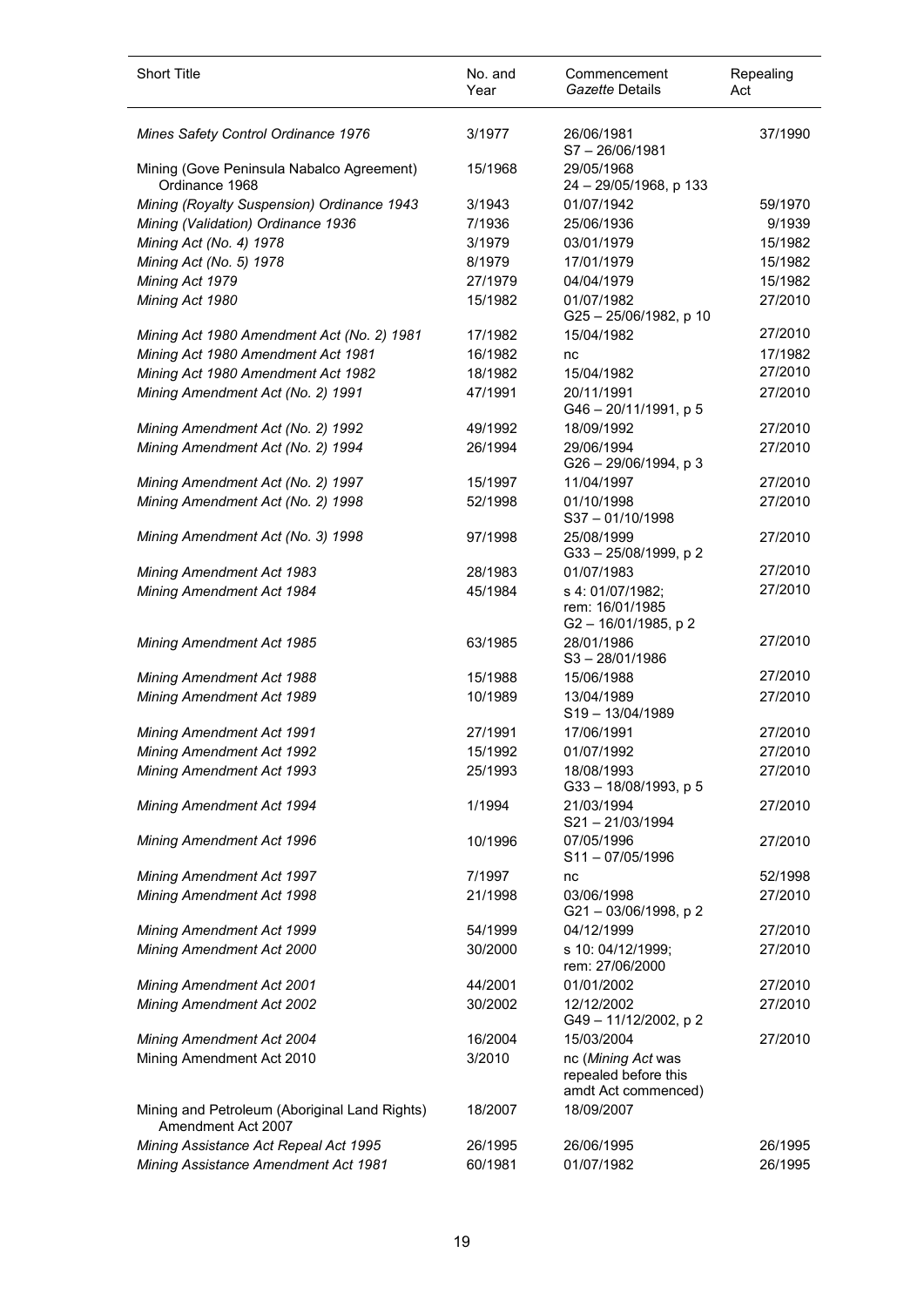| <b>Short Title</b>                                       | No. and<br>Year    | Commencement<br>Gazette Details      | Repealing<br>Act  |
|----------------------------------------------------------|--------------------|--------------------------------------|-------------------|
| Mining Assistance Ordinance 1964                         | 26/1964            | 12/08/1964<br>32 - 12/08/1964, p 131 | 26/1995           |
| Mining Assistance Ordinance 1965                         | 51/1965            | 14/02/1966                           | 26/1995           |
| Mining Development Ordinance 1939                        | 5/1939             | 01/08/1939<br>16/06/1939             | 42/1996           |
| Mining Development Ordinance 1940                        | 7/1940             | 09/05/1940                           | 42/1996           |
| Mining Development Ordinance 1955                        | 12/1955            | 08/06/1955                           | 26/1995           |
| Mining Development Ordinance 1957                        | 2/1957             | 20/06/1957<br>25A - 19/06/1957       | 26/1995           |
| Mining Development Ordinance 1958                        | 12/1958            | 21/07/1958                           | 26/1995           |
| Mining Management (Consequential<br>Amendments) Act 2001 | 42/2001            | 01/01/2002                           | 39/2005           |
| Mining Management Act 2001                               | 43/2001            | 01/01/2002<br>G46-21/11/2001, p2     |                   |
| Mining Management Amendment Act 2011                     | 35/2011            | 01/07/2012<br>G26-27/06/2012, p8     |                   |
| Mining Management Amendment Act 2013                     | 22/2013            | 01/10/2013<br>G39-25/09/2013, p4     |                   |
| Mining Ordinance (No. 2) 1934                            | 24/1934            | 20/12/1934                           | 9/1939            |
| Mining Ordinance (No. 2) 1935                            | 7/1935             | 27/06/1935                           | 9/1939            |
| Mining Ordinance (No. 2) 1953                            | 19/1953            | 03/09/1953<br>$34 - 02/09/1953$      | 15/1982           |
| Mining Ordinance (No. 2) 1957                            | 38/1957            | 11/12/1957<br>49 - 04/12/1957        | 15/1982           |
| Mining Ordinance (No. 2) 1958                            | 11/1958            | 02/07/1958                           | 15/1982           |
| Mining Ordinance (No. 2) 1962                            | 49/1962            | 07/12/1962                           | 15/1982           |
| Mining Ordinance (No. 2) 1964                            | 20/1964            | 13/05/1964                           | 15/1982           |
| Mining Ordinance (No. 2) 1970                            | 48/1970            | 18/12/1970                           | 15/1982           |
| Mining Ordinance (No. 2) 1971                            | 51/1971            | 04/10/1971                           | 15/1982           |
| Mining Ordinance (No. 2) 1978                            | 62/1978            | 01/07/1978                           | 15/1982           |
| Mining Ordinance (No. 3) 1935                            | 13/1935            | 08/08/1935                           | 9/1939            |
| Mining Ordinance (No. 3) 1953                            | 22/1953            | 17/12/1953<br>49 - 16/12/1953        | 15/1982           |
| Mining Ordinance (No. 3) 1964                            | 32/1964            | 27/08/1964                           | 15/1982           |
| Mining Ordinance (No. 3) 1978<br>Mining Ordinance 1927   | 111/1978<br>7/1927 | 01/02/1979<br>15/09/1927             | 15/1982<br>9/1939 |
|                                                          | (NA)               |                                      |                   |
| Mining Ordinance 1932<br>Mining Ordinance 1934           | 14/1932<br>4/1934  | 16/06/1932<br>28/03/1934             | 9/1939<br>9/1939  |
| Mining Ordinance 1935                                    | 3/1935             | 09/05/1935                           | 9/1939            |
| Mining Ordinance 1936                                    | 18/1936            | 10/12/1936                           | 9/1939            |
| Mining Ordinance 1938                                    | 9/1938             | 26/06/1938                           | 9/1939            |
| Mining Ordinance 1939                                    | 9/1939             | 01/08/1940<br>26/07/1940             | 15/1982           |
| Mining Ordinance 1940                                    | 15/1940            | 26/09/1940                           | 15/1982           |
| Mining Ordinance 1942                                    | 6/1942             | 06/08/1942                           | 15/1982           |
| Mining Ordinance 1945                                    | 1/1945             | 15/02/1945                           | 15/1982           |
| Mining Ordinance 1947                                    | 9/1947             | 25/09/1947                           | 15/1982           |
| Mining Ordinance 1950                                    | 3/1951             | nc                                   | 6/1952            |
| Mining Ordinance 1952                                    | 6/1952             | 01/04/1952<br>13 - 12/03/1952        | 15/1982           |
| Mining Ordinance 1953                                    | 6/1953             | 02/09/1953<br>34 - 02/09/1953        | 15/1982           |
| Mining Ordinance 1954                                    | 2/1955             | 20/04/1955<br>16 - 20/04/1955        | 15/1982           |
| Mining Ordinance 1955                                    | 24/1955            | 29/02/1956<br>$8 - 29/02/1956$       | 15/1982           |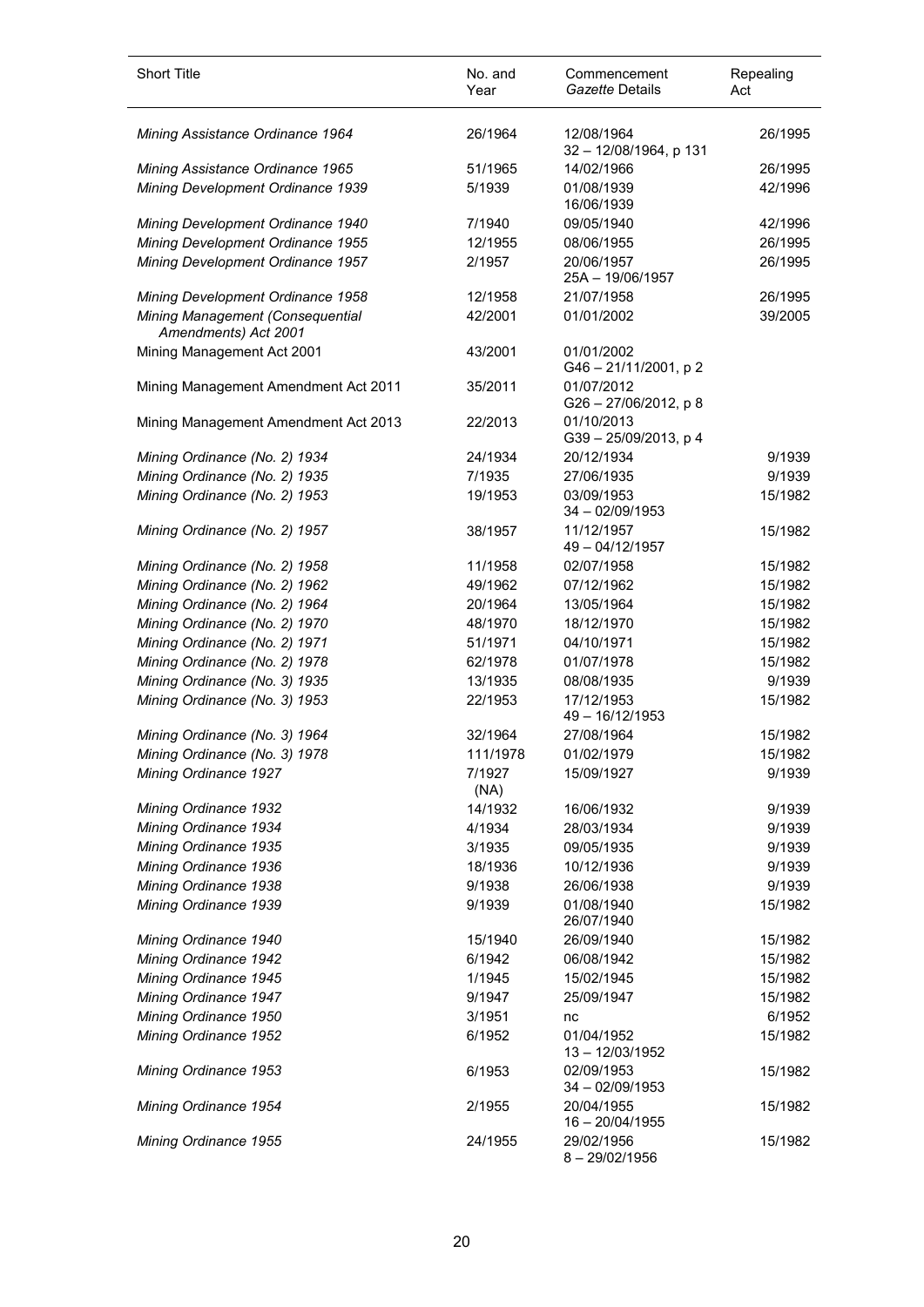| <b>Short Title</b>                                                                                     | No. and<br>Year | Commencement<br>Gazette Details        | Repealing<br>Act |
|--------------------------------------------------------------------------------------------------------|-----------------|----------------------------------------|------------------|
| Mining Ordinance 1956                                                                                  | 23/1956         | 23/08/1956<br>$33 - 22/08/1956$        | 15/1982          |
| Mining Ordinance 1957                                                                                  | 19/1957         | 13/05/1957                             | 15/1982          |
| Mining Ordinance 1958                                                                                  | 10/1958         | 02/07/1958                             | 15/1982          |
| Mining Ordinance 1960                                                                                  | 11/1960         | 02/09/1960                             | 15/1982          |
| Mining Ordinance 1962                                                                                  | 25/1962         | 26/06/1962                             | 15/1982          |
| Mining Ordinance 1964                                                                                  | 8/1965          | 15/02/1965                             | 15/1982          |
| Mining Ordinance 1965                                                                                  | 29/1965         | 29/09/1965<br>41 - 29/09/1965, p 161   | 15/1982          |
| Mining Ordinance 1966                                                                                  | 24/1966         | 17/08/1966<br>40 - 17/08/1966          | 15/1982          |
| Mining Ordinance 1967                                                                                  | 39/1967         | 17/11/1967                             | 15/1982          |
| Mining Ordinance 1969                                                                                  | 10/1969         | 18/03/1969                             | 15/1982          |
| Mining Ordinance 1970                                                                                  | 20/1971         | 04/10/1971<br>31 - 04/08/1971, p 277   | 15/1982          |
| Mining Ordinance 1970 Amendment<br>Ordinance 1971                                                      | 45/1971         | 04/10/1971                             | 87/1973          |
| Mining Ordinance 1971                                                                                  | 39/1971         | 04/10/1971                             | 15/1982          |
| Mining Ordinance 1972                                                                                  | 59/1972         | 22/11/1972<br>47 - 22/11/1972, p 421   | 15/1982          |
| Mining Ordinance 1976                                                                                  | 55/1976         | 12/11/1976                             | 15/1982          |
| Mining Ordinance 1977                                                                                  | 34/1977         | 28/06/1977                             | 15/1982          |
| Mining Ordinance 1978                                                                                  | 9/1978          | 13/04/1978                             | 15/1982          |
| Miscellaneous (Interpretation Act and Penalties<br>Act) Amendment Act 2000                             | 28/2000         | s 3: 27/06/2000;<br>s 4: 01/04/1999    | 28/2000          |
| Miscellaneous Acts Amendment (Aboriginal<br>Community Living Areas) Act 1989                           | 78/1989         | 01/03/1990<br>S12-28/02/1990           |                  |
| Misuse of Drugs (Consequential Amendments)<br>Act 2002                                                 | 33/2002         | 01/08/2002                             | 39/2005          |
| Misuse of Drugs Act 1990                                                                               | 15/1990         | 01/11/1990<br>G40 - 10/10/1990, p 3    |                  |
| Misuse of Drugs Amendment (Methamphetamine)<br>Act 2013                                                | 25/2013         | 23/07/2008<br>G29-23/07/2008, p 6      | 25/2013          |
| Misuse of Drugs Amendment Act (No. 2) 1992                                                             | 44/1992         | 07/09/1992                             |                  |
| Misuse of Drugs Amendment Act 1992                                                                     | 11/1992         | 10/06/1992<br>G23-10/06/1992, p3       |                  |
| Misuse of Drugs Amendment Act 1994                                                                     | 56/1994         | 07/11/1994<br>G44 - 02/11/1994, p 3    |                  |
| Misuse of Drugs Amendment Act 1996                                                                     | 4/1996          | 01/07/1996<br>$S15 - 13/06/1996$       |                  |
| Misuse of Drugs Amendment Act 1999                                                                     | 21/1999         | 05/05/1999                             |                  |
| Misuse of Drugs Amendment Act 2000                                                                     | 74/2000         | 14/12/2000                             |                  |
| Misuse of Drugs Amendment Act 2002                                                                     | 32/2002         | 01/08/2002<br>G30-31/07/2002, p 4      |                  |
| Misuse of Drugs Amendment Act 2005                                                                     | 24/2005         | 09/02/2006                             |                  |
| Misuse of Drugs Amendment Act 2008                                                                     | 20/2008         | 23/07/2008<br>G29-23/07/2008, p 6      |                  |
| Misuse of Drugs Amendment Act 2014                                                                     | 7/2014          | 09/04/2014<br>G14-09/04/2014, p2       | 7/2014           |
| Misuse of Drugs Amendment Act 2015                                                                     | 31/2015         | 17/12/2010<br>$S115 - 17/12/2015$      | 31/2015          |
| Misuse of Drugs Amendment Act 2017                                                                     | 22/2017         | 01/12/2017                             | 22/2017          |
| Monetary Units Act 2018                                                                                | 17/2018         | 01/11/2018<br>G40 - 03/10/2018, p 7    |                  |
| Money-lenders Ordinance 1970                                                                           | 68/1970         | 10/12/1970                             | 9/1996           |
| Monitoring of Places of Detention (Optional<br>Protocol to the Convention Against Torture)<br>Act 2018 | 18/2018         | 01/11/2018<br>$G40 - 03/10/2018$ , p 6 |                  |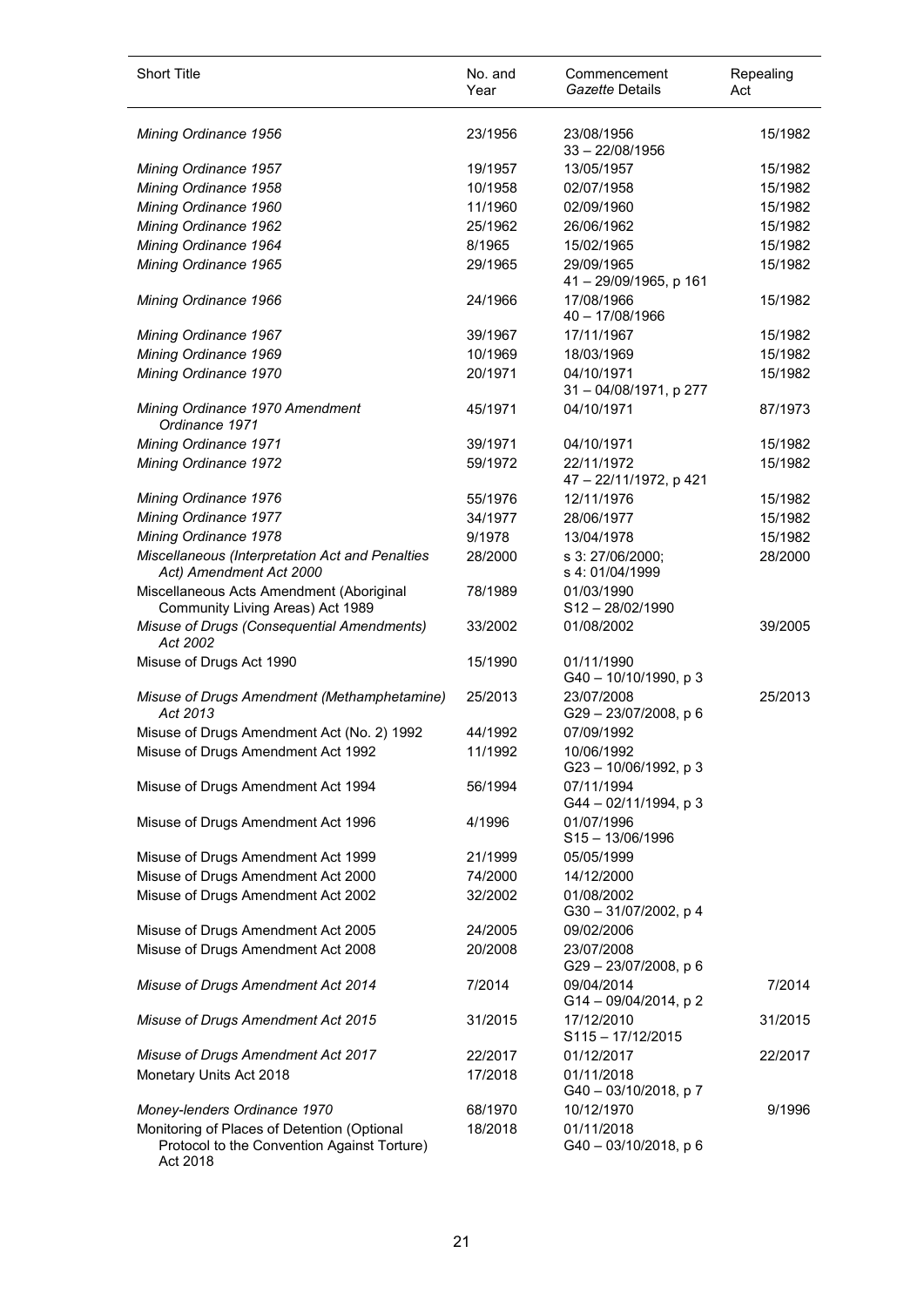| <b>Short Title</b>                                                                              | No. and<br>Year     | Commencement<br>Gazette Details                                                                                                            | Repealing<br>Act |
|-------------------------------------------------------------------------------------------------|---------------------|--------------------------------------------------------------------------------------------------------------------------------------------|------------------|
| Mortgagors' Interest Reduction Ordinance 1931                                                   | 7/1931              | 01/09/1931<br>C72-27/08/1931                                                                                                               | 9/1996           |
| Motor Accidents (Compensation) (Costs in<br>Proceedings Before the Appeal Tribunal)<br>Act 1985 | 51/1985             | 01/10/1985                                                                                                                                 |                  |
| Motor Accidents (Compensation) Act (No. 2) 1979                                                 | 117/1979            | 01/07/1979                                                                                                                                 | 33/2019          |
| Motor Accidents (Compensation) Act 1979                                                         | 75/1979             | 01/07/1979                                                                                                                                 |                  |
| Motor Accidents (Compensation) Amendment Act<br>(No. 2) 1984                                    | 8/1984              | 01/07/1984<br>S34-29/06/1984                                                                                                               |                  |
| Motor Accidents (Compensation) Amendment Act<br>(No. 2) 1986                                    | 51/1986             | 01/01/1987<br>$S90 - 24/12/1986$                                                                                                           | 5/2021           |
| Motor Accidents (Compensation) Amendment Act<br>(No. 2) 1989                                    | 61/1989             | 08/11/1989<br>G44 - 08/11/1989, p 3                                                                                                        |                  |
| Motor Accidents (Compensation) Amendment Act<br>(No. 2) 1991                                    | 48/1991             | 15/10/1991<br>S53-15/10/1991                                                                                                               |                  |
| Motor Accidents (Compensation) Amendment<br>Act 1981                                            | 111/1981            | 01/07/1981                                                                                                                                 | 5/2021           |
| Motor Accidents (Compensation) Amendment<br>Act 1982                                            | 47/1982             | ss 4 and 10:<br>01/07/1979;<br>ss 7 - 9: 01/02/1982;<br>rem: 20/07/1982                                                                    |                  |
| Motor Accidents (Compensation) Amendment<br>Act 1984                                            | 3/1984              | s 4: 01/01/1984;<br>ss 5 and 6: 01/07/1979;<br>rem: 01/08/1984<br>S40-01/08/1984                                                           |                  |
| Motor Accidents (Compensation) Amendment<br>Act 1985                                            | 36/1985             | 18/09/1985                                                                                                                                 | 5/2021           |
| Motor Accidents (Compensation) Amendment<br>Act 1986                                            | 32/1986             | 01/10/1986<br>S70-01/10/1986, p2                                                                                                           | 5/2021           |
| Motor Accidents (Compensation) Amendment<br>Act 1989                                            | 51/1989             | 08/11/1989                                                                                                                                 |                  |
| Motor Accidents (Compensation) Amendment<br>Act 1991                                            | 8/1991              | 01/07/1990                                                                                                                                 |                  |
| Motor Accidents (Compensation) Amendment<br>Act 1994                                            | 77/1994             | 30/12/1994                                                                                                                                 |                  |
| Motor Accidents (Compensation) Amendment<br>Act 1997                                            | 16/1997             | 06/08/1997<br>G31-06/08/1997, p2                                                                                                           |                  |
| Motor Accidents (Compensation) Amendment<br>Act 1998                                            | 40/1998             | 27/05/1998                                                                                                                                 |                  |
| Motor Accidents (Compensation) Amendment<br>Act 2000                                            | 24/2000             | 01/09/2000<br>$G34 - 30/08/2000$ , p 3                                                                                                     |                  |
| Motor Accidents (Compensation) Amendment<br>Act 2002                                            | 73/2002             | s 5: 01/07/1979;<br>rem: 11/12/2002                                                                                                        |                  |
| Motor Accidents (Compensation) Amendment<br>Act 2007                                            | 9/2007              | 01/07/2007<br>G25-20/06/2007, p3                                                                                                           |                  |
| Motor Accidents (Compensation) Amendment<br>Act 2014                                            | 20/2014             | 01/07/2014                                                                                                                                 | 20/2014          |
| Motor Accidents (Compensation) Amendment<br>Act 2019                                            | 18/2019             | 31/05/2019                                                                                                                                 | 18/2019          |
| Motor Accidents (Compensation) Commission<br>Act 2014                                           | 42/2014             | 00:01hrs 01/01/2015<br>$(s 2, s 2(4)$ Territory<br>Insurance Office (Sale)<br>Act 2014 (Act No. 41,<br>2014) and S131-<br>19/12/2014, p 8) |                  |
| Motor Vehicle Dealers Act 1979                                                                  | 85/1979             | 01/07/1980<br>$S18 - 01/07/1980$                                                                                                           | 49/1990          |
| Motor Vehicles (Private Car Parking) Amendment<br>Act 2015                                      | 21/2015             | 01/06/2015                                                                                                                                 | 21/2015          |
| Motor Vehicles Act (No. 2) 1979<br>Motor Vehicles Act (No. 3) 1979                              | 70/1979<br>133/1979 | 01/07/1979<br>19/10/1979                                                                                                                   |                  |

l.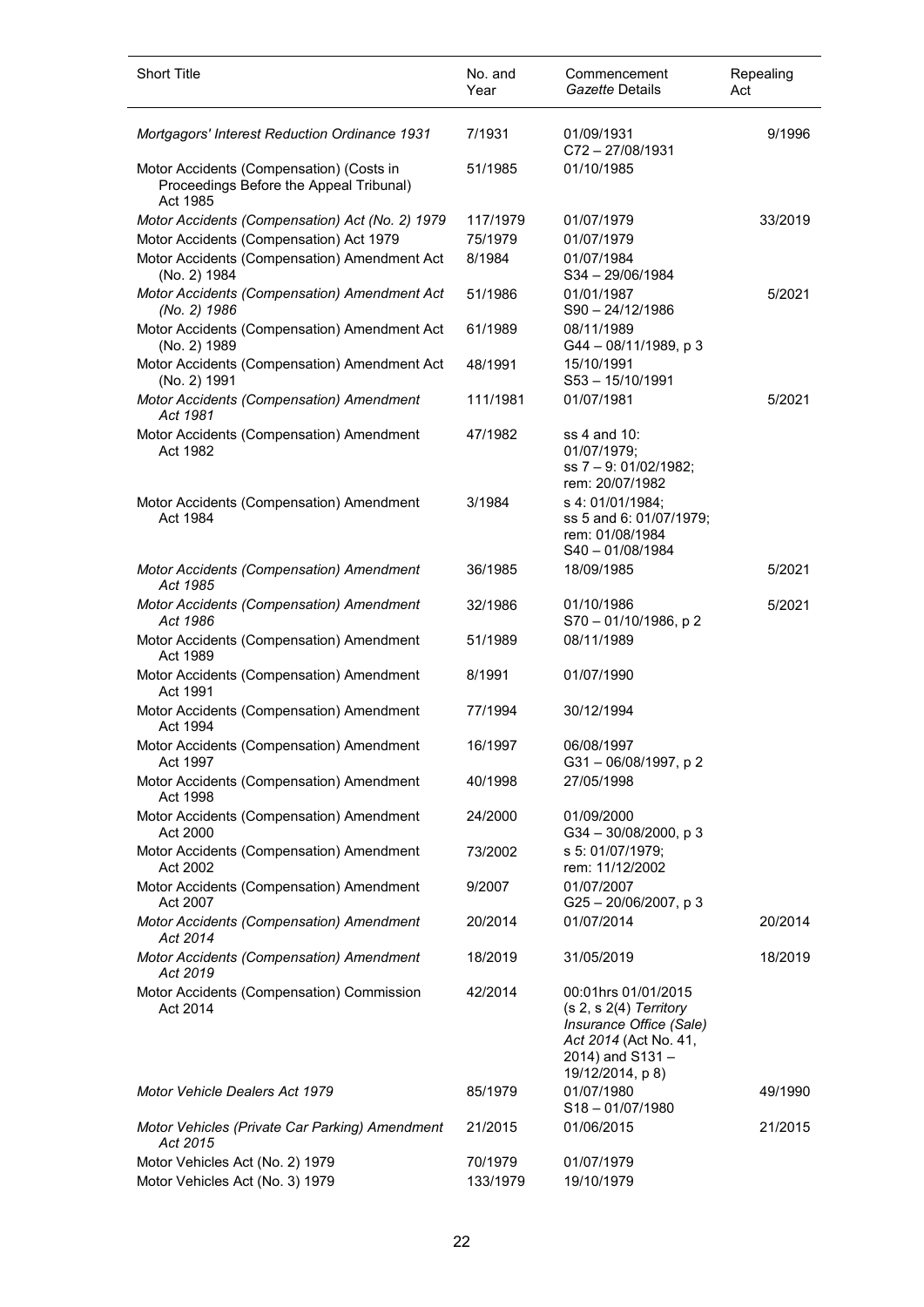| <b>Short Title</b>                                      | No. and<br>Year | Commencement<br>Gazette Details                                                                                                        | Repealing<br>Act |
|---------------------------------------------------------|-----------------|----------------------------------------------------------------------------------------------------------------------------------------|------------------|
| Motor Vehicles Act (No. 4) 1978                         | 90/1978         | 05/09/1978                                                                                                                             |                  |
| Motor Vehicles Act (No. 4) 1979                         | 153/1979        | 11/07/1980<br>G26-27/06/1980, p2                                                                                                       |                  |
| Motor Vehicles Act (No. 5) 1978                         | 4/1979          | 03/01/1979                                                                                                                             |                  |
| Motor Vehicles Act (No. 6) 1978                         | 21/1979         | nc                                                                                                                                     | 34/1986          |
| Motor Vehicles Act 1979                                 | 24/1979         | 27/03/1979                                                                                                                             |                  |
| Motor Vehicles Amendment Act (No. 2) 1981               | 100/1981        | 19/02/1982<br>G7-19/02/1982, p 19                                                                                                      | 5/2021           |
| Motor Vehicles Amendment Act (No. 2) 1984               | 15/1984         | 12/07/1984                                                                                                                             | 5/2021           |
| Motor Vehicles Amendment Act (No. 2) 1986               | 34/1986         | 05/11/1986<br>G44-05/11/1986, p6                                                                                                       | 5/2021           |
| Motor Vehicles Amendment Act (No. 2) 1987               | 55/1987         | 04/12/1987                                                                                                                             | 5/2021           |
| Motor Vehicles Amendment Act (No. 2) 1994               | 27/1994         | 01/07/1994                                                                                                                             |                  |
| Motor Vehicles Amendment Act (No. 2) 1998               | 98/1998         | 09/02/1999<br>S4-09/02/1999                                                                                                            |                  |
| <b>Motor Vehicles Amendment Act 1981</b>                | 89/1981         | 20/11/1981<br>G46 - 20/11/1981, p 2                                                                                                    | 5/2021           |
| <b>Motor Vehicles Amendment Act 1982</b>                | 69/1982         | 01/01/1983                                                                                                                             | 5/2021           |
| <b>Motor Vehicles Amendment Act 1983</b>                | 42/1983         | 01/02/1984<br>$G3 - 24/01/1984$ , p 8                                                                                                  | 5/2021           |
| <b>Motor Vehicles Amendment Act 1984</b>                | 14/1984         | 12/07/1984                                                                                                                             | 5/2021           |
| <b>Motor Vehicles Amendment Act 1985</b>                | 38/1985         | 06/05/1986<br>G16-23/04/1986, p 11                                                                                                     | 5/2021           |
| <b>Motor Vehicles Amendment Act 1986</b>                | 28/1986         | 01/02/1987<br>$S8 - 30/01/1987$                                                                                                        | 5/2021           |
| <b>Motor Vehicles Amendment Act 1987</b>                | 38/1987         | ss 12, 13 and 18:<br>07/03/1988<br>$S12 - 07/03/1988;$<br>rem: 02/11/1987<br>$S71 - 29/10/1987$                                        | 5/2021           |
| Motor Vehicles Amendment Act 1989                       | 30/1989         | s 14: nc (rep by Act<br>No. 39/2005);<br>ss 6, 8, 13 and 20:<br>01/08/1990<br>S47-01/08/1990;<br>rem: 01/08/1989<br>$S38 - 01/08/1989$ |                  |
| Motor Vehicles Amendment Act 1991                       | 30/1991         | 27/10/1992                                                                                                                             |                  |
| Motor Vehicles Amendment Act 1992                       | 35/1992         | 01/01/1994                                                                                                                             |                  |
| Motor Vehicles Amendment Act 1992 Amendment<br>Act 1993 | 82/1993         | 16/12/1993                                                                                                                             |                  |
| Motor Vehicles Amendment Act 1994                       | 19/1994         | 01/03/1995<br>G7-15/02/1995, p4                                                                                                        |                  |
| Motor Vehicles Amendment Act 1995                       | 23/1995         | 26/06/1995                                                                                                                             |                  |
| Motor Vehicles Amendment Act 1996                       | 24/1996         | 25/06/1996                                                                                                                             |                  |
| Motor Vehicles Amendment Act 1998                       | 3/1998          | 25/03/1998                                                                                                                             |                  |
| Motor Vehicles Amendment Act 2001                       | 58/2001         | 28/11/2001                                                                                                                             |                  |
| Motor Vehicles Amendment Act 2001 Amendment<br>Act 2003 | 39/2003         | 30/06/2003                                                                                                                             |                  |
| Motor Vehicles Amendment Act 2006                       | 14/2006         | 18/10/2006<br>G42-18/10/2006, p2                                                                                                       |                  |
| Motor Vehicles Amendment Act 2013                       | 19/2013         | 01/07/2013                                                                                                                             |                  |
| Motor Vehicles Ordinance (No. 2) 1962                   | 45/1962         | 05/06/1963<br>23 - 05/06/1963, p 116                                                                                                   | 33/2019          |
| Motor Vehicles Ordinance (No. 2) 1968                   | 47/1968         | 28/06/1968                                                                                                                             | 33/2019          |
| Motor Vehicles Ordinance (No. 2) 1969                   | 7/1970          | 01/07/1971<br>14 - 07/04/1971, p 112                                                                                                   | 33/2019          |
| Motor Vehicles Ordinance (No. 2) 1970                   | 69/1970         | 03/02/1971<br>3-20/01/1971, p 13                                                                                                       | 33/2019          |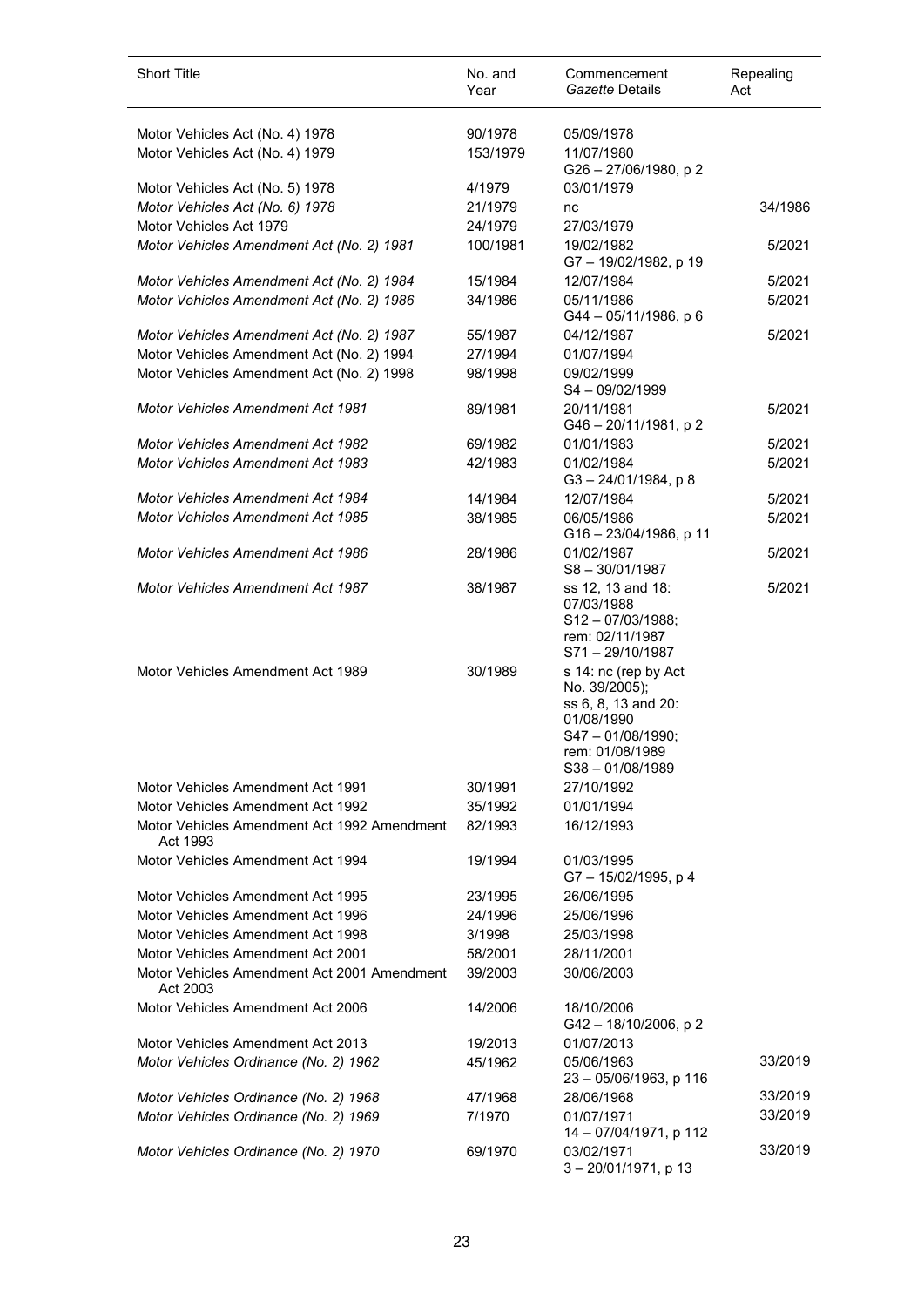| <b>Short Title</b>                                                    | No. and<br>Year | Commencement<br>Gazette Details             | Repealing<br>Act   |
|-----------------------------------------------------------------------|-----------------|---------------------------------------------|--------------------|
| Motor Vehicles Ordinance (No. 2) 1971                                 | 46/1971         | 27/09/1971                                  | 33/2019            |
| Motor Vehicles Ordinance (No. 2) 1973                                 | 39/1973         | 12/07/1973                                  | 33/2019            |
| Motor Vehicles Ordinance (No. 2) 1975                                 | 28/1975         | 07/11/1975                                  | 33/2019            |
| Motor Vehicles Ordinance (No. 2) 1978                                 | 21/1978         | 01/07/1978<br>26B - 30/06/1978, p 4         |                    |
| Motor Vehicles Ordinance (No. 3) 1962                                 | 33/1962         | 03/10/1962                                  | 33/2019            |
| Motor Vehicles Ordinance (No. 3) 1967                                 | 12/1967         | 19/04/1967                                  |                    |
| Motor Vehicles Ordinance (No. 3) 1970                                 | 61/1970         | 08/12/1970                                  | 33/2019            |
| Motor Vehicles Ordinance (No. 3) 1973                                 | 49/1973         | 01/10/1973<br>39 - 27/09/1973, p 330        | 33/2019            |
| Motor Vehicles Ordinance (No. 3) 1975                                 | 12/1976         | 02/04/1976<br>14 - 02/04/1976, p 392        | 33/2019            |
| Motor Vehicles Ordinance (No. 3) 1978                                 | 44/1978         | 01/07/1978                                  | 33/2019            |
| Motor Vehicles Ordinance (No. 4) 1962                                 | 16/1963         | 30/10/1963<br>43 - 23/06/1963, p 206        | 33/2019            |
| Motor Vehicles Ordinance (No. 4) 1967                                 | 27/1967         | 20/09/1967<br>47 - 20/09/1967, p 245        | 33/2019            |
| Motor Vehicles Ordinance (No. 4) 1973                                 | 69/1973         | 02/12/1974<br>47 - 21/11/1974, p 533        | 33/2019            |
| Motor Vehicles Ordinance (No. 5) 1973                                 | 75/1973         | 11/12/1973                                  | 33/2019            |
| Motor Vehicles Ordinance 1930                                         | 2/1930<br>(NA)  | 01/07/1930<br>17/04/1930                    | 15/1949            |
| Motor Vehicles Ordinance 1938                                         | 16/1938         | 08/12/1938                                  | 15/1949            |
| Motor Vehicles Ordinance 1940                                         | 10/1940         | 01/07/1941<br>05/07/1940                    | 15/1949            |
| Motor Vehicles Ordinance 1946                                         | 9/1946          | 19/12/1946                                  | 15/1949            |
| Motor Vehicles Ordinance 1949                                         | 15/1949         | 09/09/1953<br>$35 - 09/09/1953$             |                    |
| Motor Vehicles Ordinance 1954                                         | 7/1954          | 12/05/1955<br>19 - 11/05/1955               |                    |
| Motor Vehicles Ordinance 1956                                         | 24/1956         | 24/10/1957<br>$43 - 23/10/1957$             |                    |
| Motor Vehicles Ordinance 1958                                         | 3/1958          | 07/05/1959<br>19 - 06/05/1959               |                    |
| Motor Vehicles Ordinance 1961                                         | 24/1961         | 13/09/1961<br>42 - 13/09/1961, p 172        | 33/2019            |
| Motor Vehicles Ordinance 1962                                         | 26/1962         | 26/06/1962                                  | 33/2019            |
| <b>Motor Vehicles Ordinance 1965</b>                                  | 56/1965         | 14/02/1966                                  | 33/2019            |
| Motor Vehicles Ordinance 1966                                         | 12/1966         | 17/08/1966<br>36 - 27/07/1966, p 150        | 33/2019<br>33/2019 |
| <b>Motor Vehicles Ordinance 1967</b><br>Motor Vehicles Ordinance 1968 | 14/1967         | 04/05/1967                                  | 33/2019            |
|                                                                       | 14/1968         | 01/07/1968<br>29-01/07/1968                 | 33/2019            |
| Motor Vehicles Ordinance 1969                                         | 42/1969         | 27/11/1969<br>30/06/1970                    | 33/2019            |
| Motor Vehicles Ordinance 1970                                         | 27/1970         |                                             | 33/2019            |
| <b>Motor Vehicles Ordinance 1971</b>                                  | 32/1971         | 16/06/1971                                  | 33/2019            |
| <b>Motor Vehicles Ordinance 1972</b>                                  | 76/1972         | 12/08/1977<br>$32 - 12/08/1977$ ,<br>p 1241 |                    |
| <b>Motor Vehicles Ordinance 1973</b>                                  | 24/1973         | 01/11/1974                                  | 33/2019            |
| Motor Vehicles Ordinance 1974                                         | 57/1974         | 10/10/1974                                  | 69/1974            |
| Motor Vehicles Ordinance 1976                                         | 37/1976         | 01/10/1976<br>$40 - 01/10/1976$ ,<br>p 1183 | 33/2019            |
| <b>Motor Vehicles Ordinance 1977</b>                                  | 30/1977         | 05/07/1977                                  | 33/2019            |
| Motor Vehicles Ordinance 1978                                         | 06/1978         | 05/05/1978<br>$18 - 05/05/1978$ , p 6       | 33/2019            |
| Mt Todd Project Agreement Ratification Act 1993                       | 1/1993          | 05/03/1993<br>$S23 - 05/03/1993$            | 39/2005            |

l,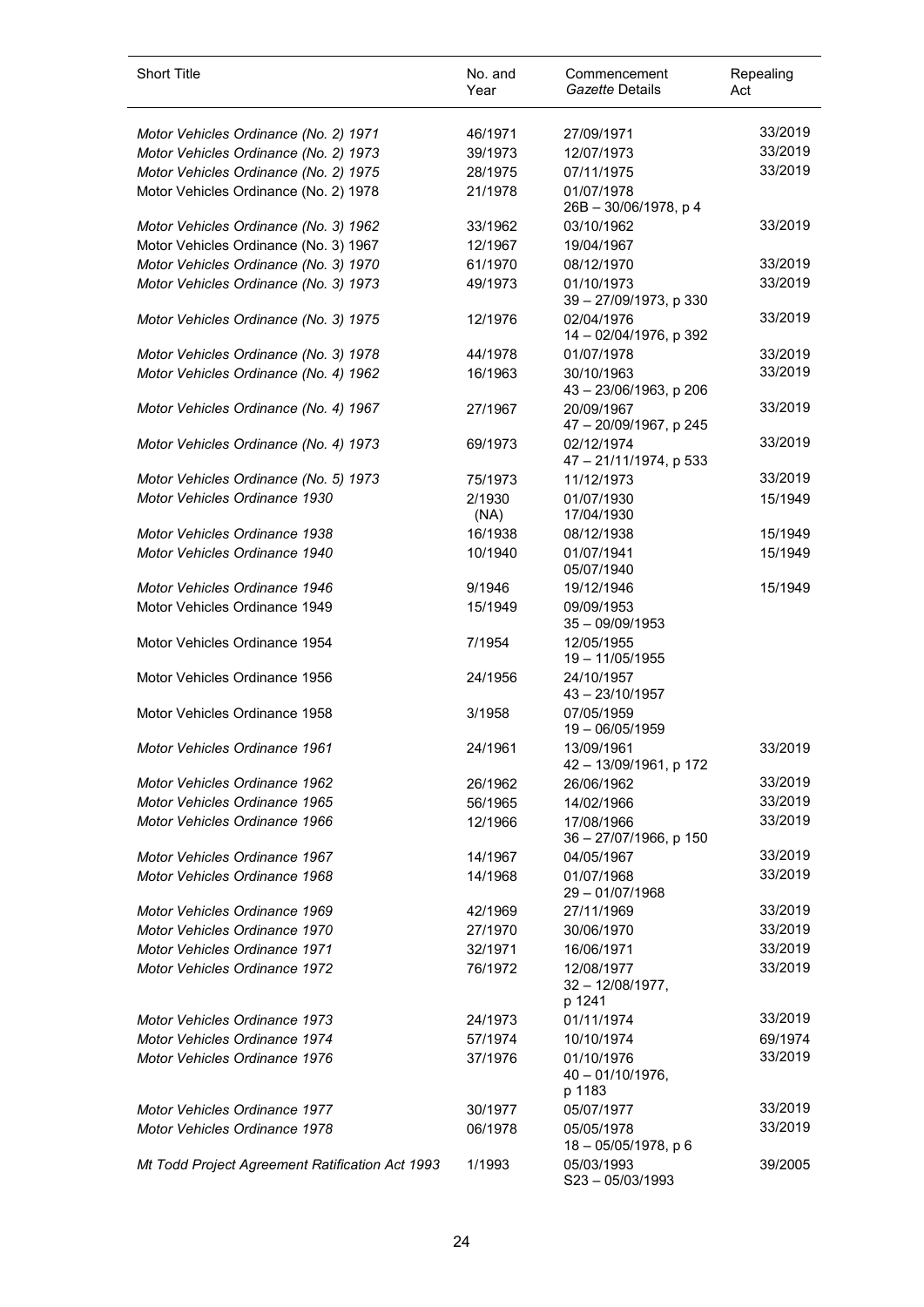| <b>Short Title</b>                                                                                    | No. and<br>Year | Commencement<br>Gazette Details                                                                                    | Repealing<br>Act |
|-------------------------------------------------------------------------------------------------------|-----------------|--------------------------------------------------------------------------------------------------------------------|------------------|
| Museum and Art Gallery of the Northern Territory<br>Act 2014                                          | 6/2014          | 01/07/2014                                                                                                         |                  |
| Museums and Art Galleries Act 1999                                                                    | 18/1999         | 23/06/1999<br>G24-23/06/1999, p2                                                                                   | 6/2014           |
| <b>Museums and Art Galleries Amendment Act 1983</b>                                                   | 15/1983         | 24/06/1983                                                                                                         | 18/1999          |
| Museums and Art Galleries Amendment Act 1994                                                          | 28/1994         | 14/12/1994<br>G50 - 14/12/1994, p 2                                                                                | 18/1999          |
| Museums and Art Galleries Ordinance 1965                                                              | 44/1965         | 29/03/1966<br>17 - 29/03/1966, p 61                                                                                | 18/1999          |
| Museums and Art Galleries Ordinance 1968                                                              | 18/1968         | 18/06/1968                                                                                                         | 18/1999          |
| Museums and Art Galleries Ordinance 1970                                                              | 62/1970         | 27/01/1971<br>4-27/01/1971, p 24                                                                                   | 18/1999          |
| <b>Museums and Art Galleries Ordinance 1978</b>                                                       | 51/1978         | 01/07/1978                                                                                                         | 18/1999          |
| Mutual Recognition (Northern Territory) Act 1992                                                      | 78/1992         | 01/03/1993<br>$S19 - 26/02/1993$ , p 3                                                                             |                  |
| <b>National Companies and Securities Commission</b><br>(Northern Territory Provisions) Act 1986       | 12/1986         | 01/07/1986                                                                                                         | 81/1991          |
| National Companies and Securities Commission<br>(Northern Territory Provisions) Amendment<br>Act 1987 | 26/1987         | s 5: 01/07/1986;<br>s 6: 09/12/1988;<br>rem: 29/06/1987                                                            | 81/1991          |
| <b>National Crime Authority (Territory Provisions)</b><br>Act 1985                                    | 20/1985         | 03/07/1985<br>G26 - 03/07/1985, p 5                                                                                | 6/2005           |
| <b>National Crime Authority (Territory Provisions)</b><br>Amendment Act 1989                          | 22/1989         | 15/06/1989                                                                                                         | 6/2005           |
| <b>National Crime Authority (Territory Provisions)</b><br>Amendment Act 1994                          | 29/1994         | 01/06/1995<br>$S21 - 01/06/1995$                                                                                   | 6/2005           |
| National Disability Insurance Scheme<br>(Authorisations) Act 2019                                     | 15/2019         | 01/07/2019<br>S45-26/06/2019                                                                                       |                  |
| National Disability Insurance Scheme (Worker<br>Clearance) Act 2020                                   | 7/2020          | 01/07/2020<br>G17-29/04/2020, p2                                                                                   |                  |
| National Disability Insurance Scheme (Worker<br>Clearance) Amendment Act 2021                         | 16/2021         | 26/05/2021                                                                                                         | 16/2021          |
| National Electricity (Northern Territory) (National<br>Uniform Legislation) Act 2015                  | 16/2015         | pt 2 and pt 4, div 2:<br>01/07/2016;<br>pt 4, divs 3 and 4:<br>01/07/2019;<br>pt 5: 01/07/2015;<br>rem: 22/05/2015 |                  |
| National Electricity (Northern Territory) (National<br>Uniform Legislation) Amendment Act 2017        | 15/2017         | 01/07/2017                                                                                                         | 15/2017          |
| <b>National Environmental Protection Council</b><br>(Northern Territory) Act 1994                     | 78/1994         | 15/09/1994<br>$S32 - 14/09/1995$                                                                                   |                  |
| National Environmental Protection Council<br>(Northern Territory) Amendment Act 2004                  | 17/2004         | 15/03/2004                                                                                                         |                  |
| National Gas (Northern Territory) Act 2008                                                            | 16/2008         | 01/07/2008<br>$S32 - 01/07/2008$                                                                                   |                  |
| National Health Funding Pool and Administration<br>(National Uniform Legislation) Act 2012            | 21/2012         | 19/07/2012<br>$S36 - 17/07/2012$                                                                                   |                  |
| <b>National Parks and Gardens Ordinance 1955</b>                                                      | 17/1955         | 23/02/1956<br>$6 - 15/02/1956$                                                                                     | 11/1959          |
| <b>National Parks and Gardens Ordinance 1959</b>                                                      | 11/1959         | 19/06/1959<br>27 - 18/06/1959                                                                                      | 23/1977          |
| <b>National Parks and Gardens Ordinance 1961</b>                                                      | 26/1961         | 16/08/1961                                                                                                         | 23/1977          |
| <b>National Parks and Gardens Ordinance 1962</b>                                                      | 34/1962         | 17/10/1962                                                                                                         | 23/1977          |
| <b>National Parks and Gardens Ordinance 1963</b>                                                      | 56/1963         | 31/07/1963                                                                                                         | 23/1977          |
| <b>National Parks and Gardens Ordinance 1966</b>                                                      | 6/1966          | 23/03/1966                                                                                                         | 23/1977          |
| <b>National Parks and Gardens Ordinance 1967</b>                                                      | 20/1967         | 22/06/1967                                                                                                         | 23/1977          |
| National Parks and Gardens Ordinance 1968                                                             | 44/1968         | 24/06/1968                                                                                                         | 23/1977          |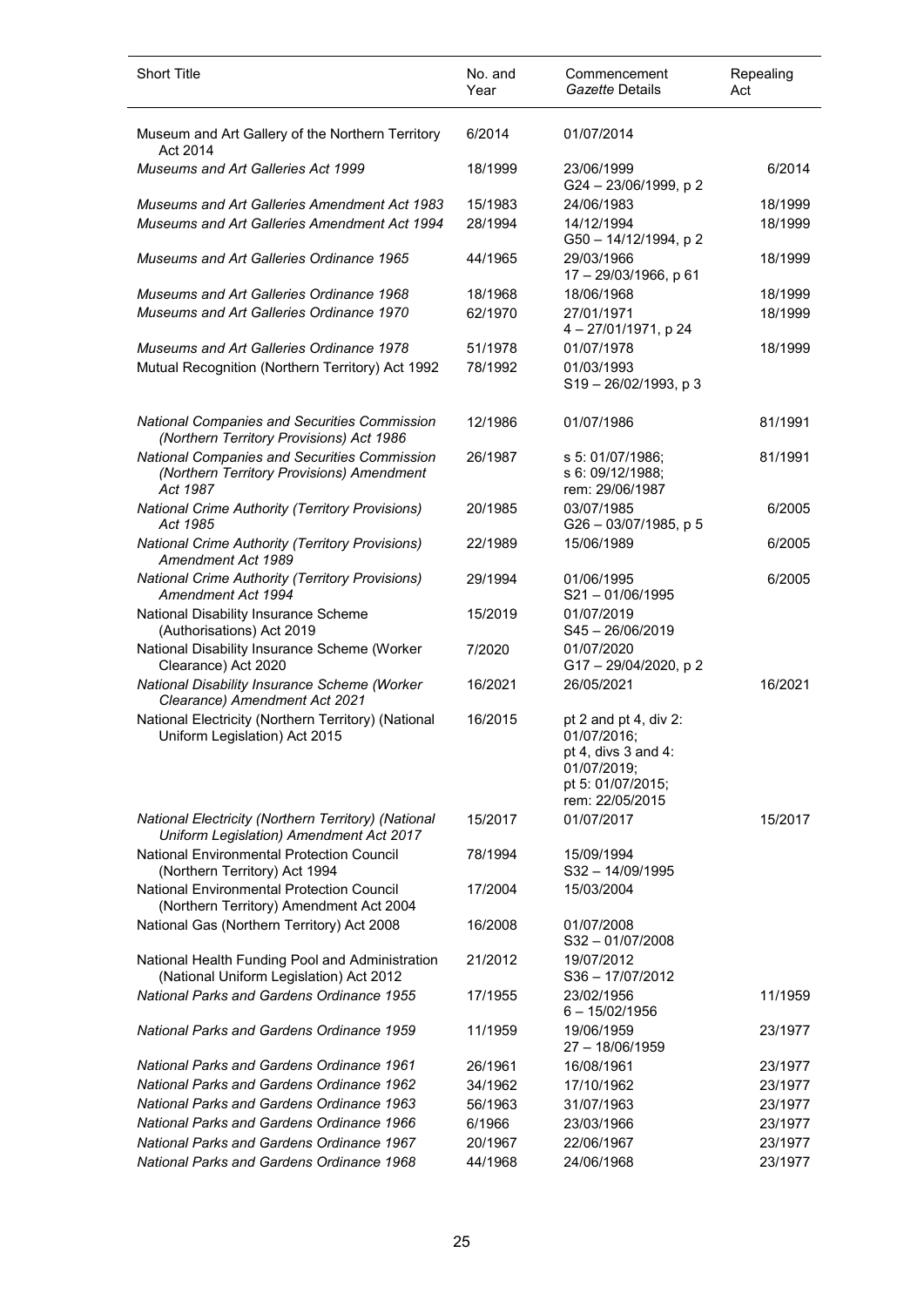| <b>Short Title</b>                                                                                                       | No. and<br>Year | Commencement<br>Gazette Details                                                                        | Repealing<br>Act |
|--------------------------------------------------------------------------------------------------------------------------|-----------------|--------------------------------------------------------------------------------------------------------|------------------|
| <b>National Parks and Gardens Ordinance 1976</b>                                                                         | 35/1976         | 29/10/1976<br>$44 - 29/10/1976$ ,<br>p 1308                                                            | 56/1978          |
| National Trust (Northern Territory) Amendment<br>Act 1986                                                                | 66/1986         | ss 1 to 3, 4(c) and 8<br>to 11: 19/12/1986;<br>rem: 30/09/1987<br>G39-30/09/1987, p 6                  |                  |
| National Trust (Northern Territory)<br>Ordinance 1976                                                                    | 59/1976         | 16/11/1976                                                                                             |                  |
| <b>Native Administration Ordinance 1940</b>                                                                              | 14/1940         | nc                                                                                                     | 16/1964          |
| Native Administration Ordinance 1940 Repeal<br>Ordinance 1964                                                            | 16/1964         | 14/04/1964                                                                                             | 59/1970          |
| Native and Historical Objects and Areas<br>Preservation Ordinance 1960                                                   | 11/1961         | 03/02/1961                                                                                             | 39/1991          |
| Native and Historical Objects and Areas<br>Preservation Ordinance 1976                                                   | 38/1976         | 01/10/1976<br>$40 - 01/10/1976$ ,<br>p 1183                                                            | 46/1992          |
| Native and Historical Objects Preservation<br>Ordinance 1955                                                             | 15/1955         | 14/08/1957<br>$33 - 14/08/1957$                                                                        | 39/1991          |
| <b>Native Birds Protection Ordinance 1912</b>                                                                            | 1/1912          | 06/02/1912                                                                                             | 2/1913           |
| Native Constabulary Ordinance 1940                                                                                       | 3/1940          | nc                                                                                                     | 27/1964          |
| Native Constabulary Ordinance 1940 Repeal<br>Ordinance 1964                                                              | 27/1964         | 22/07/1965                                                                                             | 59/1970          |
| Native Title (Consequential Amendments)<br>Act 1994                                                                      | 30/1994         | 29/06/1994<br>G26 - 29/06/1994, p 3                                                                    | 39/2005          |
| Natural Death Act 1988                                                                                                   | 51/1988         | 17/07/1989<br>$S35 - 17/07/1989$                                                                       | 35/2013          |
| Necessary Commodities Ordinance 1920                                                                                     | 6/1920          | 29/07/1920                                                                                             | 17/1949          |
| <b>Necessary Commodities Ordinance 1922</b>                                                                              | 1/1922          | 16/03/1922                                                                                             | 17/1949          |
| New Tax System Price Exploitation Code<br>(Northern Territory) Act 1999                                                  | 42/1999         | 10/12/1999<br>G48-08/12/1999, p2                                                                       | 38/2014          |
| Nitmiluk (Katherine Gorge) National Park Act 1989                                                                        | 33/1989         | 01/08/1989<br>$S38 - 01/08/1989$                                                                       |                  |
| Nitmiluk (Katherine Gorge) National Park<br>Amendment Act 1993                                                           | 87/1993         | 31/12/1993                                                                                             |                  |
| Nitmiluk (Katherine Gorge) National Park<br>Amendment Act 1999                                                           | 64/1999         | 07/06/2000<br>G22-07/06/2000, p2                                                                       |                  |
| Nomenclature (Public Places) Ordinance 1945                                                                              | 2/1945          | 15/03/1945                                                                                             | 38/1967          |
| Nomenclature (Public Places) Ordinance 1966                                                                              | 30/1966         | 07/09/1966                                                                                             | 38/1967          |
| North East Gas Interconnector Pipeline (Special<br>Provisions) Act 2015                                                  | 34/2015         | 10/12/2015                                                                                             |                  |
| Northern Territory Aboriginal Sacred Sites<br>Act 1989                                                                   | 29/1989         | 15/08/1989<br>S45-15/08/1989                                                                           |                  |
| Northern Territory Aboriginal Sacred Sites<br>Amendment Act 2002                                                         | 65/2002         | 15/08/1989                                                                                             |                  |
| Northern Territory Aboriginal Sacred Sites<br>Amendment Act 2003                                                         | 47/2003         | 03/03/2004<br>G9-03/03/2004, p5                                                                        |                  |
| Northern Territory Aboriginal Sacred Sites<br>Amendment Act 2005                                                         | 42/2005         | 29/03/2006<br>S6-29/03/2006                                                                            |                  |
| Northern Territory Civil and Administrative<br>Tribunal (Conferral of Jurisdiction<br>Amendments) Act 2014               | 34/2014         | 01/01/2015<br>G51-24/12/2014, p7                                                                       | 34/2014          |
| Northern Territory Civil and Administrative<br>Tribunal (Conferral of Jurisdiction<br>Amendments) (No. 2) Act 2014       | 35/2014         | pts 4, 9, 10 and 19:<br>01/06/2015<br>S53 - 29/05/2015, p 2;<br>rem: 01/01/2015<br>G51-24/12/2014, p 7 | 35/2014          |
| Northern Territory Civil and Administrative<br>Tribunal (Conferral of Jurisdiction for Native<br>Title Matters) Act 2014 | 36/2014         | 01/01/2015<br>G51-24/12/2014, p8                                                                       |                  |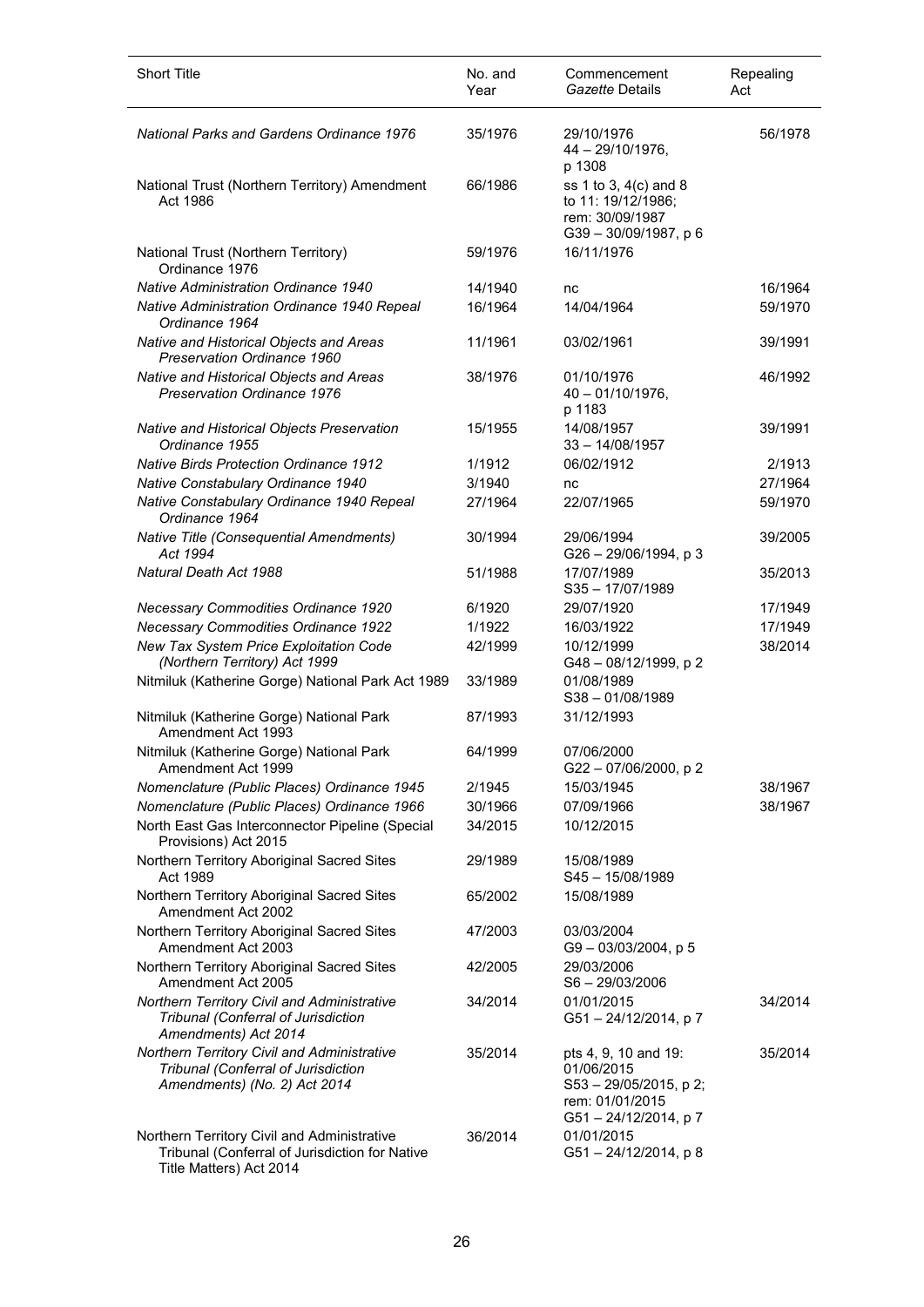| <b>Short Title</b>                                                                                    | No. and<br>Year | Commencement<br>Gazette Details     | Repealing<br>Act |
|-------------------------------------------------------------------------------------------------------|-----------------|-------------------------------------|------------------|
| Northern Territory Civil and Administrative<br>Tribunal Act 2014                                      | 28/2014         | 06/10/2014<br>S95 06/10/2014        |                  |
| Northern Territory Civil and Administrative<br><b>Tribunal Amendment Act 2018</b>                     | 24/2018         | 03/12/2018<br>G48-28/11/2018, p 6   | 24/2018          |
| Northern Territory Disasters Act 1978                                                                 | 91/1978         | 05/09/1978                          | 96/1982          |
| Northern Territory Disasters Act 1979                                                                 | 7/1980          | 07/01/1980                          | 96/1982          |
| Northern Territory Disasters Amendment Act 1981                                                       | 74/1981         | 18/09/1981                          | 96/1982          |
| Northern Territory Disasters Amendment Act 1982                                                       | 8/1982          | 08/04/1982                          | 5/2021           |
| Northern Territory Disasters Ordinance 1976                                                           | 31/1977         | 11/11/1977<br>45-11/11/1977, p 9    | 96/1982          |
| Northern Territory Electoral Act 1995                                                                 | 37/1995         | 07/08/1996<br>G32-07/08/1996, p3    | 11/2004          |
| Northern Territory Employment and Training<br>Amendment Act 2004                                      | 42/2004         | 29/09/2004<br>G39-29/09/2004, p2    | 25/2016          |
| Northern Territory Employment and Training<br><b>Authority (Consequential Amendments)</b><br>Act 1999 | 52/1999         | 30/11/1999                          | 39/2005          |
| Northern Territory Employment and Training<br><b>Authority (Consequential Amendments)</b><br>Act 2002 | 47/2002         | 06/11/2002                          | 39/2005          |
| Northern Territory Employment and Training<br>Authority Act 1991                                      | 62/1991         | 18/12/1991<br>G50 - 18/12/1991, p 7 | 51/1999          |
| Northern Territory Employment and Training<br><b>Authority Act 1999</b>                               | 51/1999         | 30/11/1999                          | 25/2016          |
| Northern Territory Employment and Training<br><b>Authority Amendment Act 1994</b>                     | 4/1994          | 16/03/1994                          | 51/1999          |
| Northern Territory Employment and Training<br>Authority Amendment Act (No. 2) 1994                    | 48/1994         | 12/04/1995<br>G15-12/04/1995, p2    | 51/1999          |
| Northern Territory Employment and Training<br><b>Authority Amendment Act 1996</b>                     | 39/1996         | 23/07/1997<br>G29-23/07/1997, p4    | 51/1999          |
| Northern Territory Employment and Training<br><b>Authority Amendment Act 2002</b>                     | 46/2002         | 06/11/2002<br>G44 - 06/11/2002, p 2 | 25/2016          |
| Northern Territory Environment Protection<br>Authority Act 2012                                       | 28/2012         | 01/01/2013<br>S82-21/12/2012        |                  |
| <b>Northern Territory Environment Protection</b><br><b>Authority Amendment Act 2018</b>               | 27/2018         | 30/11/2018                          | 27/2018          |
| Northern Territory Government Ordinance 1911                                                          | 1/1911<br>(NA)  | 06/04/1911                          | 27/1928<br>(NA)  |
| Northern Territory Government Ordinance 1927                                                          | 2/1927          | 24/02/1927                          | 4/1967           |
| Northern Territory Government Ordinance 1932                                                          | 5/1932          | 07/03/1932<br>04/03/1932            | 2/1954           |
| Northern Territory Land Corporation Act 1986                                                          | 53/1986         | 24/12/1986<br>S90-24/12/1986        |                  |
| Northern Territory Licensing Commission Act 1999                                                      | 67/1999         | 14/02/2000<br>G5-09/02/2000, p 6    | 43/2014          |
| Northern Territory Licensing Commission<br>Amendment Act 2001                                         | 6/2001          | 29/06/2001                          | 43/2014          |
| Northern Territory Lotteries Ordinance 1972                                                           | 8/1972          | nc                                  | 6/1981           |
| Northern Territory Products Symbol Act 1982                                                           | 34/1982         | 01/10/1982<br>G36 - 10/09/1982, p 9 | 33/2019          |
| Northern Territory Products Symbol Amendment<br>Act 1995                                              | 45/1995         | 15/11/1995                          | 33/2019          |
| Northern Territory Rail Safety Act 1998                                                               | 96/1998         | 26/02/1999<br>S9-26/02/1999         |                  |
| Northern Territory Tourist Commission Act 1979                                                        | 124/1979        | 01/01/1980<br>G51-20/12/1979, p 9   | 22/2012          |
| Northern Territory Tourist Commission<br>Amendment Act (No. 2) 1994                                   | 64/1994         | 02/11/1994                          | 22/2012          |
| Northern Territory Tourist Commission<br>Amendment Act 1982                                           | 36/1982         | 28/06/1982                          | 22/2012          |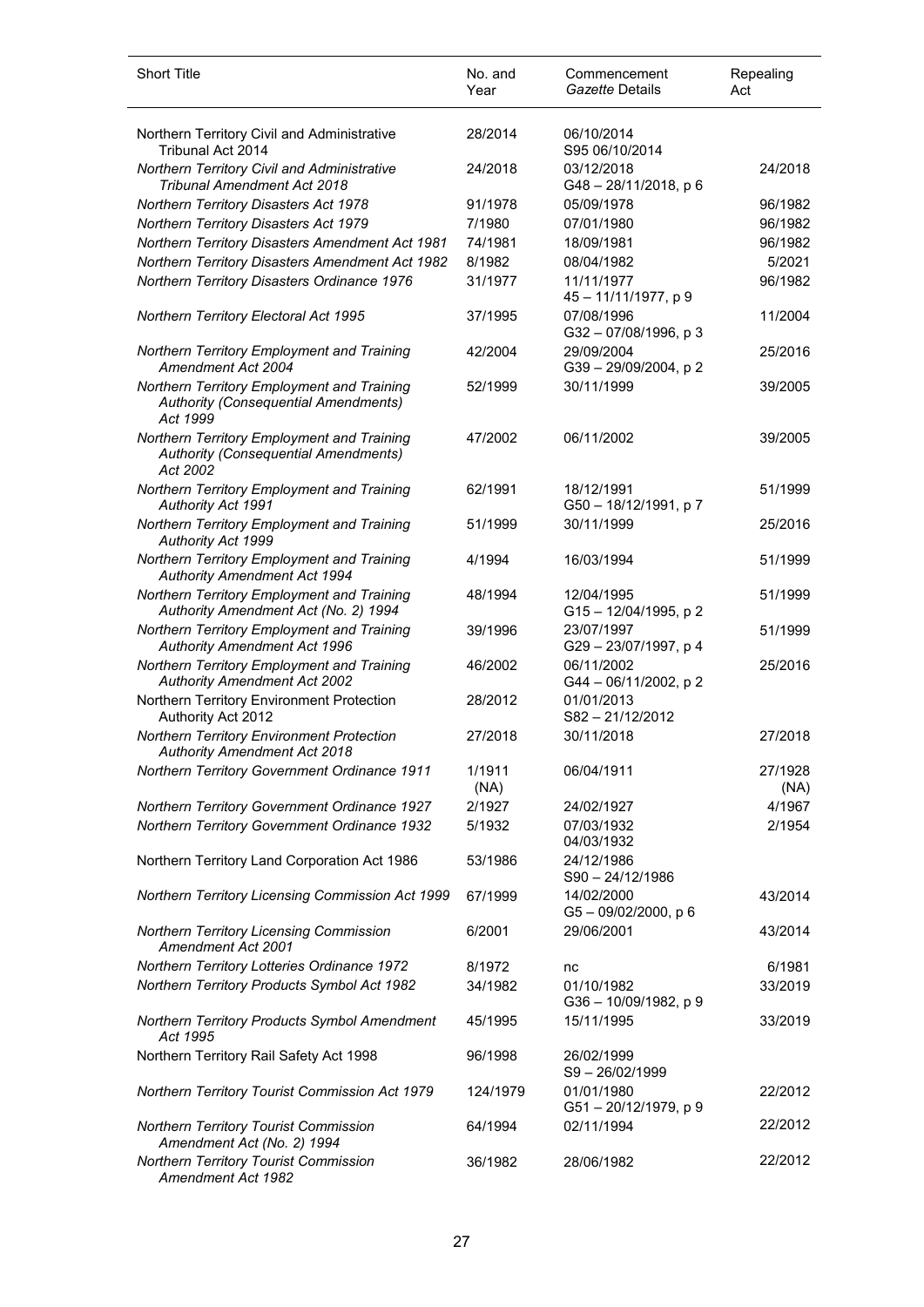| <b>Short Title</b>                                                                | No. and<br>Year | Commencement<br>Gazette Details                            | Repealing<br>Act |
|-----------------------------------------------------------------------------------|-----------------|------------------------------------------------------------|------------------|
| Northern Territory Tourist Commission<br>Amendment Act 1986                       | 31/1986         | 19/09/1986                                                 | 22/2012          |
| Northern Territory Tourist Commission<br>Amendment Act 1992                       | 57/1992         | 08/10/1992<br>S51-08/10/1992, p3                           | 22/2012          |
| Northern Territory Tourist Commission<br>Amendment Act 1994                       | 5/1994          | 16/03/1994                                                 | 22/2012          |
| <b>Northern Territory Tourist Commission</b><br>Amendment Act 1998                | 75/1998         | 25/11/1998<br>G46-25/11/1998, p2                           | 22/2012          |
| <b>Northern Territory Tourist Commission</b><br>Amendment Act 2000                | 57/2000         | 14/11/2000                                                 | 22/2012          |
| Northern Territory Tourist Commission<br>Amendment Act 2006                       | 4/2006          | 12/04/2006<br>G15-12/04/2006, p2                           | 22/2012          |
| Northern Territory Treasury Corporation Act 1994                                  | 39/1994         | 01/07/1994                                                 |                  |
| Northern Territory Treasury Corporation<br>Amendment Act 1998                     | 47/1998         | 27/05/1998                                                 |                  |
| Northern Territory University Act 1988                                            | 49/1988         | 26/10/1988<br>$S62 - 26/10/1988$                           | 45/2003          |
| Northern Territory University Amendment<br>Act 1994                               | 79/1994         | 30/01/1995<br>$S5 - 30/01/1995$                            | 45/2003          |
| Notifiable Diseases Act 1981                                                      | 34/1981         | 01/07/1981<br>$S7 - 26/06/1981$                            |                  |
| Notifiable Diseases Amendment Act 1985                                            | 46/1985         | 30/10/1985<br>G43-30/10/1985, p 10                         | 5/2021           |
| Notifiable Diseases Amendment Act 1998                                            | 82/1998         | 07/04/1999<br>G13-07/04/1999, p4                           |                  |
| Noxious Weeds Ordinance 1916                                                      | 2/1916          | 30/12/1916                                                 | 39/1963          |
| <b>Noxious Weeds Ordinance 1962</b>                                               | 39/1963         | 08/01/1964<br>52 - 24/12/1963, p 239                       | 2/2001           |
| Nuclear Waste Transport, Storage and Disposal<br>(Prohibition) Act 2004           | 58/2004         | 04/11/2004                                                 |                  |
| Nuclear Waste Transport, Storage and Disposal<br>(Prohibition) Amendment Act 2019 | 2/2019          | 28/02/2019                                                 | 2/2019           |
| Nudity Ordinance 1975                                                             | 22/1975         | 13/08/1975                                                 |                  |
| <b>Nurses and Midwives Registration</b><br>Ordinance 1928                         | 24/1928<br>(NA) | 01/10/1929<br>30/08/1929                                   | 48/1982          |
| <b>Nurses and Midwives Registration</b><br>Ordinance 1952                         | 5/1952          | 23/01/1952                                                 | 48/1982          |
| <b>Nurses and Midwives Registration</b><br>Ordinance 1954                         | 8/1954          | 08/12/1954                                                 | 48/1982          |
| <b>Nurses and Midwives Registration</b><br>Ordinance 1957                         | 3/1957          | 10/06/1957<br>23A - 07/06/1957                             | 48/1982          |
| <b>Nurses Registration Ordinance 1961</b>                                         | 19/1961         | 11/05/1961                                                 | 48/1982          |
| <b>Nurses Registration Ordinance 1962</b>                                         | 38/1962         | 18/10/1962                                                 | 48/1982          |
| <b>Nurses Registration Ordinance 1967</b>                                         | 50/1967         | 04/12/1967                                                 | 48/1982          |
| Nursing Act 1980                                                                  | 36/1980         | 19/03/1980                                                 | 48/1982          |
| Nursing Act 1982                                                                  | 48/1982         | 22/02/1984<br>G7-22/02/1984, p 3                           | 10/1999          |
| Nursing Act 1999                                                                  | 10/1999         | s 93: 25/03/1999;<br>rem: 06/10/1999<br>G39-06/10/1999, p2 | 21/2004          |
| <b>Nursing Amendment Act 1981</b>                                                 | 26/1981         | 25/03/1981                                                 | 48/1982          |
| <b>Nursing Ordinance 1974</b>                                                     | 50/1974         | 13/02/1976<br>7-13/02/1976, p 192                          | 48/1982          |
| <b>Nursing Ordinance 1975</b>                                                     | 31/1975         | 20/02/1976<br>8-20/02/1976, p 277                          | 48/1982          |
| Oaths Amendment Act 1981                                                          | 35/1981         | 27/11/1981<br>G47-27/11/1981, p2                           | 39/2010          |
| Oaths Amendment Act 1988                                                          | 39/1988         | 01/11/1988<br>G42-19/10/1988, p2                           | 39/2010          |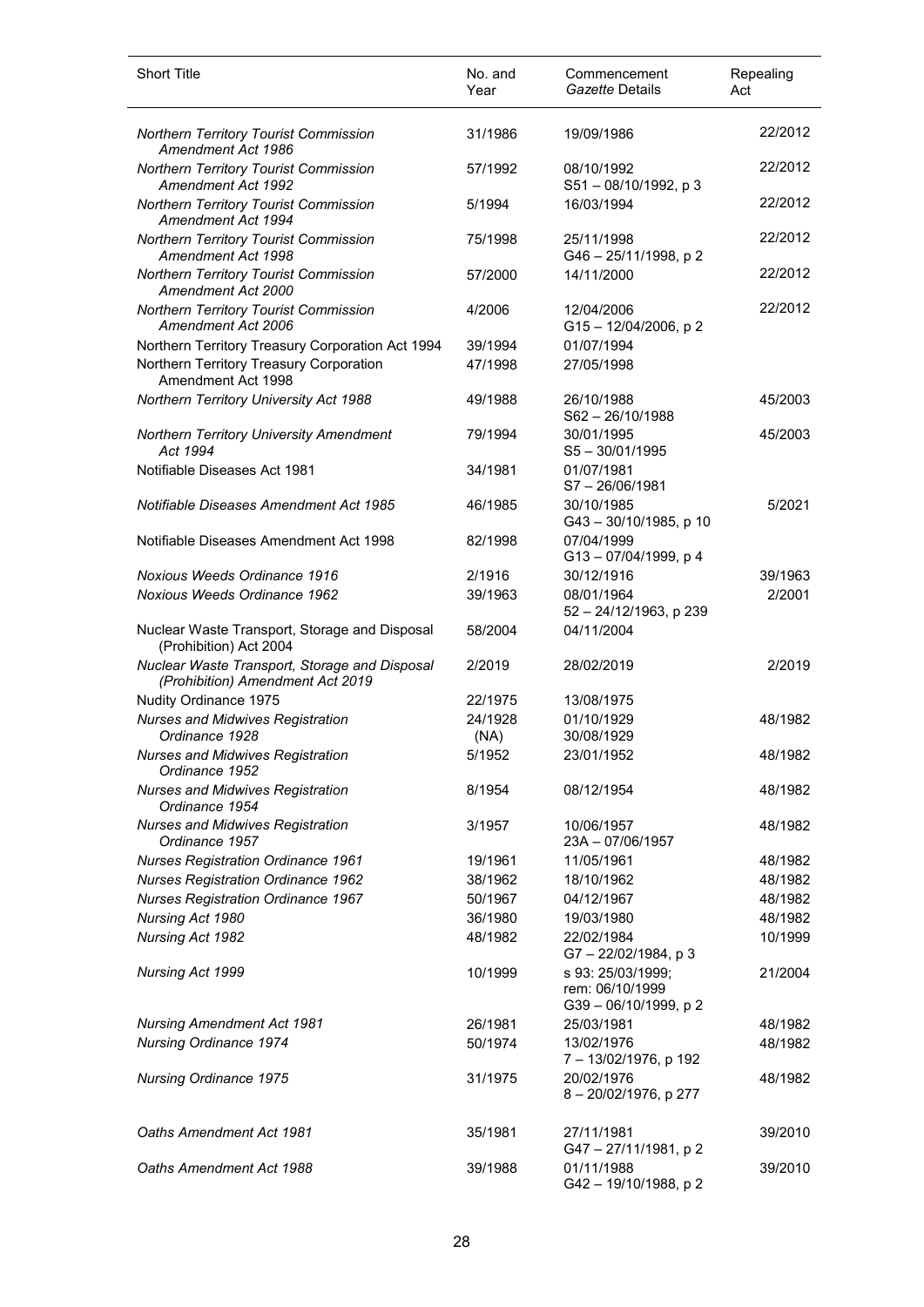| <b>Short Title</b>                                                     | No. and<br>Year | Commencement<br>Gazette Details                                                                                                                                                                            | Repealing<br>Act |
|------------------------------------------------------------------------|-----------------|------------------------------------------------------------------------------------------------------------------------------------------------------------------------------------------------------------|------------------|
| Oaths Amendment Act 1989                                               | 1/1989          |                                                                                                                                                                                                            | 39/2010          |
| Oaths Amendment Act 1991                                               | 49/1991         | 13/03/1989                                                                                                                                                                                                 |                  |
| Oaths Amendment Act 1993                                               |                 | 01/01/1992<br>29/03/1994                                                                                                                                                                                   | 39/2010          |
|                                                                        | 81/1993         | $G11 - 16/03/1994$ , p 3                                                                                                                                                                                   | 39/2010          |
| Oaths Amendment Act 1994                                               | 15/1994         | 01/08/1994<br>G29 - 20/07/1994, p 2                                                                                                                                                                        | 39/2010          |
| Oaths Amendment Act 2000                                               | 47/2000         | 29/11/2000<br>G47 - 29/11/2000, p 2                                                                                                                                                                        | 39/2010          |
| Oaths Ordinance 1939                                                   | 23/1939         | 16/11/1939                                                                                                                                                                                                 | 39/2010          |
| Oaths Ordinance 1952                                                   | 2/1952          | 23/01/1952                                                                                                                                                                                                 | 39/2010          |
| Oaths Ordinance 1953                                                   | 13/1953         | 29/06/1953                                                                                                                                                                                                 | 39/2010          |
| Oaths Ordinance 1960                                                   | 14/1960         | 09/09/1960                                                                                                                                                                                                 | 39/2010          |
| Oaths Ordinance 1965                                                   | 34/1965         | 24/09/1965                                                                                                                                                                                                 | 39/2010          |
| Oaths Ordinance 1967                                                   | 24/1967         | 22/06/1967                                                                                                                                                                                                 | 39/2010          |
| Oaths Ordinance 1970                                                   | 63/1970         | 08/12/1970                                                                                                                                                                                                 | 39/2010          |
| Oaths Ordinance 1978                                                   | 22/1978         | 03/11/1978                                                                                                                                                                                                 | 39/2010          |
| Oaths, Affidavits and Declarations (Consequential                      | 40/2010         | 44 - 03/11/1978, p 18<br>01/03/2011                                                                                                                                                                        | 40/2010          |
| Amendments) Act 2010                                                   |                 | G7-16/02/2011, p 4                                                                                                                                                                                         |                  |
| Oaths, Affidavits and Declarations Act 2010                            | 39/2010         | 01/03/2011<br>G7-16/02/2011, p4                                                                                                                                                                            |                  |
| Observance of Law Ordinance (No. 2) 1930                               | 8/1930<br>(NA)  | 07/07/1930                                                                                                                                                                                                 |                  |
| Observance of Law Ordinance 1921                                       | 13/1921         | 21/10/1921                                                                                                                                                                                                 |                  |
| Observance of Law Ordinance 1930                                       | 1/1930<br>(NA)  | 16/01/1930                                                                                                                                                                                                 |                  |
| Observance of Law Ordinance 1958                                       | 22/1958         | 14/11/1958                                                                                                                                                                                                 |                  |
| Occupational Licensing (National Uniform<br>Legislation) Act 2011      | 26/2011         | s 7(1)(c) and (2) and s 9<br>and Appdx pts 2 to 5,<br>s $99(3)(g)$ to (i) and pt<br>8, div 1, s 137 and div 3<br>and pt 9, div 2, ss 150<br>and 153 and div 5: nc;<br>rem: 01/08/2012<br>G31-1/08/2012, p3 | 33/2019          |
| Off-shore Waters (Application of Territory Laws)<br>Act 1985           | 45/1985         | 18/09/1985                                                                                                                                                                                                 |                  |
| Off-shore Waters (Application of Territory Laws)<br>Amendment Act 2000 | 72/2000         | 31/03/2001                                                                                                                                                                                                 |                  |
| Oil Refinery Agreement Ratification Act 1984                           | 21/1984         | 20/07/1984                                                                                                                                                                                                 | 29/2002          |
| Oil Refinery Agreement Ratification Act Repeal<br>Act 2002             | 29/2002         | 08/11/2002<br>G42-23/10/2002, p2                                                                                                                                                                           | 29/2002          |
| Ombudsman (Northern Territory) Amendment<br>Act 1981                   | 54/1981         | 01/07/1981                                                                                                                                                                                                 | 5/2009           |
| Ombudsman (Northern Territory) Amendment<br>Act 1983                   | 40/1983         | 03/10/1983                                                                                                                                                                                                 | 5/2009           |
| Ombudsman (Northern Territory) Amendment<br>Act 1988                   | 60/1988         | 15/12/1988                                                                                                                                                                                                 | 5/2009           |
| Ombudsman (Northern Territory) Amendment<br>Act 1995                   | 22/1995         | 23/08/1995<br>G34 - 23/08/1995, p 3                                                                                                                                                                        | 5/2009           |
| Ombudsman (Northern Territory) Amendment<br>Act 1996                   | 59/1996         | 16/12/1996                                                                                                                                                                                                 | 5/2009           |
| Ombudsman (Northern Territory) Amendment<br>Act 2002                   | 63/2002         | 01/07/2003                                                                                                                                                                                                 | 5/2009           |
| Ombudsman (Northern Territory) Ordinance 1977                          | 25/1978         | 01/07/1978<br>26B - 30/06/1978, p 4                                                                                                                                                                        | 5/2009           |
| Ombudsman (Northern Territory) Ordinance 1978                          | 60/1978         | 01/07/1979                                                                                                                                                                                                 | 5/2009           |
| Ombudsman Act 2009                                                     | 5/2009          | 01/07/2009<br>G21-27/05/2009, p 5                                                                                                                                                                          |                  |

l,